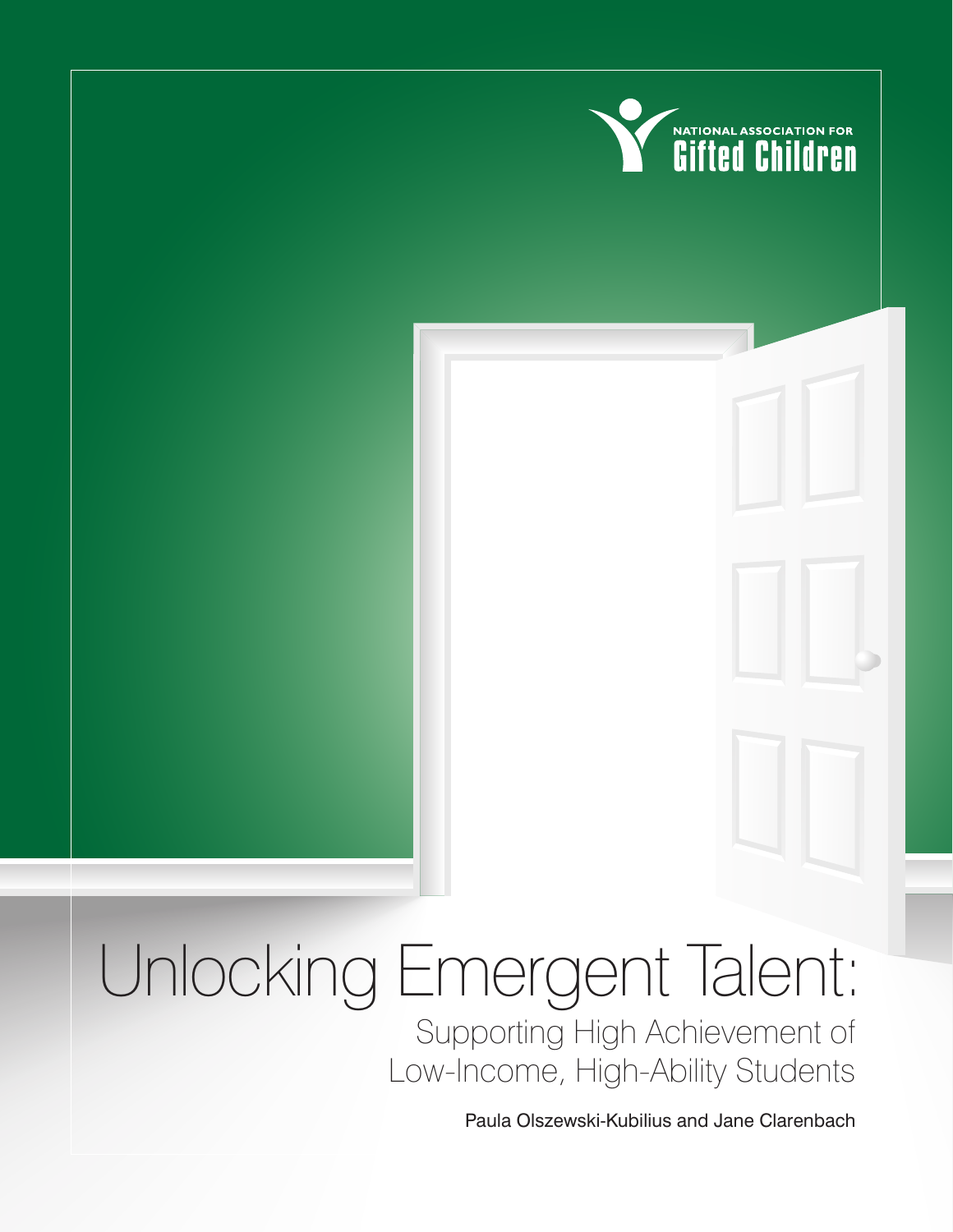# Table of Contents

| Low-Income, High-Ability Students                                                                       |
|---------------------------------------------------------------------------------------------------------|
| Low-Income, High-Ability Students                                                                       |
|                                                                                                         |
| <b>Skills Needed for Success</b>                                                                        |
| of Low-Income, High-Ability Students                                                                    |
| of Gifted and Talented                                                                                  |
|                                                                                                         |
|                                                                                                         |
|                                                                                                         |
|                                                                                                         |
|                                                                                                         |
|                                                                                                         |
| Paula Olszewski-Kubilius, Ph.D., is President of the National Association for Gifted Children and       |
| Director of the Center for Talent Development at Northwestern University.                               |
| Jane Clarenbach, J.D., is Director of Public Education at the National Association for Gifted Children. |

© 2012 National Association for Gifted Children | Washington, DC | www.nagc.org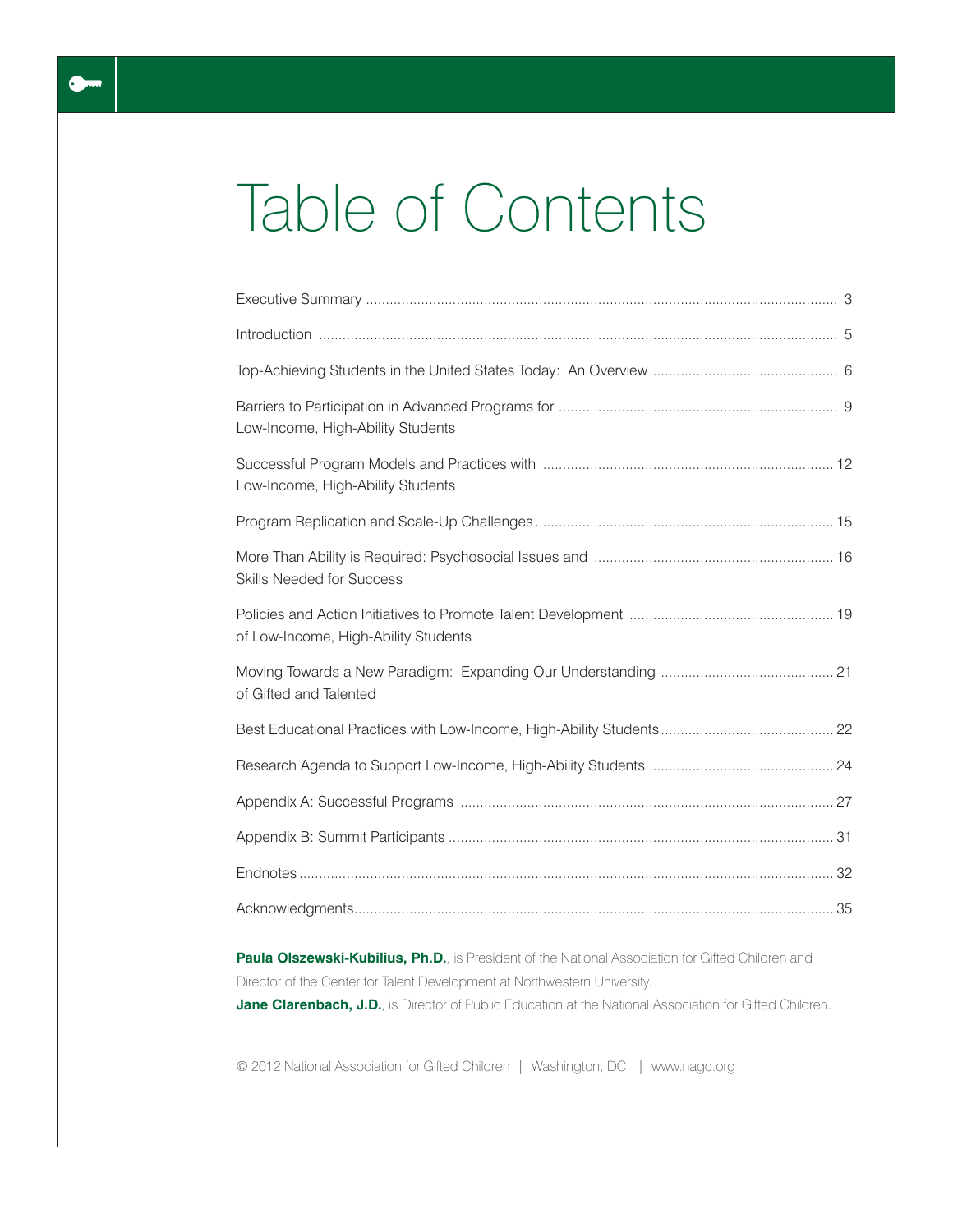# Executive Summary

nlocking Emergent Talent: Supporting<br>High Achievement of Low-Income, High-<br>Ability Students takes a comprehensive<br>look at achievement for low-income prom-<br>ising learners—past, present, and future. At its core, it High Achievement of Low-Income, High-Ability Students takes a comprehensive look at achievement for low-income promising learners—past, present, and future. At its core, it challenges the nation to move beyond its near-singular focus of achieving minimum performance for all students, to identifying and developing the talent of all students who are capable of high achievement, including our promising low-income and culturally and linguistically diverse students who too often literally languish in our schools.

The foundation for this report was built at the National Summit on Low-Income, High-Ability Learners, convened by the National Association for Gifted Children in 2012. The Summit gathered experts to share the latest research on the education and development of low-income, high-ability students, identify barriers to achievement in school and success in adulthood, share information about successful school-based and supplemental programs, and recommend areas in need of further research. After presentations and discussion, participants made recommendations for practice, policy, and research that are based on three general assumptions:

- Poverty and minority status are not the same. Although there is overlap, poverty manifests differently based on geography, ethnicity, and race.
- Poverty is pervasive and includes students from rural, White, urban, African American, Hispanic, Asian, and other cultural backgrounds.
- Typical characteristics of gifted students may manifest differently in low-income, high-ability learners.

#### Call for Action

*Unlocking Emergent Talent* sets the stage for major strides in both understanding and action, by spotlighting strong evidence-based program models that produce performance results for low-income, highability learners, recommending educational best practices, and identifying both research and public policy gaps that, if filled, could achieve significant results for the future. The report calls on educators and policy makers to:

- Expect more than proficiency from many more students through policies, funding, and practices that consistently support high expectations and high achievement.
- Provide multiple strategies to support student achievement at the highest levels, and expand access to rigorous curriculum and supplemental services and programs.
- Expand preservice and in-service teacher training on identifying and serving high-ability, low-income and culturally and linguistically diverse students.
- Support emergent talent as early as possible, establishing a commitment to achievement at an early age.
- Engage communities to support in-school learning and supplement curriculum with outside-of-school opportunities
- Minimize a student's zip code and socioeconomic status as the determining factors for receiving a rigorous, high quality education.
- Identify successful program models and interventions that work with low-income, high-ability students from different geographical, cultural, and racial backgrounds.
- Remove policy barriers that impede participation and access.

#### Barriers to Excellence

The impetus for the National Summit and *Unlocking Emergent Talent* is the lack of attention to the troubling data about student achievement. While our nation continues to express commitment to closing the achievement gap, the proportion of low-income stu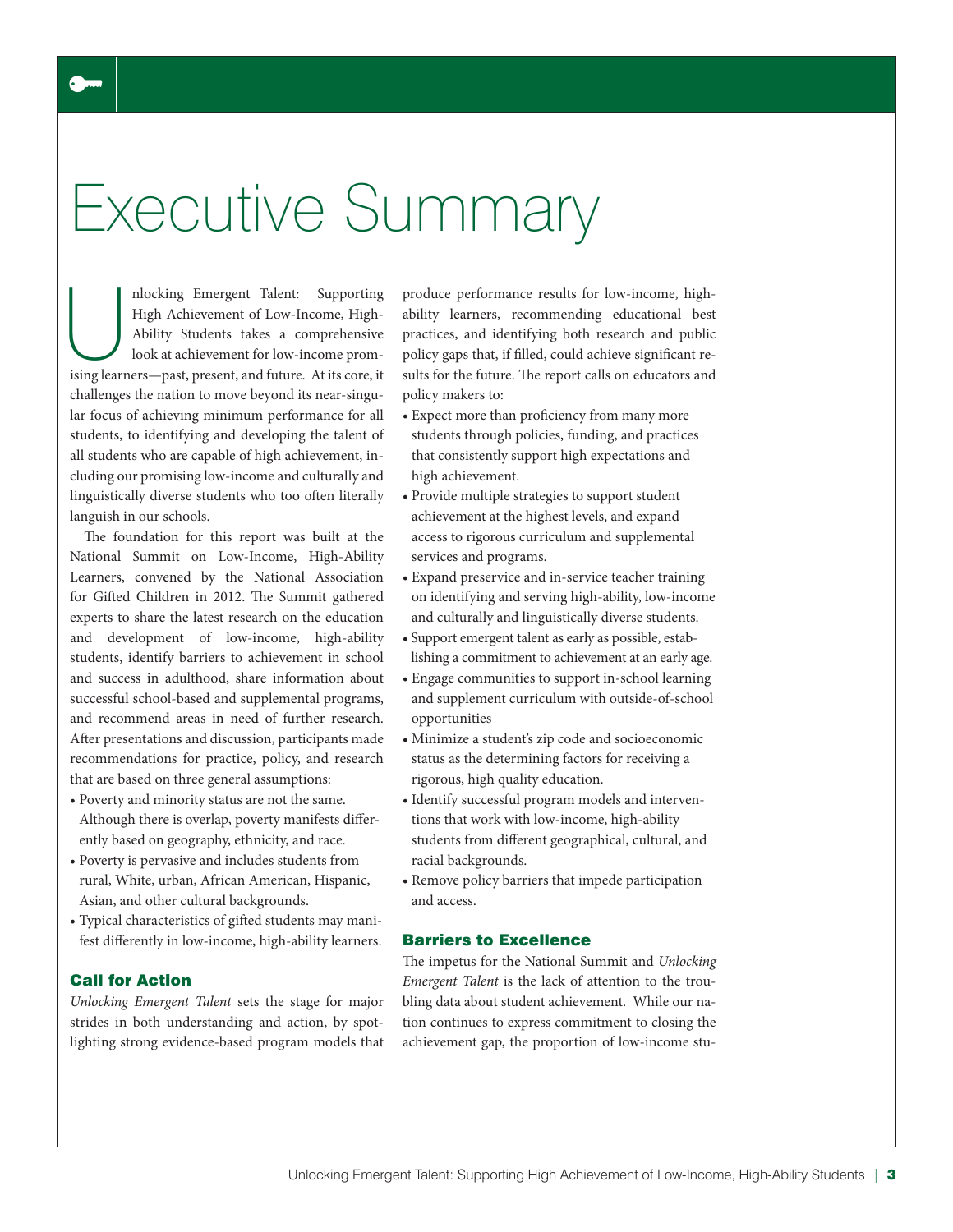dents performing at advanced levels on the National Assessment of Educational Progress exams remains shamefully low. For example,

- Between 1998 and 2007, 1.7% or fewer of free and reduced lunch program-eligible students scored at the advanced level on the eighth-grade math exam compared to between 6% and 10% of non-eligible students.
- Since 1998, 1% or fewer of 4th-, 8th-, and 12thgrade free or reduced lunch students, compared to between 5% and 6% of non-eligible students scored at the advanced level on the civics exam.

In addition, factors present in school today do little or nothing to improve or sustain top student performance. Equally troubling is that once out of secondary school, high-achieving, low-income students are less likely to attend selective colleges or even graduate from college at all.

*Unlocking Emergent Talent* identifies numerous factors that impede participation in advanced programs by low-income, high-ability students. Too often these children, who typically depend solely on public schools to meet their educational needs, are overlooked by educators and administrators who see high performance on ability or achievement tests as the sole indication of high ability. The type and variety of obstacles are wide ranging, and include policies, perceptions, and pedagogy and curriculum.

#### Identifying Best Practices

Drawing on lessons from successful school-based and supplemental program and service models featured at the Summit, *Unlocking Emergent Talent* highlights their common factors such as expanded learning time, augmented student support networks, and enriched curriculum, and makes best practice recommendations in identification practices, programs and services, and supportive school cultures. The authors are quick to point out that a list of best educational practices must be coupled with a perspective about students and learning that emphasizes strengths instead of weaknesses, differences rather than deficits, possibilities as opposed to limitations, and solutions instead of obstacles. Finally, to provide a comprehensive approach to working with low-income, high-ability students, the report addresses the important role of psychosocial skills needed for success. The report draws on a wide range of research to make its observations about mindset, stereotype threat, motivation, and other noncognitive factors, which in addition to intelligence and ability, are essential to high achievement.

#### Identifying A Research Agenda for the Future

The research agenda focuses on three primary areas related to improving practice with low-income, promising learners: the nature and development of psychosocial characteristics; barriers to participation in programs for gifted students; and characteristics of instructional strategies and programming found to be successful with this special population. The report emphasizes the need to prioritize those programs and services that can by scaled up and expanded in economical ways in order to increase their availability and impact. The authors observe that there is much to be learned about students who are currently disenfranchised from the best the nation's education system has to offer and recommends a full slate of topics and questions in need of further investigation.

#### Changing the Future

The case made within the pages of *Unlocking Emergent Talent* gives researchers, educators, practitioners, and policy makers reasons to be optimistic about the future we can – and must – create for low-income, high-ability learners, as well as a roadmap for success. As we strive to develop services and programs, the goals for these learners remain the same as those for other high-ability students: the development of a psychological identity that supports high achievement; increased access to challenging curricula, rigorous educational programs, and selective institutions of higher education; access to out-of-school supplemental programs; and community and family support. Turning the untapped potential of low-income, highability learners into tremendous achievement challenges all educators, policy makers, and our society at large to take action. The very future of our nation depends on it.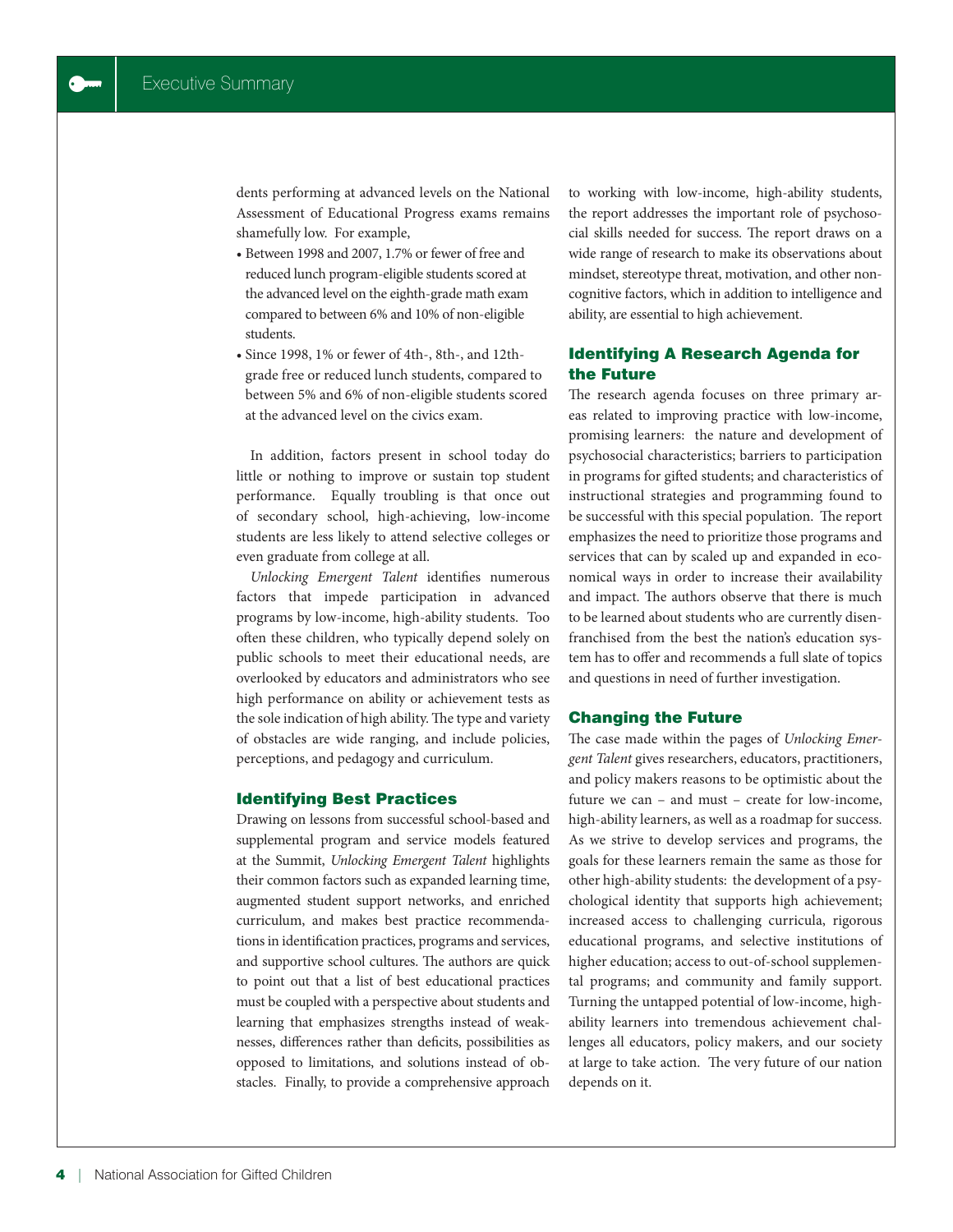# Introduction

s part of its mission to support all gifted<br>and talented students, the National Asso-<br>ciation for Gifted Children (NAGC) con-<br>vened a group of scholars, practitioners,<br>and policy experts in Washington, DC, to discuss an s part of its mission to support all gifted and talented students, the National Association for Gifted Children (NAGC) convened a group of scholars, practitioners, undeniable failure of our educational system—the development of the talents and abilities of low-income,<sup>1</sup> high-ability learners. The stakes are high. In 2011, 21% of children between the ages of 5 and 17 lived in poverty, an increase of 4.3% since 2007<sup>2</sup>, leaving even greater numbers of children without an appropriately challenging education. The National Summit on Low-Income, High-Ability Learners, held in May 2012, was made possible by a grant from the Jack Kent Cooke Foundation.

United by a common concern and purpose, the goals of the Summit were:

- to share the latest research on the education and development of low-income, high-ability students;
- to identify barriers that prohibit these students from reaching the highest levels of achievement in school and success in adulthood commensurate with their abilities;
- to share information about school-based, supplemental programs that are achieving success with low-income, high-ability students;
- to compile best practices for identifying and serving low-income children from all sectors of our society especially culturally and linguistically diverse students; and
- to craft a research agenda to inform future practice with these students.

In 2007, NAGC assembled a group to consider the underrepresentation of this student population in gifted and talented programs, which resulted in a groundbreaking report, *Overlooked Gems: A National Perspective on Low-Income Promising Learners*. 3 The Summit and this paper, *Unlocking Emergent Talent: Supporting High Achievement of Low-Income, High-Ability Students*, build on that previous work. We present a summary of the major issues that affect the talent development of low-income, high-ability learners as well as some programming and practice suggestions. Appendix A includes a brief summary of the eight programs designed for these students that were highlighted at the Summit. Also included is a list of recommended best practices and research questions deemed critical by conference attendees to improving the educational and life outcomes for these students.

NAGC will distribute *Unlocking Emergent Talent* broadly to other education organizations, teacher trainers, and policy groups as well as to NAGC members, state and local gifted education advocacy organizations, and others working with low-income students. The fact that too many of our most talented students are not receiving the services they need to turn their untapped potential into tremendous achievement is not just a problem for gifted educators, but challenges all educators, policy makers, and our society at large to take action in to reverse this failing.

In 2011, 21% of children between the ages of 5 and 17 lived in poverty, an increase of 4.3% since 2007, leaving even greater numbers of children without an appropriately challenging education.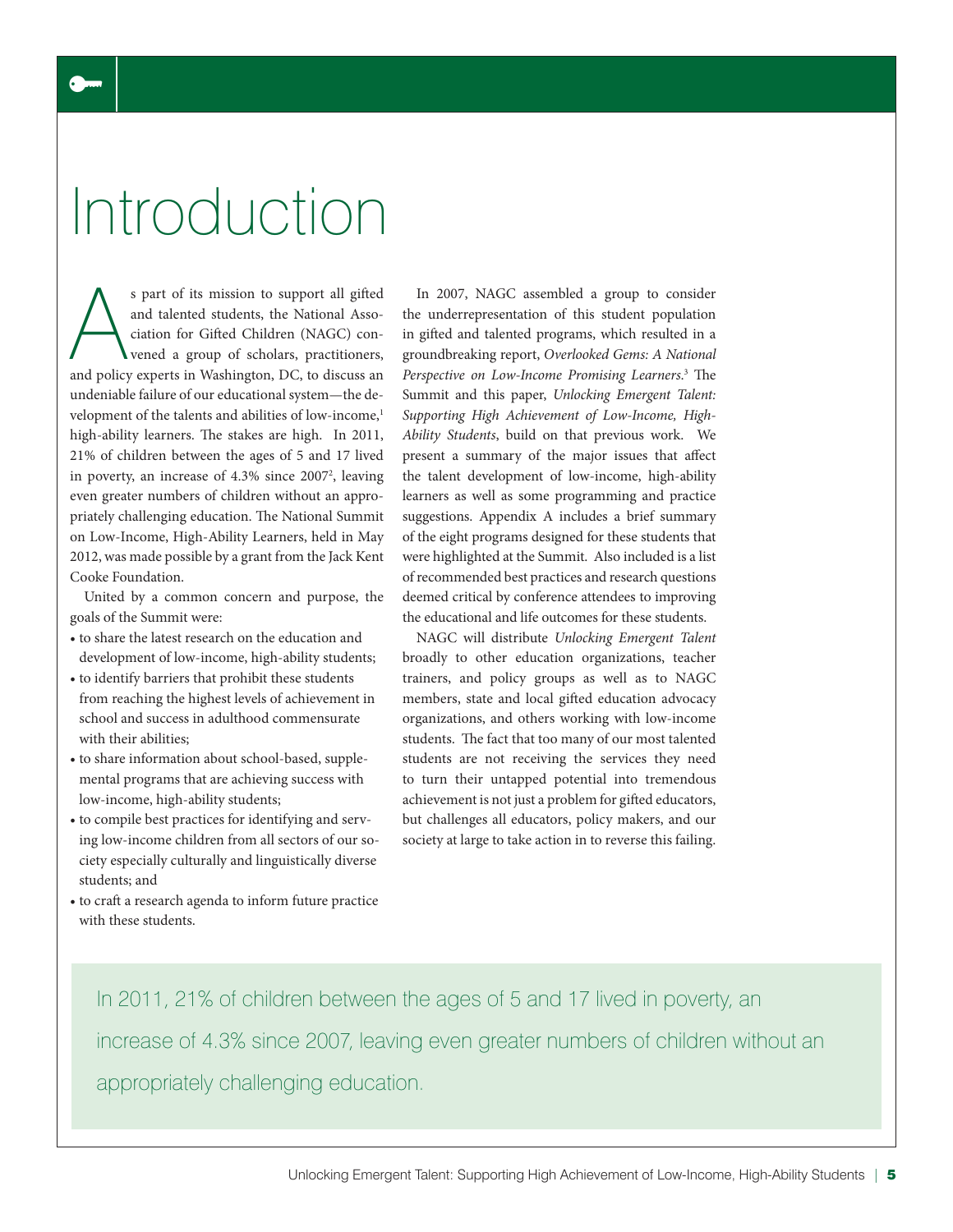## Top-Achieving Students in the United States Today: An Overview

The United States educational system does<br>not compare favorably to other countries in<br>terms of producing students who demon-<br>strate very high levels of academic achieve-<br>ment. Although many students in the U.S. do well in he United States educational system does not compare favorably to other countries in terms of producing students who demonstrate very high levels of academic achieveadvanced K–12 coursework and go on to succeed in graduate programs and beyond, a closer look at national and international data show that only small percentages of children in the U.S. reach the highest levels of achievement on national and international tests. Additionally, schooling does little to increase the progress of high-achieving students and may not even support students to maintain high achievement. For minority and low-income students, the situation is acute; a dearth of these students reach advanced achievement levels, resulting in large "excellence" gaps at the top end of the achievement spectrum.

#### Few U.S. Students Reaching **Excellence**

The proportion of students who score at the advanced level on the National Assessment of Educational Progress (NAEP) exams, known as the nation's report card, has increased in some areas over the last decade, but in 2011, was still below 8% in each of the major subject areas of math, science and reading, and at only 2% for eighth graders in science and 3% for eighth graders in writing.<sup>4</sup>

Data from the 2009 Programme for International Student Assessment (PISA) shows that the U.S., in comparison with countries such as New Zealand, Shanghai-China, Canada, Singapore, Finland, and Japan, produces smaller percentages of students who reach the highest achievement levels in reading (1.5% compared to between 1.8% and 2.9%), math (2% vs. 3% to 27%), and science  $(1\% \text{ vs. } 3\% \text{ to } 4.6\%).$ <sup>5</sup> These results are especially alarming given concerns about how to prepare students to become the innovators and creative producers of the future needed to meet our country's economic, technological, and security needs.<sup>6</sup>

#### Impact of Poverty on Educational Achievement

Economic disparities between groups of individuals, even within generally affluent societies and countries, compromise educational opportunities and outcomes. Using multi-nation mathematics data from the 2006 PISA study, Dennis Condron<sup>7</sup> found that countries with a more even distribution of economic resources among its citizens have higher average levels of achievement and, importantly, produce higher percentages of very highly skilled students and lower percentages of very low-skilled students compared to countries with larger income disparities. The United States, with a high income disparity, has a very low percentage of high-scoring students and has one of the highest percentages of low-scoring students compared to other relatively affluent countries.<sup>8</sup> Two students from different socioeconomic levels vary much more in their educational outcomes in the U.S. than in other PISA countries, which is especially sobering if poverty rates in the U.S. continue to grow.<sup>9</sup>

#### Achievement and Excellence Gaps

The term achievement gap typically has been used to refer to disparities between subgroups of students reaching minimal levels of achievement compared to their White counterparts. Research indicates that these gaps exist at every level of achievement, including the very top levels.10 African Americans, Latinos, Native Americans, and English Language Learners (ELL) are severely underrepresented among the top 1%, 5%, and 10% of students at all levels of the educational system from kindergarten through graduate and professional school.<sup>11</sup> A major reason for these achievement gaps is that many more African American (38%), Hispanic (32%), and American Indian (33%) children live in low socioeconomic circumstances compared to Asian (14%) and White children (17%), and at proportions well above the national average of 22%.12 However, White students make up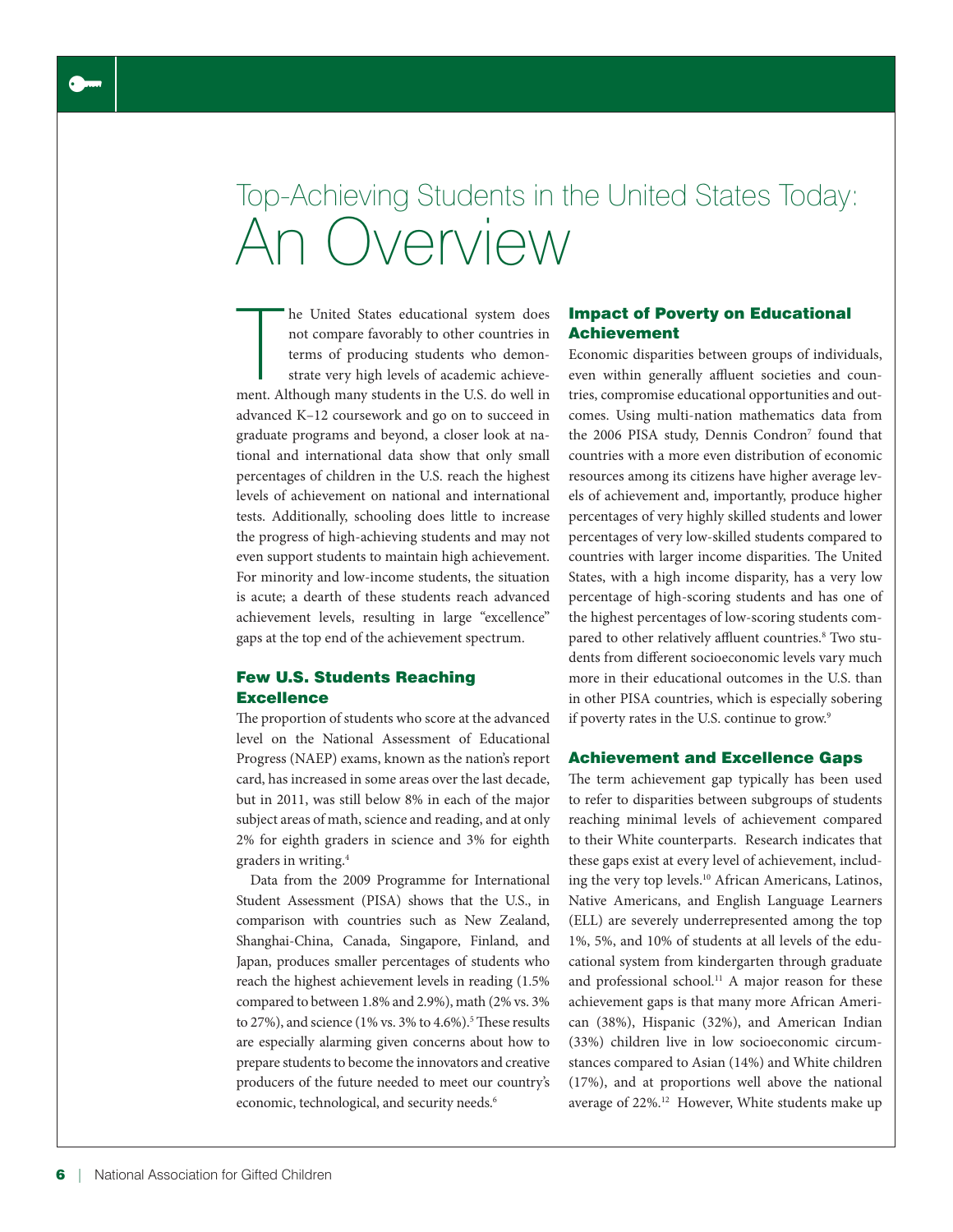the majority (57%) of rural children in poverty.<sup>13</sup> Sixty percent of the five million ELL students in the U.S. qualify for the free and reduced lunch program.<sup>14</sup>

**Vast excellence gaps for low-income students.** Extremely few students who qualify for the reduced lunch program and even fewer of those who qualify for free lunch are among top scorers on the National Assessment of Educational Progress (NAEP) exams. And although our national attention continues to focus on closing the gaps in learning at the lower end of the achievement spectrum, the proportion of low-income students performing at the advanced level is shamefully low and has remained stagnant or grown only slightly in the last decade:

- Between 1998 and 2007, 1.7% or fewer of free and reduced lunch program-eligible students scored at the advanced level on the eighth-grade NAEP math exam compared to between 6% and 10% of noneligible students.<sup>15</sup>
- Since 1998, 1% or fewer of 4th-, 8th-, and 12thgrade free or reduced lunch students, compared to between 5% and 6% of non-eligible students scored at the advanced level on the NAEP civics exam.<sup>16</sup>
- Since 1998, 1% or fewer of free and reduced lunch program-eligible students scored at the advanced level on the eighth-grade NAEP writing exam while the percentage of non-eligible students who achieved advanced scores increased from 1% to 3%.<sup>17</sup>

**Current schooling does not improve or sustain top student performance.** Xiang, Dhalin, Cronin, Theaker, and Durant<sup>18</sup> tracked the performance from elementary to middle school and from middle school to high school of students who scored at the 90th percentile or above in the initial year of the study on reading or math subtests of the Measure of Academic

Progress test. The study found that the students' academic growth was slower than low and middle achievers in reading and at similar rates in math. An analysis of NAEP data aimed at assessing the impact of accountability systems like the No Child Left Behind Act<sup>19</sup> yielded similar results. Between 2000 and 2007, the lowest achieving students (lowest 10%) in the nation made rapid gains in reading and math while the performance of the top students (highest 10%) was stagnant.<sup>20</sup> The 2011 NAEP results for science indicated scores were higher for all students except for the highest achievers (i.e., those who score at the 90th percentile or higher).<sup>21</sup>

Research has also found that not only are there scant, if any, achievement gains for top students over time, but also in many cases, top achievers actually lose ground as they progress through school. Xiang et al.<sup>22</sup> reported that 30% to 48% of students scoring in the top 10% on reading or math tests descend out of the top decile as they continue through years of school. For low-income students, Wyner, Bridgeland, and Diiulio<sup>23</sup> found that only 56% of first graders remained in the top achievement quartile by the fifth grade, compared to 69% of higher income children.

**Current schooling does little to close gaps in higher education graduation rates.** At most levels of the educational system, high-achieving minority students do not perform at comparable levels to highachieving White and Asian students.<sup>24</sup> These academic disparities persist through and after high school. Wyner et al.25 found that although high achieving, low-income students tend to graduate from high school on time, they are more likely to attend less selective colleges than their more advantaged peers (21% vs. 14%), are less likely to graduate from college (49% vs. 77%), and are less likely to receive a graduate degree (29% vs. 47%).

Not only are there scant, if any, achievement gains for top students over time, but also in many cases, top achievers actually lose ground as they progress through school.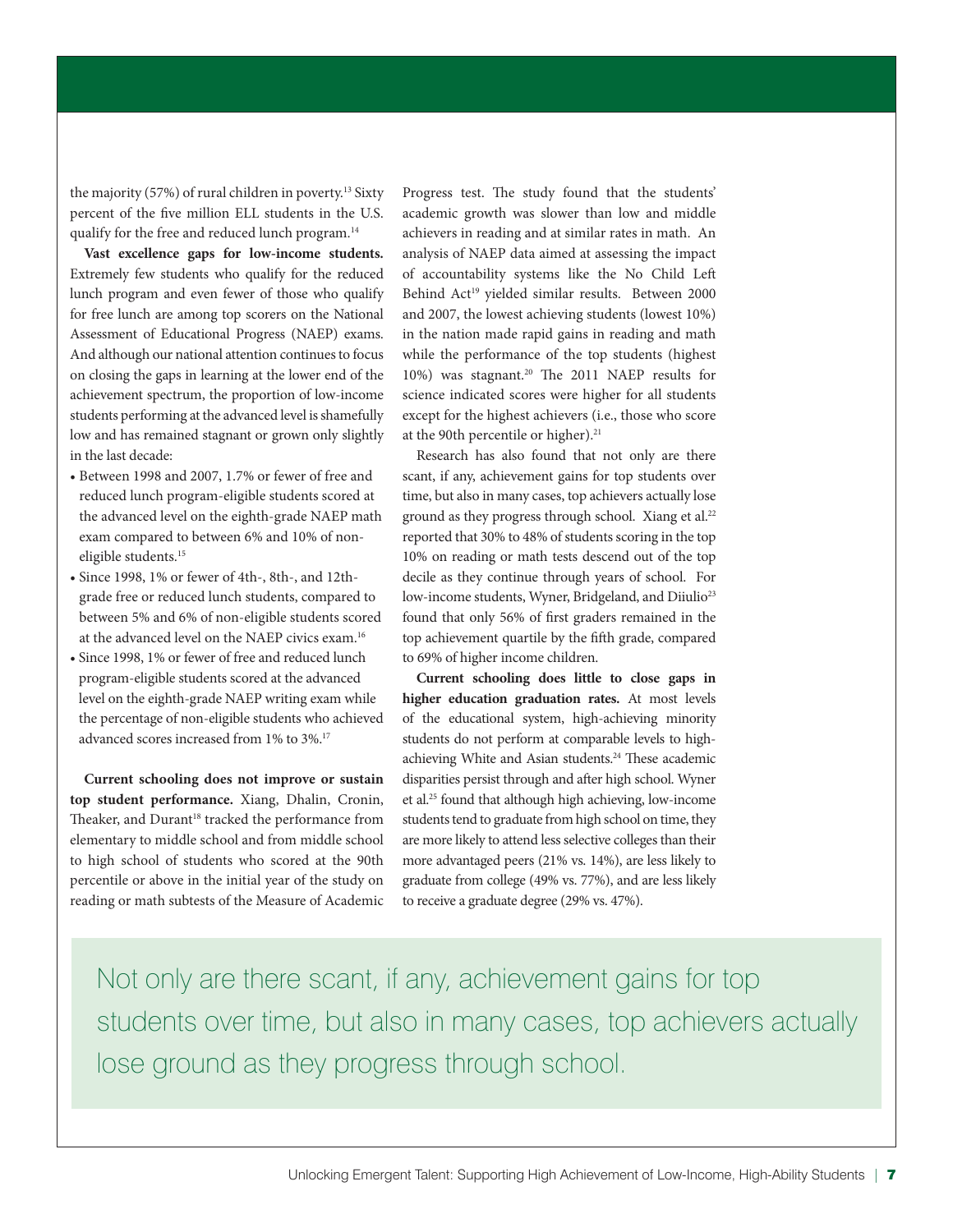#### High-Ability Students Not an Education Priority

The nation's focus on reforming our educational enterprise over the last decade has been on raising the achievement of the lowest performing students and closing achievement gaps between subgroups of students—all aimed at basic levels of performance. The No Child Left Behind Act (NCLB)<sup>26</sup> and other federally funded initiatives, such as the U.S. Department of Education's Race to the Top grants, have been driving this reform. While improving all students' performance is a critically important goal, there is now evidence that this basic-level focus does little to advance the growth and achievement of higher achieving students. That is, success in closing achievement gaps among lower achieving students does not appear to impact gaps among groups of top students, which continued to grow during the NCLB era.<sup>27</sup> There is even some suggestion that the focus on minimum levels of competency and raising the lowest achieving students may indirectly negatively affect the growth of higher achieving students because the most important educational resource—a teacher's time and attention has been singularly focused on struggling students. Loveless, Farkas, and Dufett<sup>28</sup> found that teachers perceived that low-achieving students received significantly more of their attention and are their schools' top priority, while still endorsing the view that all students in their classrooms, including the high achievers, deserve an equal share of their attention.

**Lack of access to rigorous curriculum.** Our nation's efforts to increase equity in our schools often do not include low-income or minority students who are already showing advanced ability and/or achievement. The U.S. Office for Civil Rights<sup>29</sup> reports that approximately 55% of high schools offer calculus, yet only 29% of high schools with the highest enrollments of African American and Hispanic students offer the same course; the percentages for physics are similar (66% vs. 40%). The percentages for Algebra II are not as disparate (82% vs. 65%), but together reveal a pattern of unequal access to courses needed for selective colleges and careers. And, too often, efforts to increase access do not go far enough. For example, a recent report from the College Board<sup>30</sup> shows that although more low-income and underrepresented minority students are taking Advanced Placement (AP) classes in high school, they are not earning passing scores on the AP exams at commensurately higher levels. It is important for all stakeholders to realize that increased access alone does not ensure greater competency or preparedness for future learning.

**Tenuous commitment to gifted education programs.** The U.S. has no federal law mandating the education of gifted children. Whether and how these students receive services in their local schools is dependent on state law and local policies and practices. There is wide variability across states on the presence of laws and policies regarding student identification, provision of gifted program services, teacher training, and other areas crucial to ensuring high quality gifted education. Numerous states leave virtually all decisions about serving gifted students to local districts, compounding the variability.<sup>31</sup>

It cannot be ignored or discounted that whether gifted children's abilities are noticed and developed depends largely on where they live. Families who move from one state to another, one district to another, or even one school to another within a district cannot be assured that their gifted children will be eligible for, or receive the same, if any, services as before. In addition, state-level funding for gifted and talented programs is on the decline, which, coupled with small local school budgets, puts more gifted education services at risk. In 2010–2011, only four states fully funded state mandates for gifted services, and between 2009 and 2011, 14 states decreased state funding for gifted education programs and services.<sup>32</sup> At the same time the field lost its only dedicated federal funds, which had been distributed for more than 20 years through the Jacob K. Javits Gifted and Talented Students Education Act<sup>33</sup> to support research focused on underserved and underidentified gifted learners, including low-income, high-ability children.

Collectively, large income disparities in our country that put more poor children at risk for optimal development, a national singular focus on minimal levels of achievement, and reduced investment in gifted education at the state and federal level, in combination with an increased demand for high-level skills, makes it even more important to focus our attention on lowincome, high-ability learners. It is imperative that we develop program models, best practices, and policies that will support these students. Our nation's success depends on our ability to develop the talents of high-ability students in every community.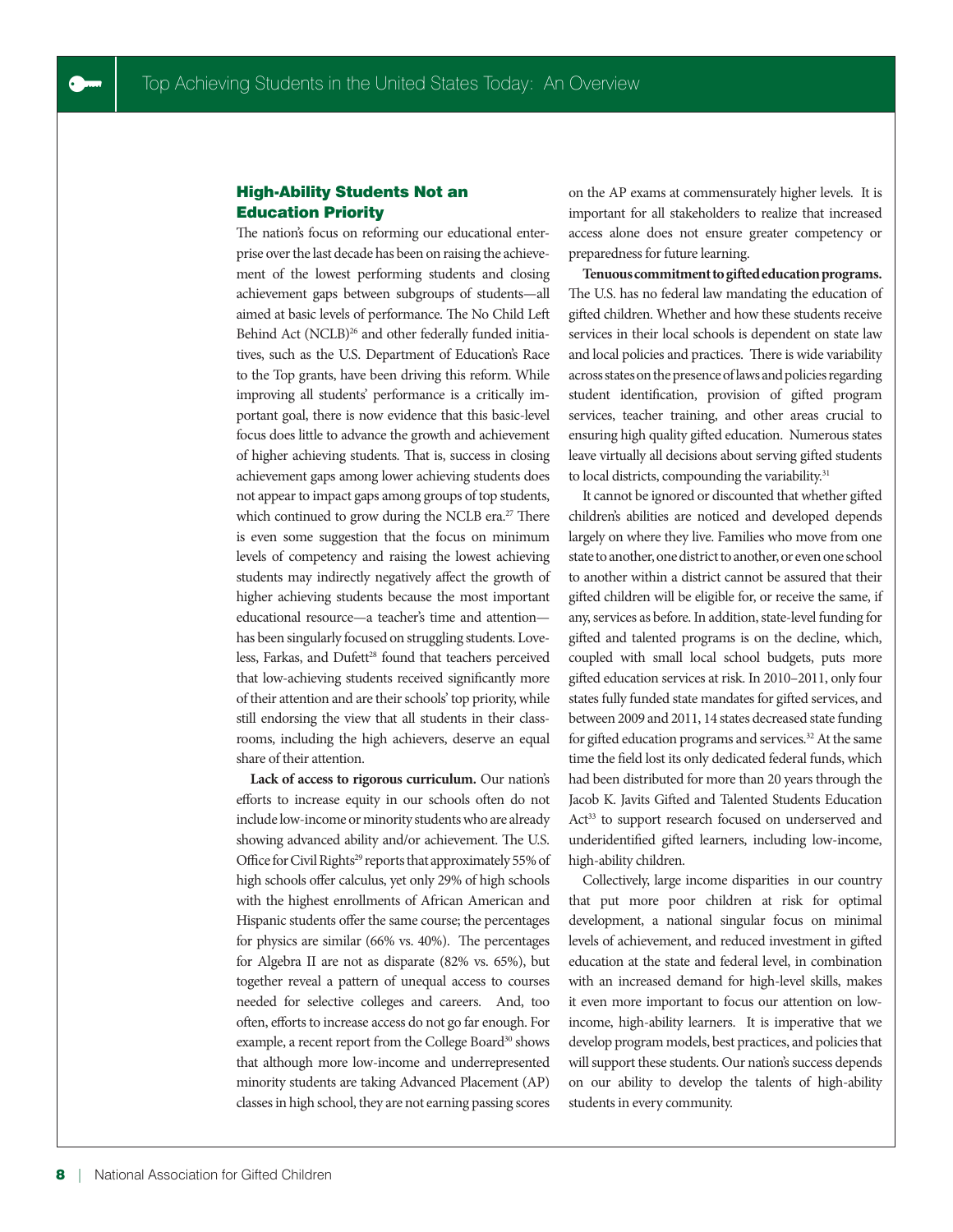### Barriers to Participation in Advanced Programs for Low-Income, High-Ability Students

s Summit attendees discussed the key issues<br>in developing and promoting services for<br>low-income, high-ability students, a number<br>of barriers to success emerged. Barriers cen-<br>ter on issues related to identifying the often s Summit attendees discussed the key issues in developing and promoting services for low-income, high-ability students, a number of barriers to success emerged. Barriers centalents of these students and features of programs that may inhibit qualified students from participating. These barriers are particularly detrimental for children who depend solely on the public schools to meet their educational needs.

 $\bullet$ 

#### A Conception of Giftedness That Emphasizes Only Already-Developed **Ability**

Too often, giftedness is viewed exclusively as a trait that is manifested in high performance on ability tests, and as something that is inborn, fixed, and unchangeable.<sup>34</sup> This conception persists in spite of the fact that the majority of states include *potential to achieve* in their definitions of giftedness.<sup>35</sup>

A high-performance view of giftedness sees the formal identification of gifted children through testing as the first step, followed by the development of ability and talents through school-based and outside-of-school programs. This process often fails to identify children who are less likely to live in a literacy-rich home and community where reading, writing, and language are understood to be critical for academic success. In many cases, otherwise capable children may not be able to demonstrate their advanced learning potential on tests or other performance assessments until after they have access to challenging curriculum and enriched learning opportunities.

#### Misconceptions About Low-Income, Promising Learners

Summit participants agreed that one of the most significant barriers to the identification of low-income, highability learners and the development of their abilities and talents is inaccurate perceptions held by teachers and school administrators about the capabilities of these students and the strengths of their families. Inequalities in teacher nomination for gifted programs and a lack of use of performance assessments and other qualitative data may be the most significant reasons why culturally and linguistically diverse students and low-income children are underrepresented in gifted programs.<sup>36</sup> Ford<sup>37</sup> contends that "deficit thinking" is the root of the problem. It involves viewing individuals or members of a different group as inferior because of their culture or language. It is a viewpoint that focuses on what students do not have instead of the strengths they bring to school and learning. Such thinking results in misinterpreting a lack of economic, social, and cultural capital as a lack of interest in school and/or motivation to achieve. Deficit thinking manifests itself in a lack of acknowledgement of cultural preferences for learning and in the varied expressions of knowledge and giftedness, low expectations for the achievement of culturally and linguistically diverse students, and a scarcity of identification practices and program models that capitalize and build on students' unique cultural experiences and strengths.<sup>38</sup>

#### Pedagogy and Curriculum That Fails to Support Talent Development

The association between poverty and children's academic performance begins as early as age 2 and unaddressed deficits in readiness for school upon entry into kindergarten can determine a child's path for success for the rest of his or her life.<sup>39</sup>

Most gifted children receive all of their instruction within heterogeneous classrooms from teachers with little or no formal training in gifted education.<sup>40</sup> Our most vulnerable children are in classrooms with teachers who do not know how to spot talent or organize curriculum or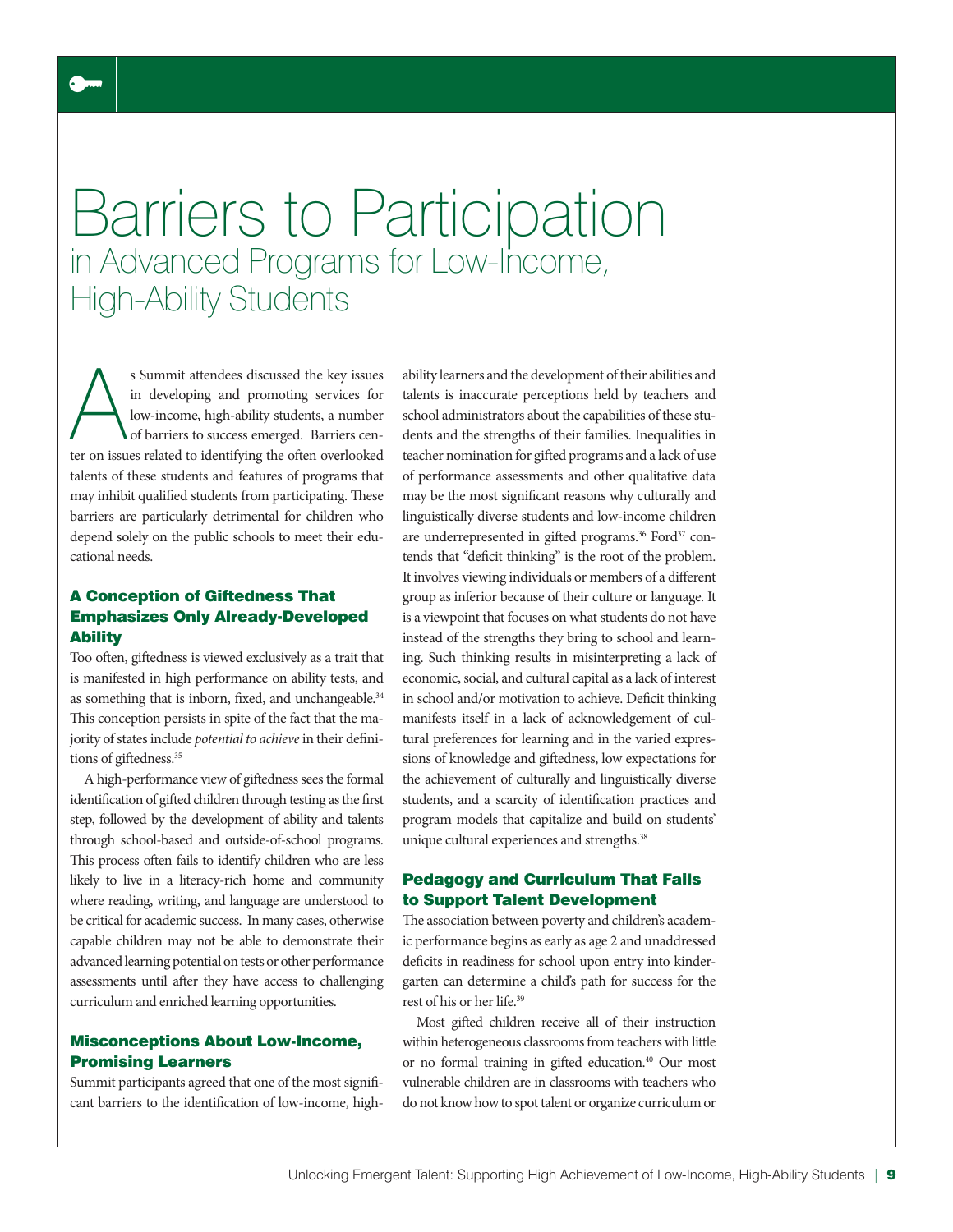instruction to nurture or develop it. Because of this lack of training, teachers underestimate the capabilities of gifted children and thus, just how advanced curricula must be to engage children, elicit high achievement, and further develop their abilities.<sup>41</sup> Often, the response to perceived academic deficits in children is to focus instruction on methods of direct teaching, using drill to build up missing basic skills and content knowledge. However, bright children who enter school behind or with some academic weaknesses still can learn at a faster rate and with less repetition than typically developing children. Instruction that proceeds slowly with small increments of knowledge will neither engage nor motivate these students, nor will it allow their advanced problem solving and reasoning abilities to become obvious to teachers.

**Cultural diversity and differences undervalued.** As the population of the United States becomes more diverse<sup>42</sup> and more socioeconomically divided, our schools and classrooms must respond to that diversity by offering students a truly multicultural education. Ford<sup>43</sup> states that a multicultural education includes giving students culturally responsive curriculum and instruction in all subject areas, recruiting and retaining a more racially and culturally diverse teaching force, and ensuring that multicultural education is integrally related to the educational process rather than merely an add-on or only superficially related. When students feel that their experiences, cultural heritage, language, and values are recognized, appreciated, and reflected in the curriculum and instruction they receive at school, they are more likely to demonstrate the necessary motivation, effort, and attitude needed to become high achievers. This curricular relevance applies not only to minority groups, but also to majority cultures living in geographically depressed areas where the norms and beliefs of a geographic area are not necessarily valued in school, and vice versa.

#### School Identification Policies

Summit participants noted that school practices regarding identification of students for services can act as barriers to the participation of low-income, high-ability learners and culturally and linguistically diverse students in gifted programs. Suspect practices can include:

• identification processes that do not use multiple and varied types of assessments (e.g., tests and portfolios) and thus fail to gain a holistic picture of students;

- selection criteria that do not evaluate students' ability or potential in light of their previous opportunities to learn (i.e., use national norms rather than norms based on a local population more similar to the students being evaluated);
- reliance on nominations or evaluations from teachers with little or no training in gifted education and/or advanced subject-matter knowledge, multicultural education, or experience teaching culturally and linguistically diverse students; and
- identification practices that give students "one shot" at entrance into a gifted program; and identification processes that are static and look only at performance at a single point in time rather than for patterns of significant growth or "upward trajectories" over time.<sup>44</sup>

Compounding the above, other aspects of identification practices may inadvertently suppress the participation of low-income and culturally and linguistically different students in gifted programs. For example, asking parents to nominate their children for a program or to attend meetings in order for their child to participate, or not having materials about the program available to parents in their native language can serve as disincentives and barriers for these students. Schools need to reevaluate and re-craft their identification systems to ensure that they are responsive to and appropriate for all gifted learners.

#### Gifted Program Policies That Hinder Participation and Performance

Summit participants discussed some gifted program policies that can be impediments for diverse and low-income gifted learners. For example, district-wide gifted programs that require students to leave their neighborhood school in order to attend a magnet school or special program may be a barrier for students whose cultures value close ties to and investment in their immediate community. Other issues, such as long bus rides or inability to afford or provide transportation to schools across town, also prevent participation.

The general lack of school or district policies regarding the use of all forms of acceleration (e.g., grade or subject skipping, early entrance to kindergarten) or policies that prohibit credit for outside-of-school courses and programs are barriers to learning gains for all gifted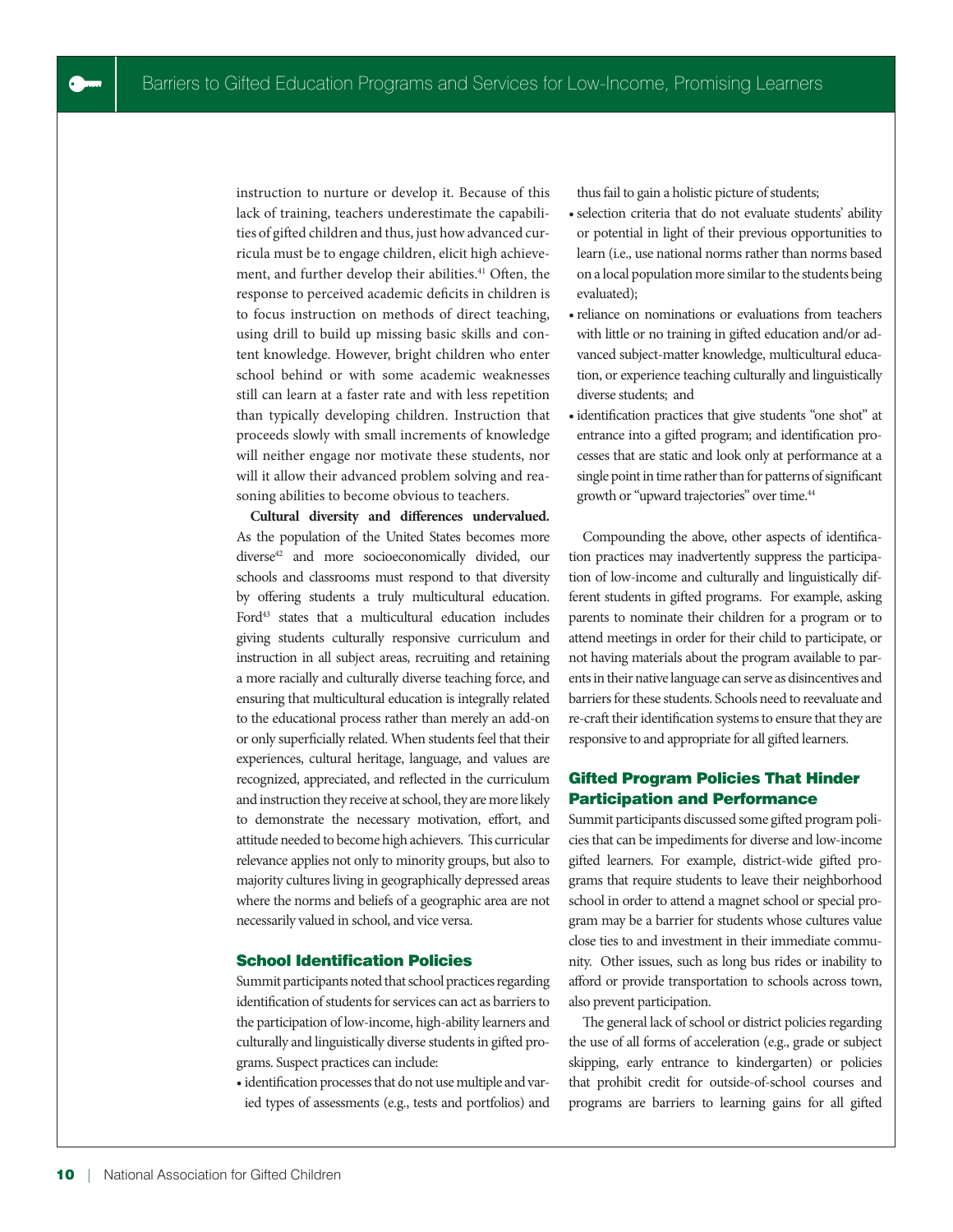students; however, they can be especially detrimental to the talent development of students whose families do not have the access, specific knowledge needed, or confidence to advocate aggressively for these options for their children nor the means to seek alternative school choices to obtain them.

#### Labeling Students as "Gifted"

The "gifted" label carries many connotations that are not welcomed in the same way by all students and their families. For many students, being identified as gifted affirms student abilities, achievements, and hard work to others, including teachers and family members. But, according to Summit participants, the label may also set one apart from peers resulting in unintended negative consequences such as isolation and bullying.

If qualifying for the gifted program engenders fear of rejection by peers,<sup>45</sup> students will resist the label and the opportunities that come along with it. If students worry that participation in high-stakes testing and academic achievement situations will confirm negative stereotypes about the achievement of their racial, cultural, or gender group,<sup>46</sup> they may choose not to be involved. If students know that participating in advanced and accelerated classes means that they will be one of only a few minority students within the class, they may opt out of these opportunities.<sup>47</sup> Educators and parents must be aware of the potentially negative ramifications of labeling students as gifted and address this problem from many fronts including changing the culture of a school regarding how high academic achievement is recognized and rewarded, educating families about the benefits of gifted programming, and helping students acquire effective strategies to cope with potential negative reactions from peers. In addition to anti-bullying programs, such support can include counseling, group talks, bibliotherapy, as well as mentors and role models.

#### Lack of Access to Supplemental Programming

Research documents that a rich "dose" of educational programming, both within and outside of school, is associated with higher levels of achievement in STEM fields, including creative products like patents and publications. Many of the students in the Wai et al.<sup>48</sup> study participated in talent search programs that involved outside-of-school,

The "gifted" label carries many connotations that are not welcomed in the same way by all students and their families.

supplemental courses and summer and weekend programs. Parents have often turned to outside-of-school programs for gifted children because of the shortage, or absence, of advanced courses in their children's schools. Increasingly, these programs are viewed as having an important and unique role in the talent development of gifted children. They provide challenging coursework that goes beyond the school curriculum, unique academic experiences such as opportunities to work in research labs or do field work, extended contact with intellectual peers, and early opportunities to preview college life or the world of work<sup>49</sup>—experiences many schools do not provide. As a result, there is an extensive network of outside-of-school providers, consisting largely of colleges and universities. However, most of these opportunities, which include weekend classes, summer programs, studyabroad programs, and distance education programs, are tuition-based and thus are out of the reach of low-income families. Low-income students who have jobs, care for younger siblings, or have other family responsibilities may not be able to partake of these opportunities even if sufficient financial aid is available. Others shy away because they do not know to ask for financial aid. If these outsideof-school programs are considered vital to the talent development of gifted students and especially important to both compensate for what is lacking in their school-based programs and inoculate them against negative school environments, we must find a way for more low-income, high-ability students to take advantage of them.

Barriers to the identification of low-income, highability learners and their participation in gifted programs exist and are challenging. However, they are not insurmountable. Removing these barriers will take training and education for educators, changes in identification methods and program designs, and a strong commitment to fostering the talents of all gifted students.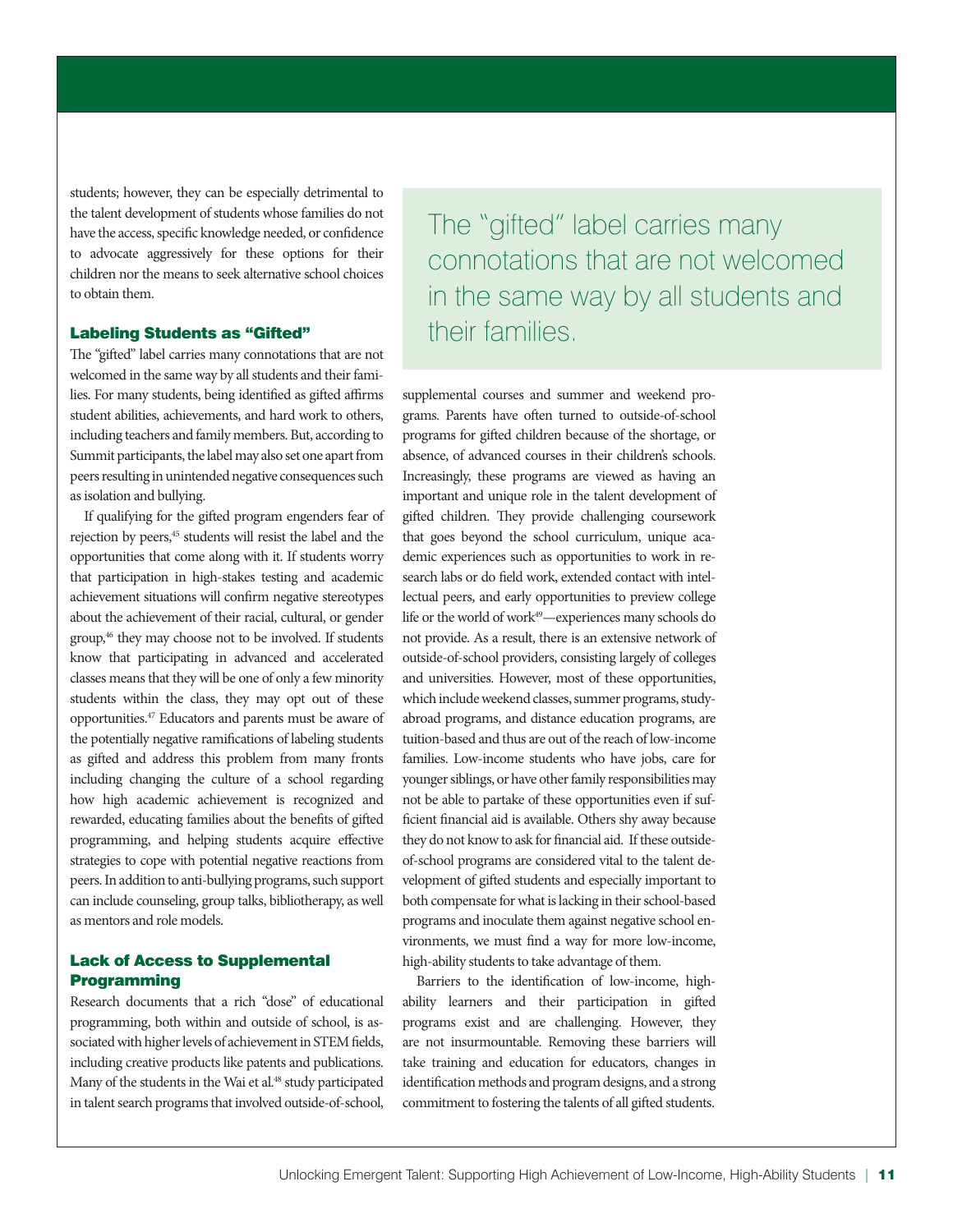### Successful Program Models and Practices With Low-Income, High-Ability Students

ummit participants shared a variety of success-<br>ful programs aimed at low-income, high-ability<br>children. Some of the programs were located in<br>schools and school districts; others were spon-<br>sored by non-school organization ummit participants shared a variety of successful programs aimed at low-income, high-ability children. Some of the programs were located in schools and school districts; others were sponming to supplement school programs (see Appendix A for program descriptions). "Success" for these programs was variously defined, but generally involved enabling more low-income and culturally and linguistically diverse students to increase their academic achievement and succeed at each level of schooling. Many of these services and opportunities were made possible through the collaborations between universities and local school districts (e.g., Project EXCITE, Project NEXUS), between several universities (Next Generation Venture Fund [NGVF]), and between universities and other not-for-profit organizations (e.g., NGVF, Project NEXUS, TEAK Fellowship, Sponsors for Educational Opportunity [SEO]). While the programs differed widely in size, features, costs, sponsorship, and goals, there were also some clear commonalities. Collectively they offer strategies to put more students of all ages on a path of talent development and high achievement. We extract from these various programs some recommended best practices.

#### Gateway Programs

Each of the programs featured at the Summit targets a specific segment of the K–12 pipeline with goals aimed at preparing students for subsequent advanced programs and courses. Some reach students at the beginning of their schooling, setting them on the right path very early. Other programs were created to help students sustain high achievement through critical transitions to higher levels of schooling such as entry into middle school or high school. Research shows that many students flounder at these transition points because of increased academic demands coupled with decreased support from teachers.<sup>50</sup> Even students who have success in school may not be equipped with the skills and support to successfully overcome obstacles at key transitions in their schooling and may need extra support.

Specific program goals include: students completing algebra and geometry in middle school so they can qualify for accelerated math and science classes in high school; helping students succeed in Advanced Placement (AP) courses and on AP exams and raising SAT scores to qualify for more selective colleges and universities; increasing the number of students in the Middle Years International Baccalaureate (IB) Program to create a pathway into the IB high school program; and working intensively with students in early elementary school so they qualify to enter gifted and advanced academic programs beginning in grade 3. Collectively, the programs increase access, create additional entry points into, and address "leaks" in existing pipelines of talent development for low-income, promising learners.

#### Program Selection Criteria Matched to Level of Developed Talent

In general, of the programs that were highlighted at the Summit, those that began earlier in a child's life are appropriately less selective or cast a wider net than programs that intervened at later points. Programs that start early in K–12 tend to be more open with fewer qualifying criteria for students, while programs that start later generally have more specific criteria related to the goals and requirements of the program. For example, the Young Scholars program works with students in kindergarten through grade 3 and provides challenging curricula to prepare them for entry into district-level gifted programs. Teachers look carefully at all students for evidence of advanced thinking and exceptional problem solving. Students who enter Project EX-CITE in grade 3 qualify by scoring in the top quartile on standardized tests and receive 6 years of supplemental programming aimed at preparing them for even more selective honors-level courses and accelerated STEM programs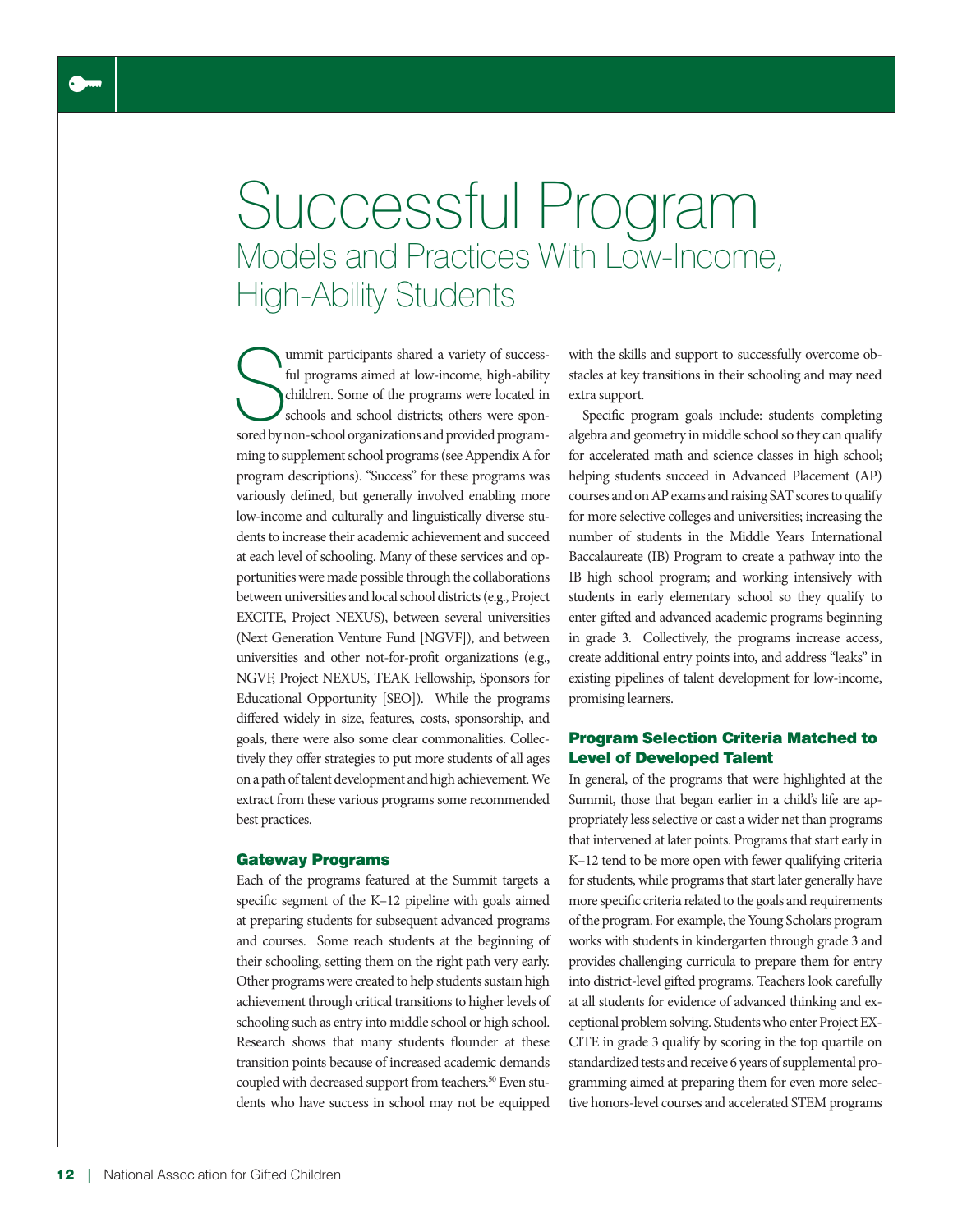in high school. The Middle Years program featured at the Summit is open to all students because it aims to prepare as many middle school students as possible for entrance into the selective IB high school program.

Programs such as the TEAK Fellowship and SEO, which begin between grades 6 and 9, look for evidence of higher academic achievement but especially high motivation for and commitment to the substantial number of outside of school hours required in these programs. All of the programs that had selection criteria employed multiple measures and did not subscribe to particular cutoff scores. They used data, based on local norms, to gain a holistic assessment of a child that was then used as a basis for selection. The emphasis was on identifying "climbers" students who demonstrated interest and commitment to academic achievement.

#### High-Powered Curriculum

It is not atypical for teachers to assume that students who come from low-income families or homes in which English is not spoken would not be ready for an advanced, challenging curriculum that emphasizes and requires higher-level thinking. However, recent research indicates that providing a high powered, enriched curriculum and scaffolding for advanced thinking and questioning skills a gifted curriculum—rather than remediation and direct teaching, was successful in raising the academic achievement of learners of varying ability and socioeconomic levels.51 In other words, a curriculum typically reserved for only the highest achieving students also can be used with students with emerging and developing talents and abilities.

There was evidence of this approach in multiple programs. The Young Scholars Program works with teachers to provide challenging lessons to all students in all classrooms and monitor for responses indicative of exceptional thinking and problem-solving ability. The Project  $M^2$  and  $M^3$  curricula have elementary school students assume the role of mathematicians and solve real problems, conduct investigations, and create projects. Project EXCITE and NGVF involve students in accelerated summer and distance learning programs designed specifically for academically gifted students. Project NEXUS and the Middle Years IB Program provide students advanced content so as to prepare them to enter AP and IB classes. Challenging courses and contentrich enrichment are used to nurture talent early, identify emerging talent, and build up basic skills, rather than remediation.

School-based programs such as the Middle Years IB Program, Project NEXUS, Young Scholars, and Projects M<sup>2</sup> and M<sup>3</sup> spend considerable time on teacher training and professional development and/or create teacher teams to ensure vertical alignment between preparatory programs and subsequent advanced courses (e.g., Pre-AP and AP classes, Middle Years Program IB curriculum, and the IB curriculum). In Projects  $M^2$  and  $M^3$ , training also includes providing a rich mathematics background to help elementary teachers understand the conceptual development of the mathematics and the additional challenges provided by the advanced and in-depth content of the curriculum.

A critical outcome of these professional development efforts was changing the attitudes and expectations of teachers away from a deficit perspective and giving them the skills to differentiate curriculum so as to provide advanced and enriched content to capable students. Teachers learn that advanced curriculum and high expectations are the keys to deep engagement that resulted in the demonstration of higher-level thinking and achievement.

#### Significantly Expanded Learning Time

A key feature of most of the programs presented at the Summit is extended learning time through classes or other academic opportunities outside of the school day. SEO adds the equivalent of 720 addition hours via classes after school, on the weekends, and during school breaks and the summer. Project EXCITE consists of 400 additional hours of supplemental programming for students in afterschool, Saturday, and summer classes over a 6-year period. The Young Scholars Program and TEAK Fellowship expand learning time through summer programming while NGVF uses summer programs and online classes. Increased learning time is used to provide leadership development, enrichment, internships, college counseling, SAT and ACT test preparation, training in entrepreneurship, and additional practices in academic success skills.

Expanded learning time has been a key component of school reform efforts for low-income, low-performing students,<sup>52</sup> particularly summer programming to stem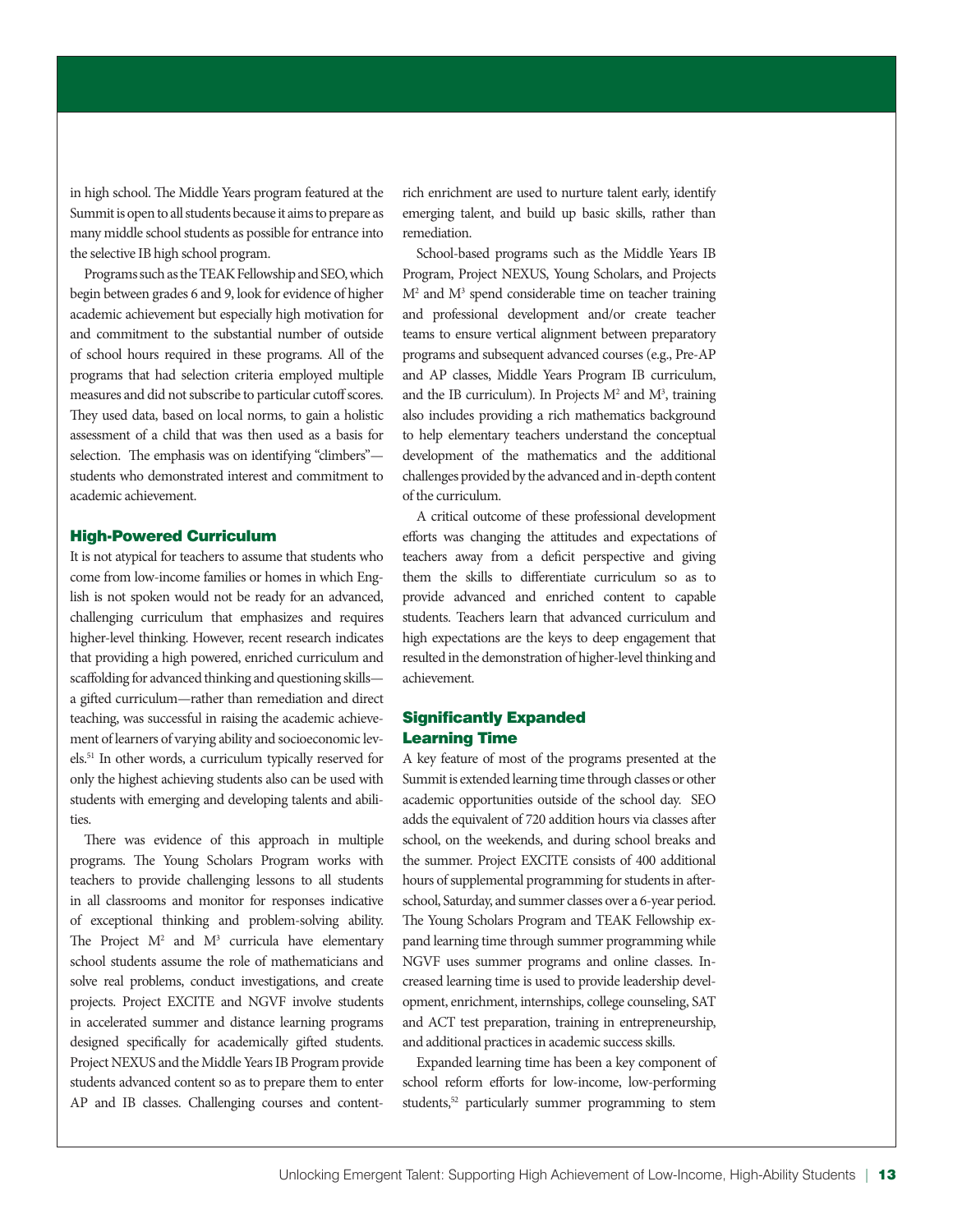academic skill loss.<sup>53</sup> Although not traditionally used for higher achieving and higher-ability students, extended learning opportunities may be equally as important for promising students who are not achieving at levels commensurate with their potential and ability or gifted students who need some additional "catch up" time to qualify for advanced programs.

#### Providing Program Components That Equalize Opportunities

Outside of school, supplemental programs featured at the Summit are multifaceted and include both additional classes aimed at buttressing important skills or providing high-level enrichment as well as services that more advantaged families can purchase or obtain readily on their own and within their communities. For example, many families employ private tutors to ensure that their child does well in difficult courses. Additionally, given the high college counselor-to-student ratio in high schools across the U.S. (estimated as 457 to 154), many families also hire private college counselors to help their children successfully navigate the college application process and assist in finding institutions that are a good match to their child's interests and abilities. Children in higher income neighborhoods are more likely to have day-to-day contact with professionals who can offer opportunities for internships and information about career paths.

To compensate for the lack of access and resources, NGVF provides and helps students use online tools in the college search; programs such as TEAK Fellowship and SEO connect them to adults who assist with one-on-one college counseling. Internships introduce students to the world of work, make the connection between college and career explicit for students, and forge connections with helpful, knowledgeable adults. Through these kinds of program components, students are able to accrue tacit knowledge about educational paths and careers and receive valuable, practical support that more advantaged students can more easily acquire through contacts with family members and other individuals within their social spheres and communities.

#### Augmenting Student Support Networks

All the programs featured at the Summit provide opportunities for students to be in classes with other bright, talented students, whether in school or outside of school, and thus cultivated peer support for high academic achievement. Some of these involve children from different schools, different states, or even different countries, thereby significantly expanding students' peer networks and worldview and providing rich discussion opportunities that increase the challenge level for the students involved. Programs such as NGVF, TEAK Fellowship, and Project EXCITE assign students to educational advisors and/or adult mentors who give general emotional support and encouragement, provide specific educational advising to students (e.g., what sequence of classes to take), serve in a liaison role and as an advocate for the student with his or her home school, and assist parents who have limited experience with the educational system in supporting their child's academic goals. Mentors build warm, supportive relationships with students, introduce them to college life, and expose them to careers. These individuals add to the number of significant adults that students could turn to for aid or assistance outside the family and generally increase social support for high achievement and commitment to long-term goals. Some programs (Project EXCITE, NGVF) have parent education components aimed at increasing knowledge about giftedness, appropriate coursework, and higher education options, resulting in increased support from family members for higher achievement goals. Having many knowledgeable adults in a student's social network and the confidence to access them for assistance has been cited as a critical factor in the educational success of low-income, minority gifted students.<sup>55</sup>

Although the successful programs and program components featured at the Summit (see Appendix A) are not exhaustive, there is much to learn from them. Collectively these programs highlight the importance of building comprehensive talent development paths with programming for low-income, high-ability learners that begins in kindergarten (or earlier) and continues through grade 12 and beyond. These paths must have multiple entry points that serve as gateways to advanced programming. Assistance in the form of additional academic support and guidance, extended learning time, and augmented social support must be provided to smooth significant transitions and enable students to stay firmly on these paths.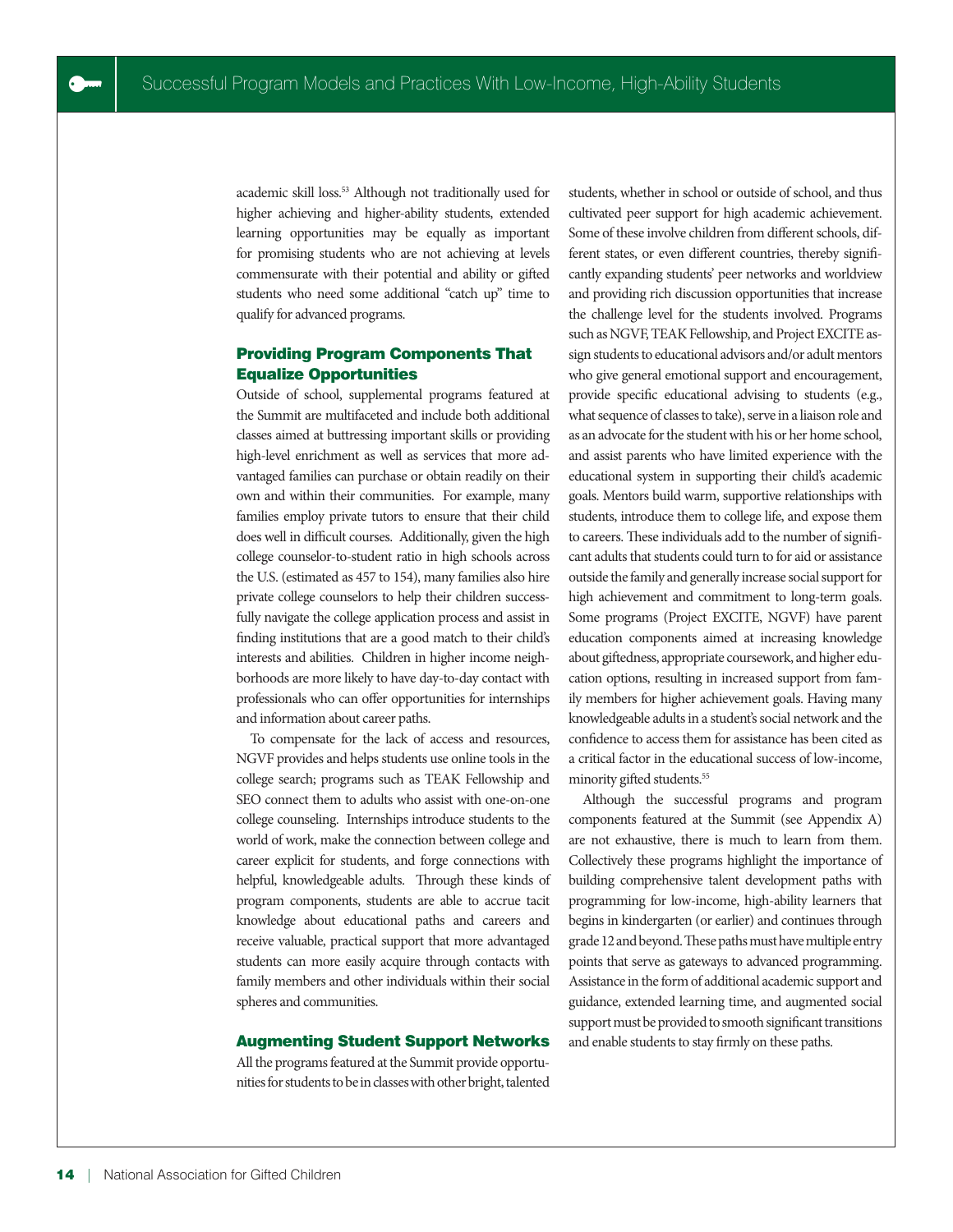## Program Replication and Scale-Up Challenges

n important question for school-based<br>programs for low-income, high-ability stu-<br>dents is their generalizability to other sites<br>and settings. Which programs can serve as<br>models for other schools and districts to implement? n important question for school-based programs for low-income, high-ability students is their generalizability to other sites and settings. Which programs can serve as Which critical features and infrastructure supports need to be present in order for replication and transfer to be successful? For example, smaller districts may be significantly challenged to offer programs such as IB or Middle Years or a wide range of AP courses or to find qualified teachers with expertise in key content areas. Distance education alternatives might be an option for smaller and rural schools. Professional development for teachers in gifted education practices and the unique characteristics of low-income, high-ability students is vital to the success of efforts to identify and develop the talents of more low-income, high-ability learners and essential for improving success rates with these students. Making this training more widely available to teachers and school administrators may be difficult for rural and high-poverty schools and more creative options and flexibility are necessary here.

For outside-of-school, supplemental programs, scale-up is an issue, as is sustainability. The programs highlighted at the Summit (see Appendix A) serve relatively small numbers of students and spend considerable funds per student (\$1,200 to \$10,000 per student per year), most of which comes from grants. When grant funding ceases, services to students also

cease unless additional funds or other resources for continuation are secured.

A question raised by Summit participants was whether and how successful outside-of-school program models could be translated to and replicated within school settings. There were some examples of supplemental programs targeting students from particular school districts for their services and working closely with local school administrators to customize program components to meet school-specific needs. Project EXCITE collaborates with a local elementary school district to identify students and uses personnel from both the elementary and secondary districts to provide some of the services to students and families outside of school time. Partnerships between supplemental programs and schools and districts were suggested as a way to bring the valuable supports provided by outside-of-school programs to more students, more economically. To increase sustainability, Project M<sup>3</sup> curricula was adapted for math enrichment programs and clubs and incorporated into existing after-school programming at several sites. Creative approaches to combining and customizing models to meet the needs of specific populations of gifted students within particular geographic contexts will be key to the success of any program or intervention. Knowledge about key components or patterns from all successful programs gleaned from research will be most helpful in these efforts.

It cannot be ignored or discounted that whether gifted children's abilities are noticed and developed depends largely on where they live.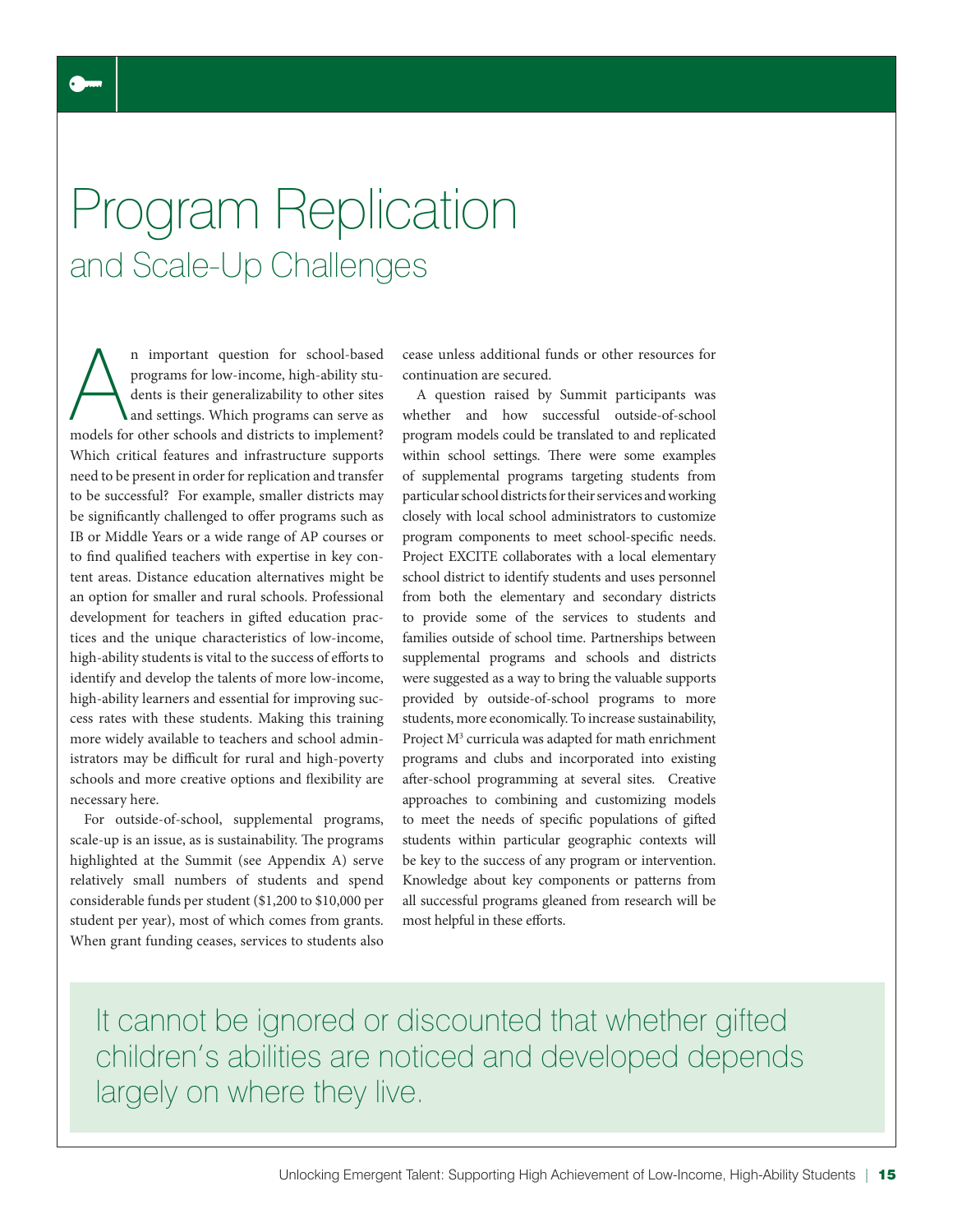## More Than Ability Is Required: Psychosocial Issues and Skills Needed for Success

We all know that it takes more than abil-<br>ity to be successful in school and in<br>adulthood. This is true for all individu-<br>als, including those who are gifted.<br>What is unclear is which noncognitive or psychosoity to be successful in school and in adulthood. This is true for all individuals, including those who are gifted. cial variables are most important for success for these students and of these, which variables can be cultivated and developed so as to increase the likelihood of students' success.<sup>56</sup>

One of the recommendations that came out of the Summit regarding future research was the need for more comprehensive studies of the psychosocial and non-cognitive characteristics of students from lowincome and/or minority backgrounds who succeed despite obstacles and significant hardships, so as to inform practice with these students. At present, there are only a few studies of these gifted students but they give us some insight into important characteristics to cultivate in students.<sup>57</sup> Though their identities were still being formed, successful low-income, highability African American and Latino students had a strong belief in themselves and their ability to succeed through their own efforts, which often resulted from opportunities to take on and succeed in highly challenging learning experiences. Similar to factors that enable success for all high-ability students, these students had high educational and career aspirations and were extremely motivated to accomplish them. They demonstrated a strong work ethic and commitment to study. Their families were emotionally supportive and they had extended family and other adults such as teachers, coaches, mentors, and church leaders to turn to for additional support and guidance. High self-esteem gave them the confidence to actively seek advice and assistance from adults outside the family when they needed it. They had a peer network of other students with similarly high goals and commitment to academic achievement who provided psychological, emotional and social support to remain on track despite setbacks or obstacles. They were confident in their own racial identity and open to multicultural experiences, including friendships.

#### The Important Role of Non-Cognitive Factors in High Achievement

Some scholars and researchers assert that non-cognitive variables, particularly psychological characteristics such as drive, grit, and motivation, are as or more important to achievement than ability, particularly at the later stages of talent development.<sup>58</sup> Other characteristics that have been put forward as having a significant role include intellectual risk taking, selfconfidence, academic self-concept, self-discipline, mindsets, self-efficacy, and resiliency in the face of failure or disappointment.<sup>59</sup> These characteristics, and the beliefs that underlie them, impact students' willingness to participate in challenging classes and programs and put forth the effort to succeed in them. While many psychological variables affect student achievement, we focus on several that seem especially critical and malleable.

**Mindsets.** An important variable affecting the achievement of all students is their beliefs about intelligence and ability- or their mindsets.<sup>60</sup> Students who believe that ability is malleable as opposed to fixed are focused on learning, growth, and improvement and embrace challenge because of the opportunity to grow intellectually and gain competence. They can persist in the face of setbacks and believe that through effort and study they can improve their academic performance.<sup>61</sup> Aronson and Juarez<sup>62</sup> found that students' vulnerability to stereotype threat is lessened if they hold a growth mindset about intelligence, a view that can be actively promoted by teachers and parents. Educational environments that foster and convey a more malleable view of ability and stress effort over innate ability are more likely to create a sense of belonging for low-income and culturally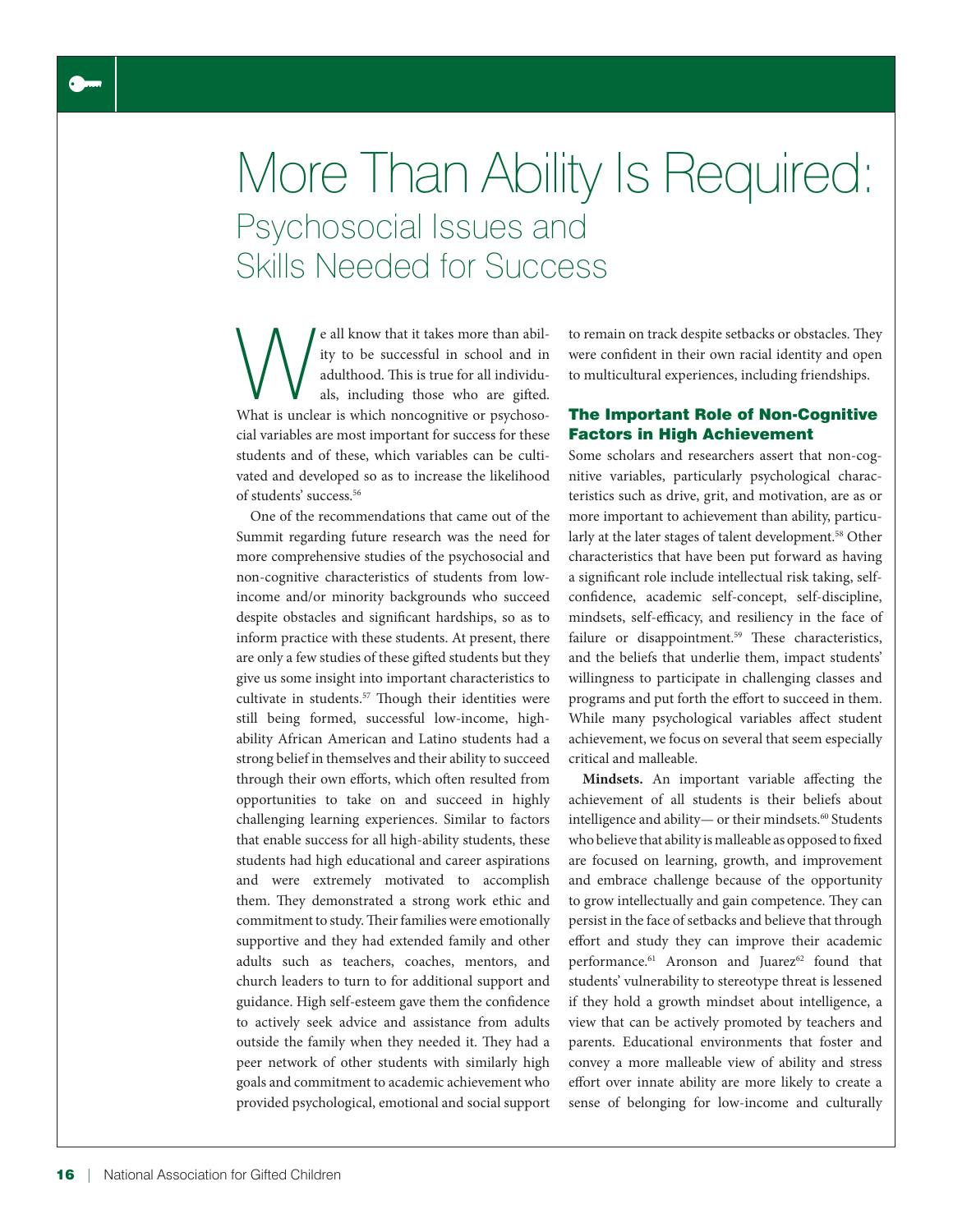and linguistically different students, which is critical to retaining females in STEM fields or attracting underrepresented minority students to rigorous academic programs.<sup>63</sup>

Research on individuals who make creative contributions to society points to the importance of persistent effort over long periods of time, referred to as "grit" by Duckworth and colleagues.<sup>64</sup> Other researchers and writers have approximated that major creative achievements are preceded by as many as 10,000 hours of deliberate practice or 10 years of continuous work in a field.<sup>65</sup> The role of effort, combined with high ability, cannot be overstated. Mindsets that emphasize effort and the value of academic achievement for one's future are the levers that make students believe that success is within their control.<sup>66</sup> Increased self-efficacy leads to the use of appropriate and varied learning strategies in the classroom and cultivates persistence and motivation for longer-term achievement goals.<sup>67</sup> Parents and teachers can cultivate a growth mindset at home and within their classrooms through their verbal praise and messages to children about their effort, work, and achievement.<sup>68</sup>

**Motivation: Can I do it and do I want to?** Researchers propose a dual-level view of motivation affecting academic choices<sup>69</sup> that boils down to "Can I do it and do I want to do it?" If students believe that doing well in school is important to their future success and will reap the same rewards for them as for other groups in society, they are more likely to work hard to get good grades. If students believe that they can succeed in challenging classes, they are more likely to put forth the effort needed to qualify for those classes. If students believe they are welcome in advanced courses and teachers expect them to do well, they are more likely to bounce back from setbacks with increased effort and persistence. Success in advanced programs and courses also develops and enhances selfconfidence, self-efficacy, and growth mindsets, and increases students' perceived value of academic tasks and opportunities. Psychological characteristics supportive of high achievement can be cultivated; one way to do so is to help students experience academic success.

#### Psychosocial Factors Unique to Marginalized Gifted Students

Although psychological factors affect the motivation, and therefore, the achievement of all students, researchers have identified several factors that are both unique and particularly potent for students who

have been historically underrepresented in advanced and selective programs of study, including gifted programs. Knowing how and when these factors might be at play for students can help educators understand students' achievement-related decisions and create contexts that are more supportive of high achievement. These factors have been studied most with African American students, less so for other cultural, socioeconomic, and racial groups.

**Stereotype threats.** Stereotypes about the abilities of culturally and linguistically diverse students exist and for some groups, are largely negative, depicting them as less intelligent, less personally ambitious, and less interested in school.<sup>70</sup> Through a process labeled stereotype threat, the awareness of these negative perceptions and beliefs can affect students' test performance, their willingness to engage in challenging academic activities, and as a result, their long-term academic development.<sup>71</sup> Stereotype threat can affect the performance of any group for which negative stereotypes exist in an area of achievement (e.g., females gifted in math and science).<sup>72</sup>

Some students may feel challenged to work harder to disconfirm negative stereotypes but simultaneously worry that increased effort means they are not as smart as they thought or as capable as others who appear to have to work less.<sup>73</sup> Other students may choose to disengage completely and adopt the view that academic achievement is not important to their future or worse, not relevant to their personal identity.74 Research suggests that high-achieving, African American students are more vulnerable to stereotype threat than lower achieving children.<sup>75</sup> So too are students who care more about achieving in a particular subject or domain,<sup>76</sup> putting the students most likely to succeed and benefit from gifted programming, and those most motivated to achieve at the greatest risk. At present, research has validated the existence of stereotype threat and documented its effect in many different and primarily laboratorybased contexts. More research is needed on successful interventions to mitigate stereotype threat in real-life contexts such as school.<sup>77</sup>

**Affiliation versus achievement: An unnecessary choice.** Gifted children have the same needs for friends and validation from peers as any child. For some gifted children this may be more difficult because discrepancies between their advanced level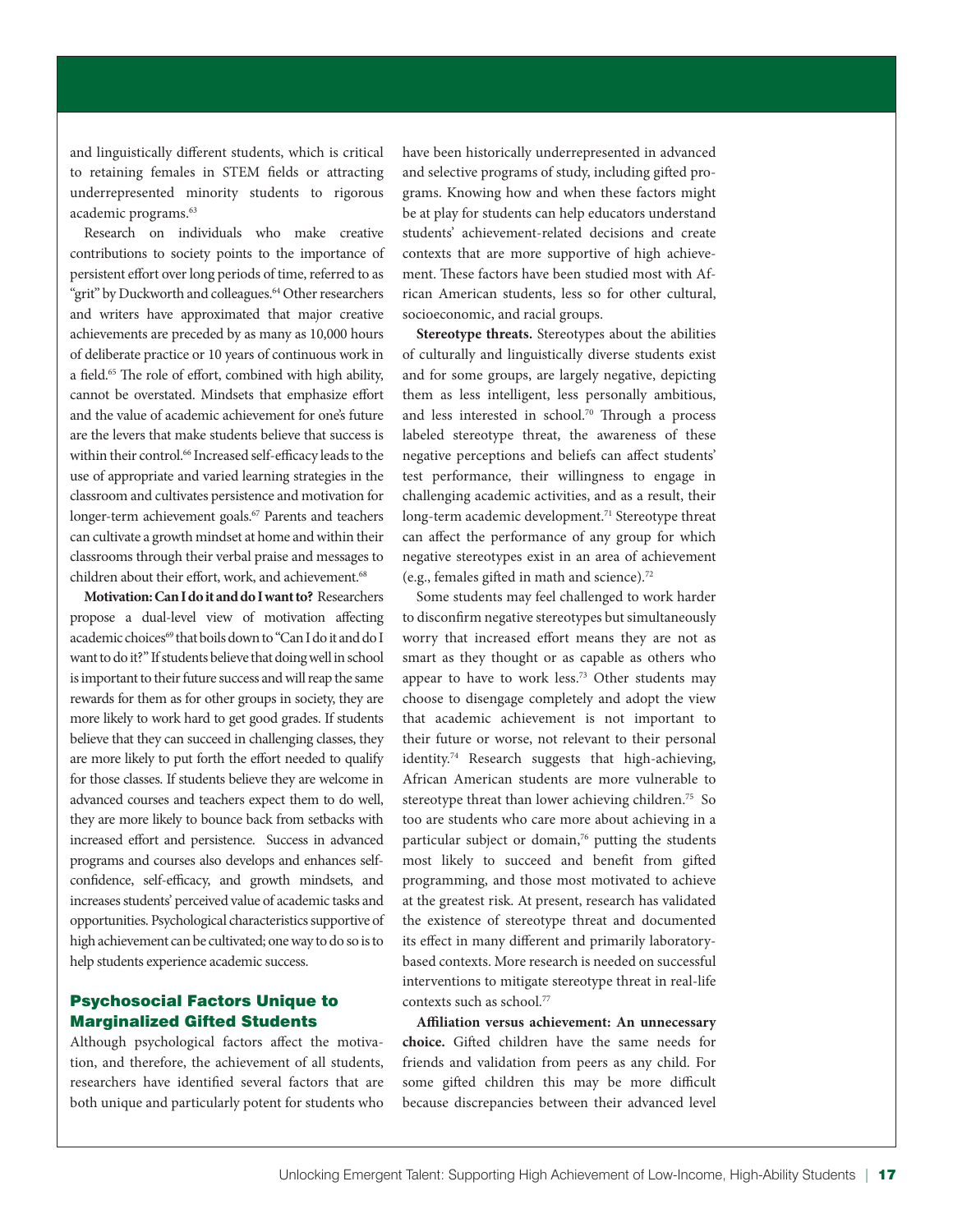of intellectual development, coupled with more ageappropriate levels of development in the social and emotional realms, make it harder to find age-mates or others who truly understand and accept them. This can be exacerbated if a school or district does not have programming that groups gifted students together at least part time.<sup>78</sup> Gifted children, like all children, thrive on the social support they receive from friends and peers who share their interests and commitment to high achievement and relate to their unique experiences as a gifted child.<sup>79</sup>

Research shows that gifted children are affected by their social environments and develop varied coping strategies in response to the ridicule, rejection, or isolation that can occur because of their high academic achievement. Some of these strategies are healthy and productive and some have potentially devastating effects on students' talent development and psychological health.<sup>80</sup>

All advanced students, not just those formally identified as gifted students, are well aware of the potential social costs of high achievement and some will go to great lengths to hide their giftedness, deny it, avoid challenging academic programs, or underachieve to prevent identification as a high achiever.<sup>81</sup>

Negotiating the tensions between high academic achievement and social acceptance may be especially challenging for gifted students from racial and cultural groups or from geographic communities that are communal and socially oriented as reflected in strong kinship networks and/or large extended families.<sup>82</sup> For these students, group support from peers "represents a mechanism for cultural preservation, group preservation, and social identity."<sup>83</sup> Accusations that taking part in challenging academic classes, achieving at a high level, or studying hard are "acting White" can threaten students' social group membership<sup>84</sup> and prevent them from taking advantage of talent development opportunities inside and outside of school.<sup>85</sup> Some individual students obtain needed peer support by finding a small group of like-minded friends in school or are able to persist without it by relying more on family support. But this may come at a psychological cost for students and efforts are needed to help more children find peer support and create more positive school environments.

**Dual identities.** For culturally and linguistically different students, racial/ethnic identity can play a critical factor in their academic achievement. For minority students, including gifted students, racial/ ethnic identity has been found to be negatively related to academic achievement.<sup>86</sup> However, research suggests that this relationship may not exist in all educational contexts and was not found in a special summer talent development program for gifted students.<sup>87</sup> Having a dual identity, that is, a strong sense of belonging to one's own ethnic group alongside the willingness to engage in the larger multiethnic, multiracial society was positively associated with academic achievement among African Americans, Latinos, and Native Americans.<sup>88</sup> The successful, high-achieving minority students that Hébert<sup>89</sup> studied were also characterized by a strong multicultural awareness and appreciation of diversity.

Students across racial or geographic groups experience similar conflicts between the need for achievement and the need for affiliation (e.g., Hispanic females desiring to stay within or close to one's family and community for higher education; rural families fearing their children will move away from their communities for higher education and not return). They also experience conflicts between cultural values and current educational practices (e.g., Native Americans' preference for noncompetitive educational environments).<sup>90</sup> Helping students to negotiate the different worlds of home, community, school, and larger society; build a psychological identity that enables them to integrate multiple values and expectations with high academic achievement; and live happily and successfully in all these spheres is critical to their talent development.

If we are to significantly increase the number of low-income and culturally and linguistically different children who are achieving at the highest levels in all grades, we must pay equal attention to their psychosocial needs and skills. Confidence in one's abilities, a strong belief that effort and study matter most in terms of achievement, dual cultural identities, coping skills to deal with discrimination and peer rejection, and resiliency to persist in the face of setbacks and obstacles are all characteristics that need to be actively addressed and cultivated in promising students. These skills coupled with opportunity and support will enable more students from low-income and culturally and linguistically diverse backgrounds to succeed at the highest levels of which they are capable.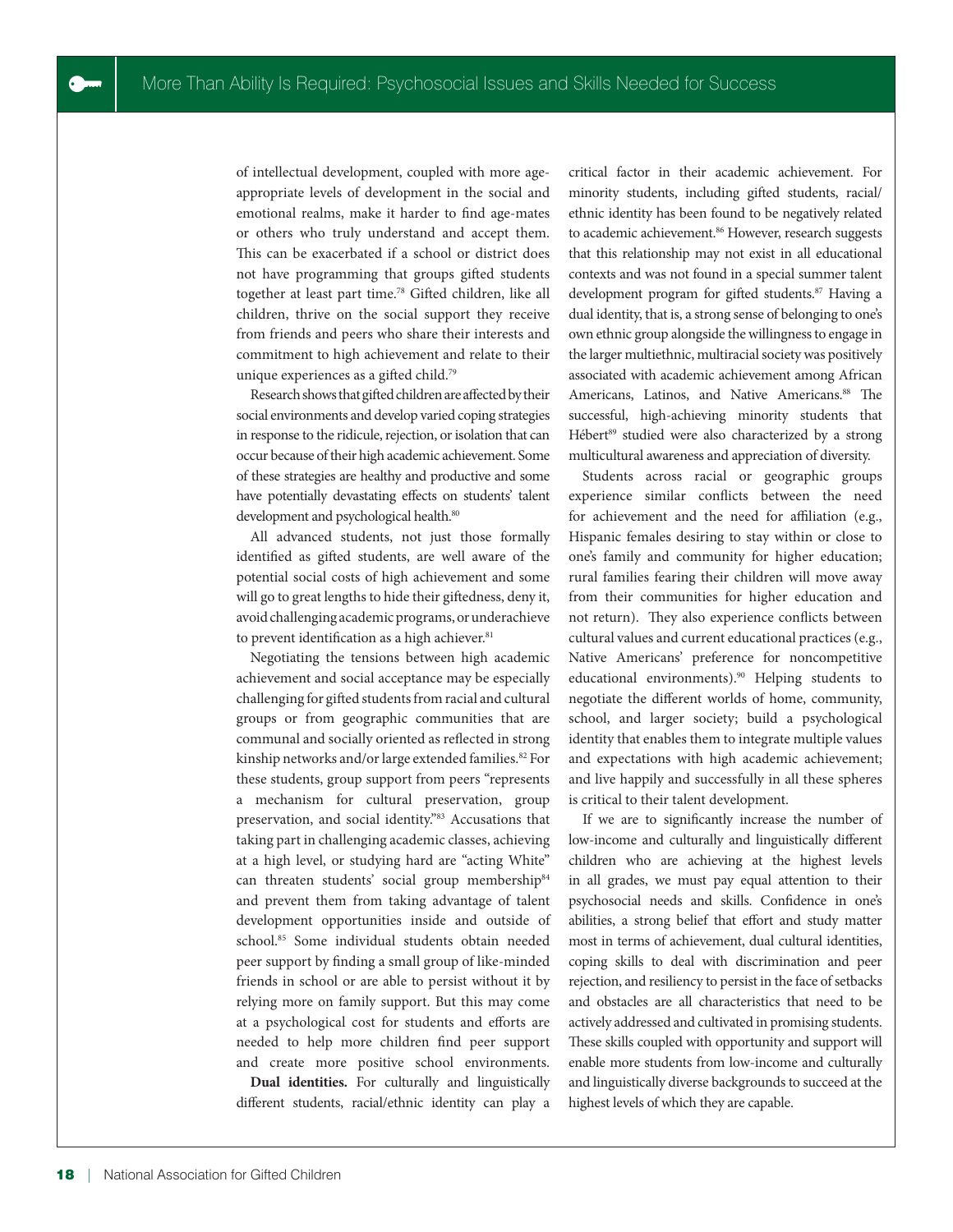### Policies and Action Initiatives to Promote Talent Development of Low-Income, High-Ability Learners

or better or worse, policies mirror priorities and actions speak louder than words. Currently, national and many state, district, and school-level policies and practices do not reflect a commitment to the talent developmen or better or worse, policies mirror priorities and actions speak louder than words. Currently, national and many state, district, and school-level policies and practices do not reflect a commitment As a nation, we are concerned with the achievement of low-income and minority students, but have not focused on advancing more of those students to exceptional levels of performance and achievement. To move forward, we must ask ourselves whether aiming for minimum performance levels for all students is an acceptable singular goal for the nation and whether achieving minimum levels requires that we abandon support for a goal of more students reaching advanced levels of achievement. The answer to both questions must be an emphatic "NO" if our nation is to continue as a leader in the global knowledge- and innovation-based economy.

However, despite concerns expressed from all sectors of our society, including educators, parents, legislators, and business leaders, about the need to develop as many individuals with high levels of talent in all areas as is possible, we have no coherent, national plan to identify and develop the talent and abilities of our highest achieving and highest potential students. This is perhaps most problematic for promising low-income and culturally and linguistically diverse students, who are now literally languishing in our schools. Much can and must be done to improve the current situation. The following suggestions represent but a start in the right direction.

#### Increase Expectations

We must expect more than proficiency from many more students. Policies, funding, and practices at all levels should consistently support high expectations and high achievement, going well beyond grade level for many more of our students. The Common Core State Standards<sup>91</sup> movement is a very promising development, in that the standards raise the proficiency goal for all students. But that is not enough. We must also have a clear definition of advanced levels of learning on state tests and work to both increase the overall number of students achieving at that level and close the racial and economic gaps between groups who achieve that level. We should also set goals of significantly increasing the number—and closing all gaps between groups—of U.S. students performing at advanced levels on the NAEP exam and performing at excellence levels on PISA. Critical to any efforts to raise expectations for the achievement of low-income students is ensuring the availability of a teaching force, especially in high-poverty schools, that has deep content area expertise in all subjects.

#### Support High Academic Achievement

As we increase expectations, we must make available a host of strategies that support student achievement at the highest levels, such as providing more public STEM schools, implementing gifted education pedagogy that can improve all student achievement, and incorporating training in gifted education methods into preservice and in-service teacher education, especially training on identifying and serving high-ability, low-income, and culturally and linguistically diverse students. It is important to continue expanding access to Advanced Placement and International Baccalaureate programs, with an increased emphasis on raising exam scores. All gifted students can benefit from participation in summer academic programs that provide extended contact with intellectual peers, enriching, challenging content, and exposure to college, but it is particularly important for students who may not experience this in their home schools. Outside-of-school, supplemental programming can be gateways to gifted education programs for low-income, high-ability learners. In some cases, students will need increased learning time through extended educational opportunities after school, on weekends, and during the summer to catch up to or keep up with the achievement of their more advantaged age peers.

#### Start Early

It is critical to support eager, bright minds as early as possible by providing content-based enrichment in preschool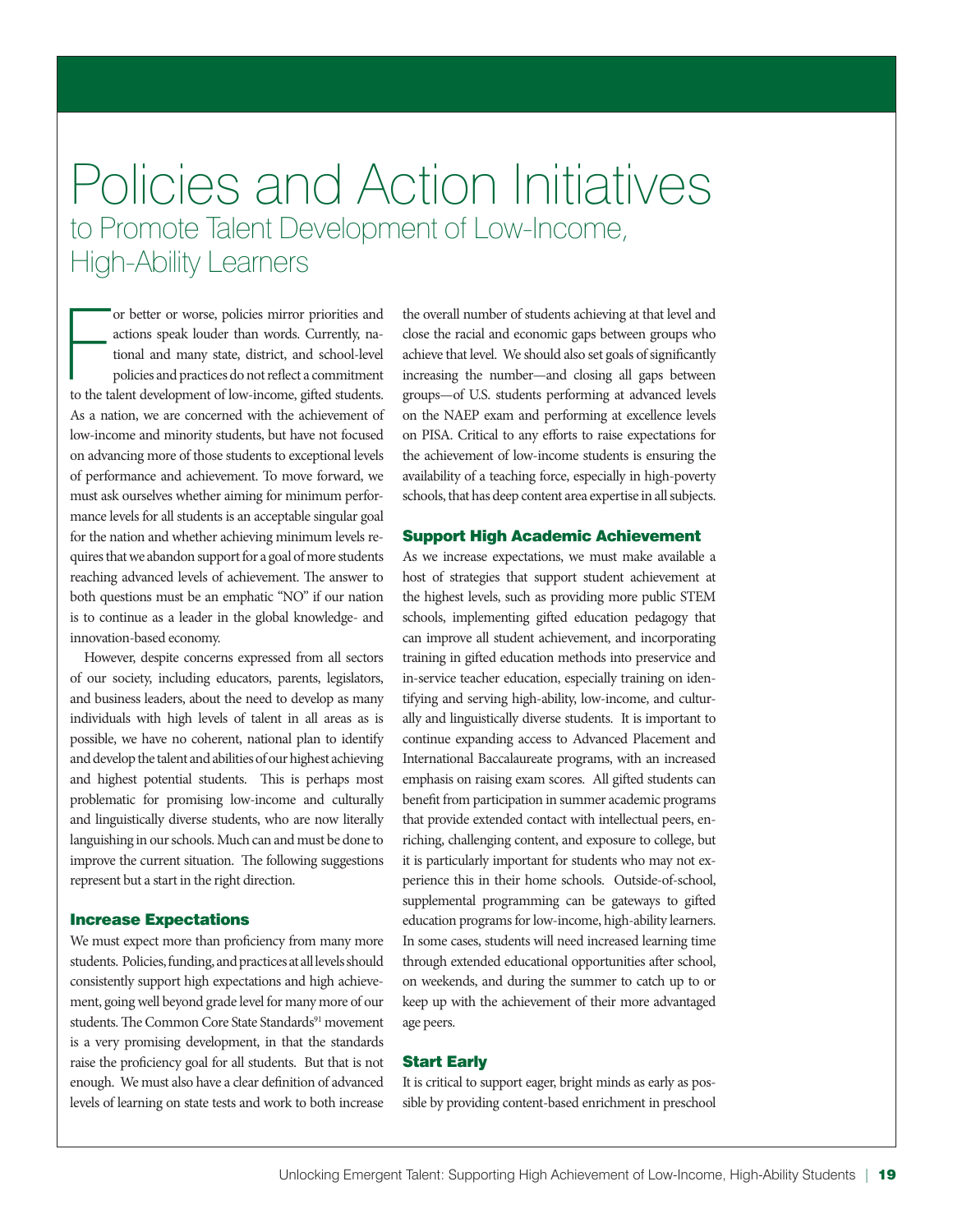and early elementary school and by identifying high achievers early and providing programming and services, including challenging content in academic domains, that help keep them at the top levels of achievement as they progress through school. In addition, it is important to make the development of psychosocial skills and a psychological identity supportive of continued commitment to high achievement a vital part of gifted programming, beginning in early elementary school.

#### Provide a Range of Supports for Students

Because not all high-ability students have equal resources to support their learning at home or in the community, and because many are keen to learn more about what practicing professionals do on a daily basis, it is important to engage communities to support in-school learning and augment the curriculum with increased outside-of-school opportunities such as mentorships, apprenticeships, tutoring programs, and other social services. Students can learn much about possible educational and career paths from these opportunities as well as receive reinforcement for increased study and effort from successful role models. Increased social support from knowledgeable adults can help students coalesce a psychological identity that will enable them to cope with obstacles and persist on a path of talent development towards an envisioned future. Because family support is so critical to the achievement and persistence of students, programs must also work with parents to help them understand the unique psychological and cognitive needs of their gifted children and advocate for services and programs to meet them. It is also important that more low-income, high-achieving students receive the college counseling they need to find and matriculate at colleges commensurate with their levels of achievement.

#### Remove Barriers

Advocates for high-ability students should look for opportunities to eliminate obstacles to participation in gifted programs and services. For example, state and local definitions of giftedness, as well as identification policies, should include academic potential to capture marginalized and underidentified gifted students and ensure that district communications about services for advanced students are available in the languages spoken in students' homes. Additionally, district and school policies and practices that inhibit students moving through the curriculum at a pace commensurate with their ability and interest should be

revised and policies adopted that emphasize mastery over seat time for course credit.

#### Use Reform Initiatives to Support High **Ability**

A host of changes are needed to support high-ability students as education leaders and policy makers focus on school reform efforts. For example, discussion about achievement gaps and the strategies and resources needed to close them should include discussion of excellence gaps. Similarly, conversations about curriculum, standards, and intervention decisions (e.g., Response to Intervention [RtI], heterogeneous grouping) should include consideration of their impact on high-ability students. Additionally, ensuring that growth models are used to measure student learning with all learners, including high achievers, would help educators set appropriately high learning goals for all gifted students. It is also critical to disseminate information on school-based and outside-of-school program models that have been successful in promoting the talent development of low-income, gifted learners so that these programs can be replicated or customized to other settings.

#### Invest in Research Tied to Effective **Practice**

Because children are different and their environments vary, it is essential to cultivate a robust research agenda concerned with determining the conditions under which interventions are effective and with whom. It is essential to identify successful program models and interventions that work with low-income, high-ability students from different geographical, cultural, and racial backgrounds so that zip code and socioeconomic status are not the determining factors for receiving a challenging education. It is critical that these programs be cost-effective, and thereby can be scaled to large numbers of students in a sustainable way. Research that proves efficacy of programs that cannot be replicated will not adequately advance student outcomes, especially for low-income and minority students who attend schools and live in communities with limited resources. Summit attendees recommended a series of research questions that could guide researchers towards these goals.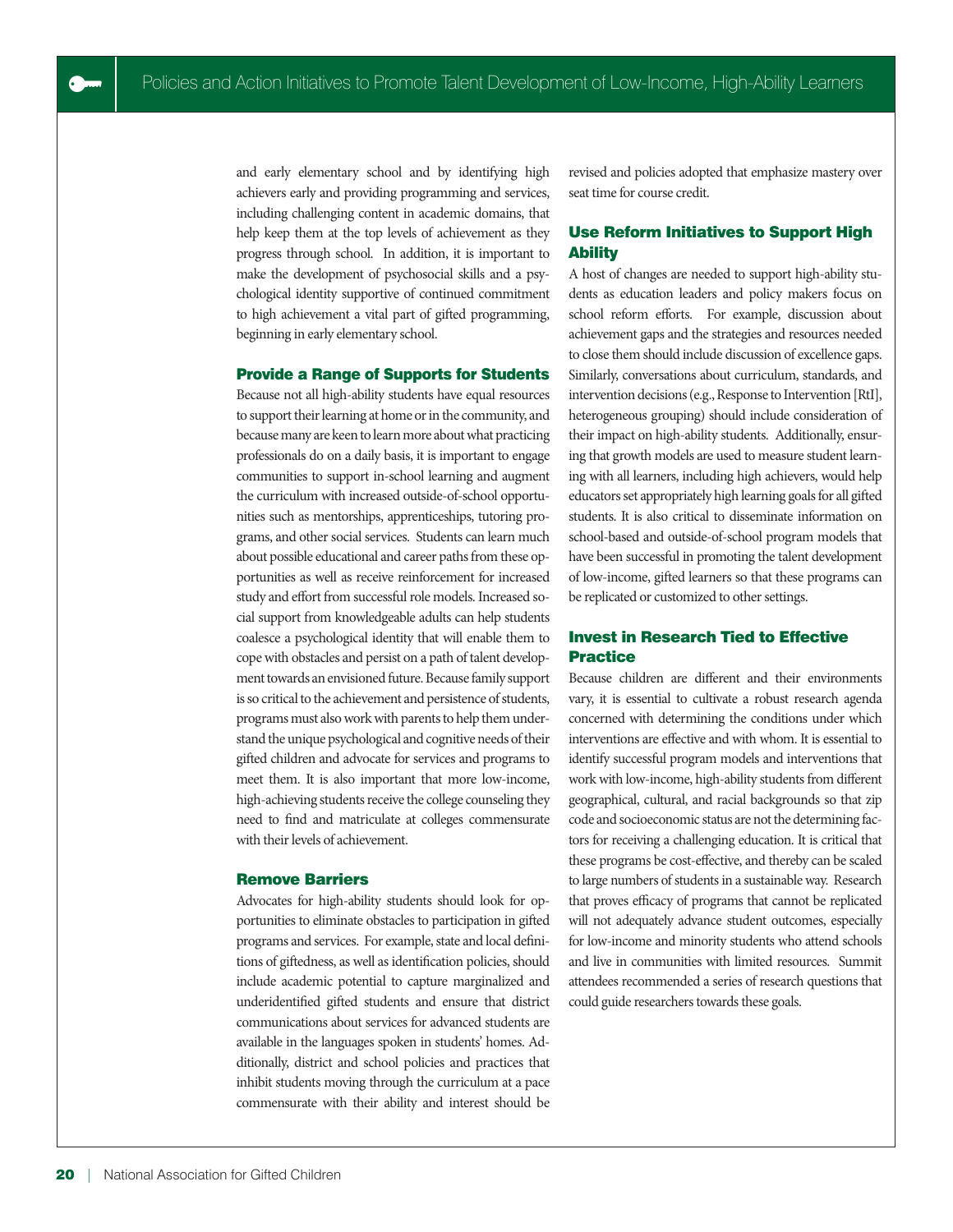### Moving Towards a New Paradigm: Expanding Our Understanding of Gifted and Talented

Ithough the Summit participants identified<br>a number of successful program models to<br>emulate, best practices to implement, and<br>important psychological skills to cultivate,<br>a lingering concern was how to gain a deeper underlthough the Summit participants identified a number of successful program models to emulate, best practices to implement, and important psychological skills to cultivate, standing of the roles of geography (rural vs. urban vs. suburban), race, and culture on the implementation and success of any school-based or supplemental program or intervention. Each of these variables alone has significant effects on students' opportunities and experiences in the educational system. Each factor is complex and multifaceted and one does not trump another in terms of importance. Lack of financial resources may affect students' participation in tuitionbased, outside-of-school programs, but also cultural beliefs about giftedness may prevent some students from choosing to attend these programs.

Categorical designations such as rural, urban, Hispanic, or Asian American fail to capture the variation in levels of poverty, opportunity, and education within the subgroups included within each category. These variations interact to have different effects on educational opportunities and outcomes for different geographical, cultural, and racial groups. This means that a one-size-fits-all approach to

increasing the identification and talent development of low-income learners may result in programs and services that do not truly benefit students. Summit participants summarized this perspective with the statement, "We need to know what works, with whom, when, and in what doses." The research questions generated by Summit participants indicate what is most important to study and understand in order to be able to answer this important challenge.

As we strive to develop services for low-income, high-ability students, our goals for the learners are the same as for other high-ability students: a psychological identity that supports achievement; increased access to challenging curricula and entrance into gifted programs; success in the most advanced and accelerated programs such as AP classes and IB programs; and matriculation at selective institutions of higher education. However, as we have learned from research and examples of best practices, we must reach them by using a variety of strategies and approaches that best fit and build upon the socioeconomic, cultural, racial, and geographic characteristics of the students involved.

Currently, national and many state, district, and school-level policies and practices do not reflect a commitment to the talent development of low-income, gifted students

 $\bullet$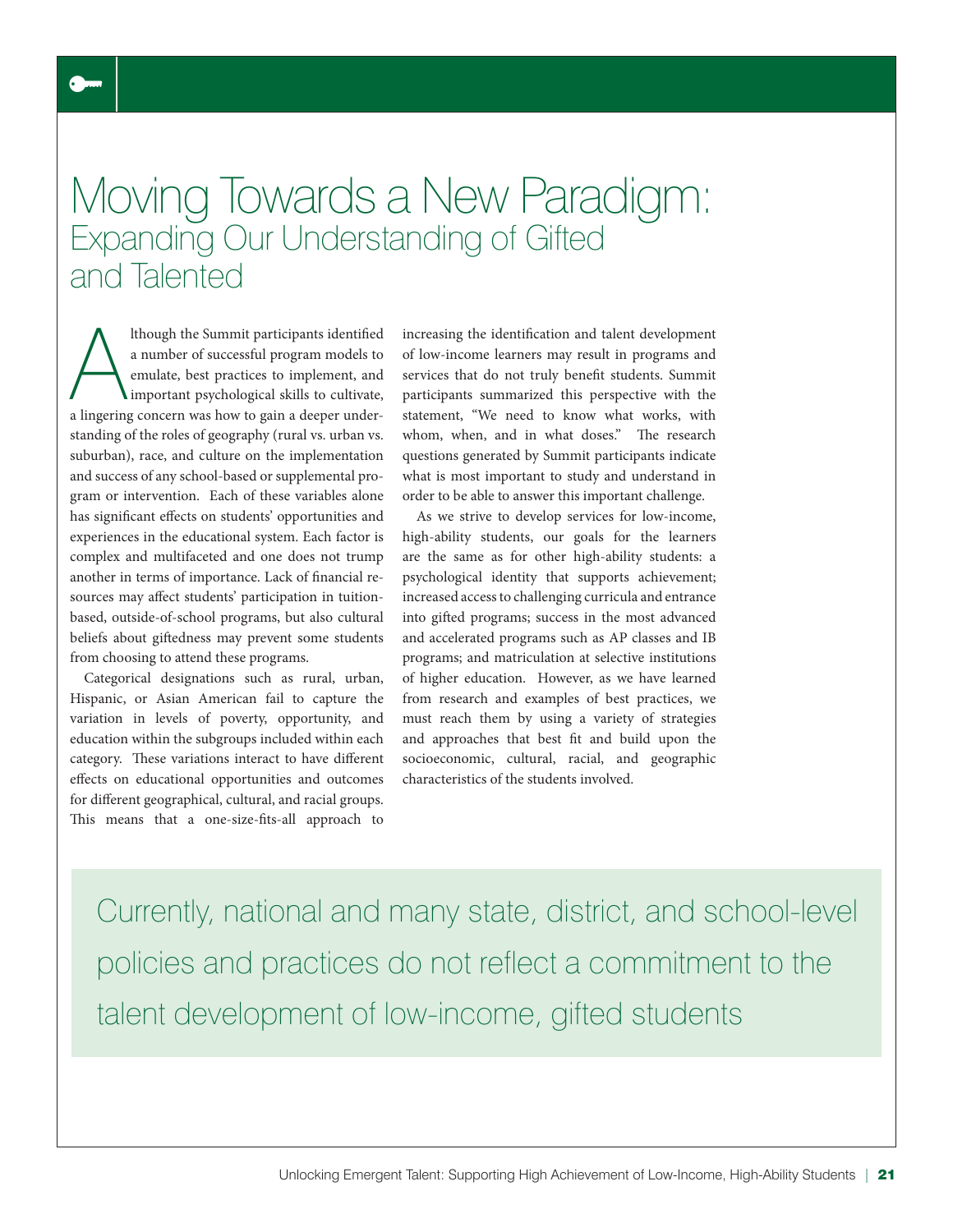## Best Educational Practices with Low-Income, High-Ability Students

Ifted students from low-income<br>
backgrounds, including those who<br>
are culturally or linguistically different,<br>
share many of the personal traits and<br>
characteristics of gifted students who are not. Howbackgrounds, including those who are culturally or linguistically different, share many of the personal traits and ever, because they may have had fewer opportunities to gain the academic background knowledge needed to be successful in school and may have unique psychological and social issues as a result of poverty and marginalization, different and distinct approaches to identification and programming are sometimes necessary to fully develop their talents and abilities. After presentations and discussion at the 2012 NAGC National Summit on Low-Income, High-Ability Learners, participants who work closely with these students developed the following list of recommended best practices that is informed by research and practice and follow these general assumptions:

- Poverty and minority status are not the same. Although there is overlap, poverty manifests differently based on geography, ethnicity, and race.
- Poverty is pervasive and includes students from rural, White, urban, African American, Hispanic, Asian, and other cultural backgrounds.
- Typical characteristics of gifted students may manifest differently in low-income, high-ability learners.

#### Identification Practices

Identification practices should be inclusive, culturally responsive, cast a wide net, and begin early to get a holistic assessment of students. Other recommendations include:

• Use multiple and varied types of assessments including tests, observational data, and rating scales with adequate technical qualities (see NAGC position paper on assessment, www.nagc. org,) that are appropriate to students' cultural backgrounds and language.

- Provide multiple entry points into gifted programs (e.g., offer opportunities for students to retest or qualify for programs at later times as their skills develop).
- Create multiple pathways (e.g., qualify on the basis of test scores and/or a portfolio) into gifted programs.
- Evaluate students' potential for advanced study in view of previous learning opportunities by using local and subgroup norms.
- Mine assessment data for patterns of performance that indicate upward trajectories and rapid growth and improvement.
- Present students with challenging curriculum and monitor response as a means to identify and collect evidence of advanced academic potential.
- Identify giftedness for subsequent talent development but also develop talent to subsequently identify giftedness.
- Provide training to all teachers that focuses on the importance of respecting and valuing cultural differences, irrespective of socioeconomic status, and prepare them to become better talent spotters for all gifted students.

#### Programs and Services

Programming and services for low-income, highability students must be culturally responsive, should always include challenging curriculum and opportunities for extended contact with peers, and should have a strong focus on the development of both cognitive and psychosocial skills. Recommendations include:

- Provide challenging, enriching learning experiences to all students as early as preschool.
- Create preparatory programs that intensely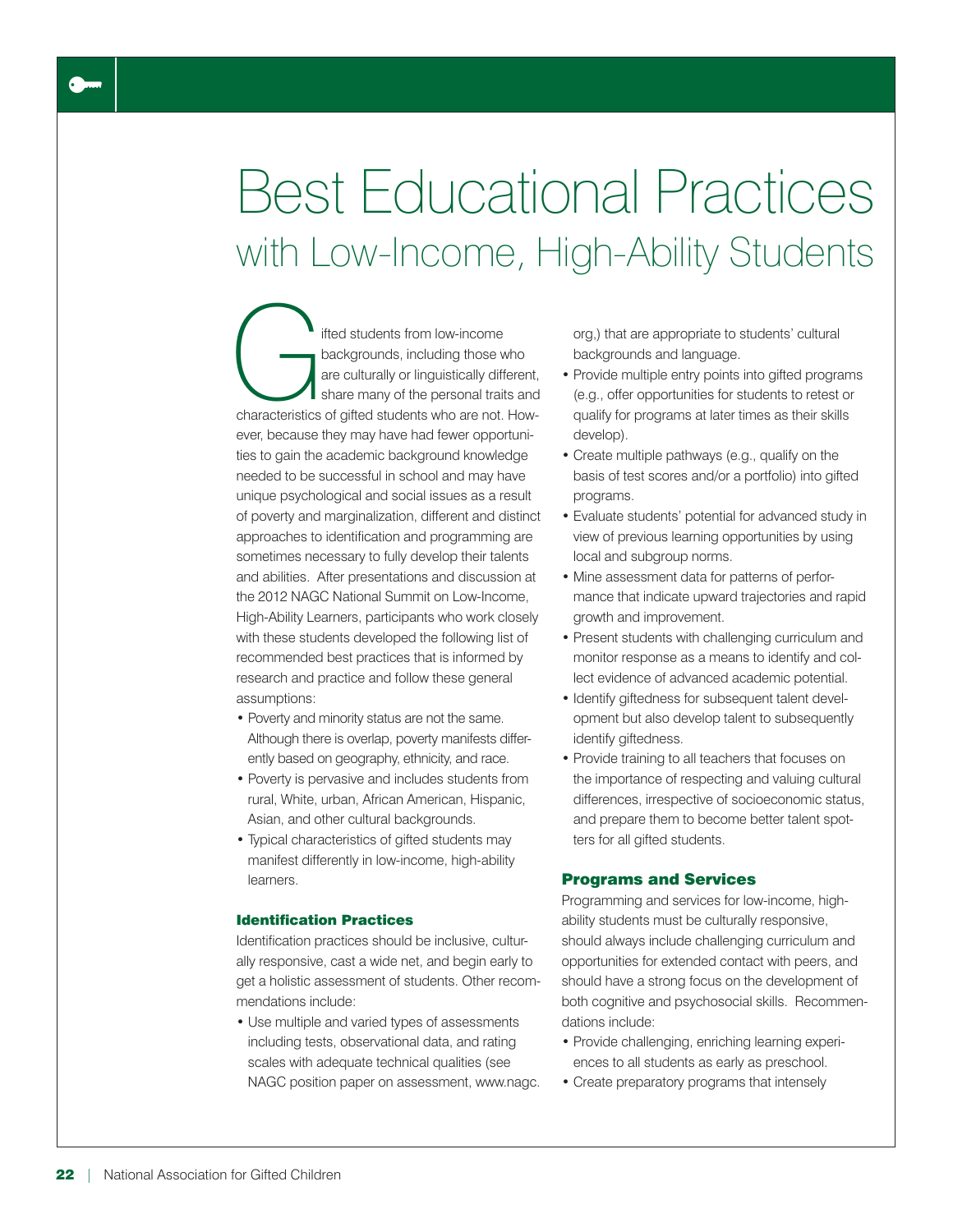frontload challenging curricula aimed at preparing students to succeed in gifted programs.

- Use challenging and enriched instruction with underperforming, high-ability students that is designed to develop advanced skills, rather than remediation, in order to fill in skills or content gaps.
- Provide training in advanced content in areas in which teachers lack a strong background.
- Increase learning time and provide further opportunities for advanced learning through after-school and summer programs.
- Include as a critical aspect of programming opportunities for gifted students to be together so they can form friendships and receive support from peers.
- Create talent development paths for students that are comprised of continuous opportunities for appropriately advanced and enriched curriculum (e.g., pre-AP to AP, Middle Years IB to IB).
- Create partnerships with local institutions of higher education or community organizations in order to provide more comprehensive services such as internships and mentorships to students and augment students' social networks with supportive adults and peers.
- Ensure that curriculum is multicultural and enables students to make connections to their lives.
- Infuse learning opportunities into the curriculum that cultivate psychological skills that support continued commitment to high achievement, including attitudes towards effort and learning.
- Create parent programs that simultaneously build cultural and social capital among families and capitalize on the strengths of families to support their child's talent development.

#### Supportive School Cultures

School cultures that exalt individual differences of all kinds and value and reward high academic achievement create contexts in which low-income, high-ability students from all backgrounds can thrive. Recommendations to create such environments include:

• Create a school culture that values individual differences of all kinds, including cultural and linguistic differences, and sees these as assets rather than deficits.

- Create a school culture that values and rewards intellectualism and academic achievement in all students.
- Provide multicultural training (e.g., racial, geographical, socioeconomic) to all educational staff focused on eliminating deficit thinking.
- Examine policies and procedures regarding the identification of giftedness, selection for advanced programs, and curriculum within programs to ensure that they do not inadvertently present obstacles or disincentives to low-socioeconomic students.
- Create a school culture that views parents and the community as partners in the education of their children and values and actively cultivates their input and participation.

A list of best practices will remain just that unless it is coupled with a commitment to looking at low-income and culturally and linguistically diverse students from a different lens and from a perspective that emphasizes strengths instead of weaknesses, differences rather than deficits, possibilities as opposed to limitations, and solutions instead of obstacles.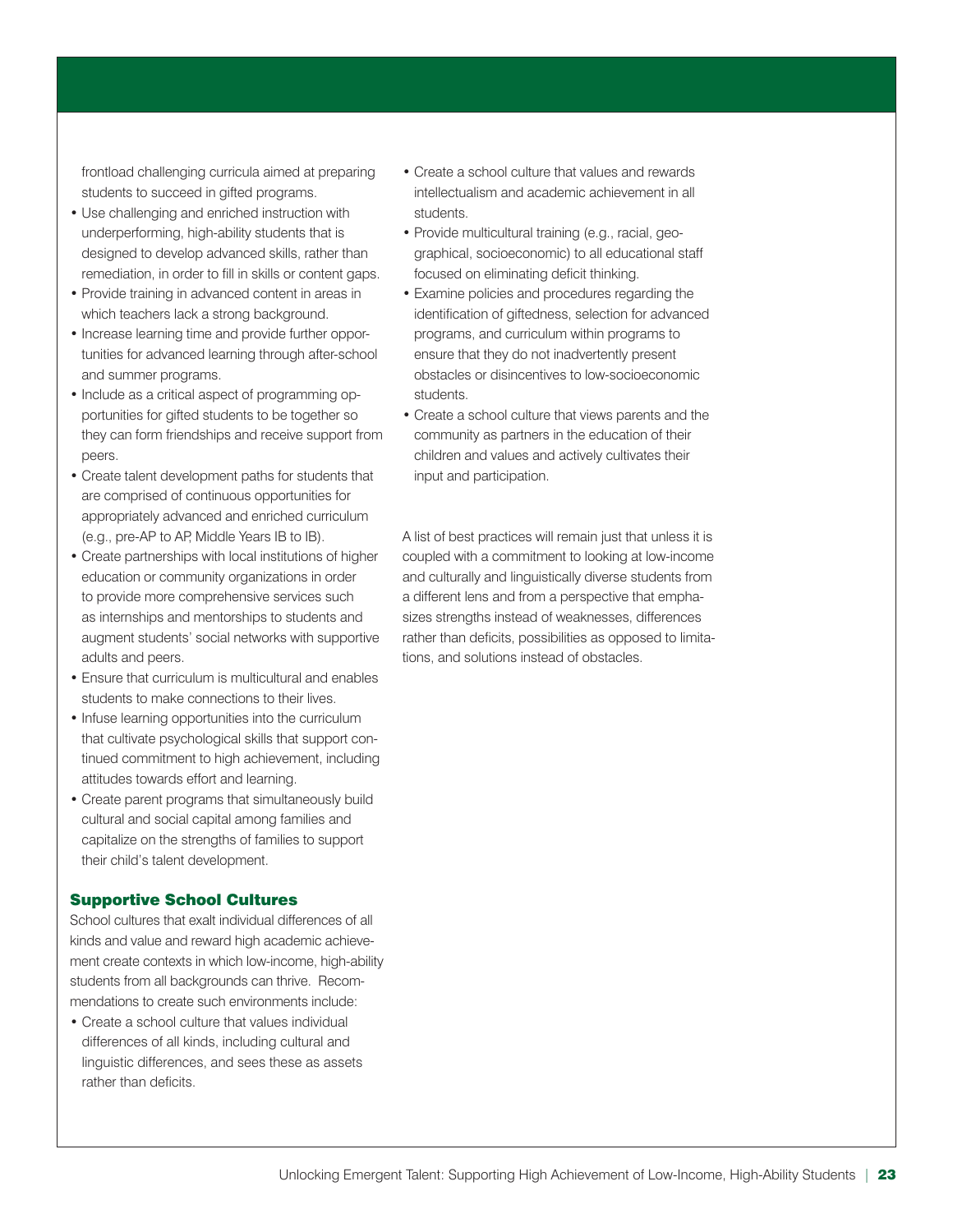## Research Agenda to Support Low-Income, High-Ability Students

The of the major goals of NAGC's 2012<br>
National Summit on Low-Income, High<br>
Ability Learners was to assess the exist<br>
research and literature base about the<br>
characteristics and development of low-income and National Summit on Low-Income, High-Ability Learners was to assess the existing research and literature base about the characteristics and development of low-income and culturally and linguistically diverse gifted students. We also sought to distill best practices from existing successful school-based and outside-of-school programs. Summit participants concluded that the knowledge base is thin regarding these students. For example, we know little about the characteristics of students who "make it" and successfully traverse the educational system to enter selective institutions and high-level professions and careers. Additionally, although we can speculate on obstacles and impediments, there is not a deep understanding of how these intersect with race, culture, gender, and domain of talent. Similarly, we have only a limited understanding of successful program models and interventions and even fewer that can be replicated economically. It will require substantial, sustained research to develop a comprehensive picture of the paths of low-income and culturally and linguistically diverse students in order to understand what their experiences are, where in their journeys they are most likely to falter and why, and what helps them most to stay on track. The research questions below, identified by Summit participants, focus on three key areas:

- the nature and development of psychosocial characteristics of low-income, high-ability learners;
- barriers to their participation in programs for gifted students; and
- characteristics of instructional strategies and programming found to be successful with this special population of learners.

#### Psychosocial Questions

#### 1. Individual Characteristics

- What are the psychosocial characteristics or skills of successful students from diverse socioeconomic, cultural, and racial backgrounds (e.g., grit, self-control, delay of gratification, self-efficacy, resiliency, multiculturalism)?
- What adaptive strategies and processes are used by individuals and families to compensate for a lack of economic or social capital?
	- ❑ Which of these strategies appear to be most effective, and for whom?
- What are the factors that successful individuals identify as having contributed to their acquisition or development of key psychosocial characteristics, skills and strategies (e.g., experiences, mentoring, modeling)?
	- ❑ Do these factors vary by domain of talent (e.g., math, art, music) race, gender, or culture?
- How do social identity variables such as ethnic and racial identity and other psychological variables such as self-esteem, self-efficacy, and stereotype threat explain achievement patterns among traditionally marginalized groups of gifted students?

 ❑ Do the effects of these variables vary by age?

#### 2. Psychosocial Skill Development

- Is there an optimal sequence for the development of psychosocial skills critical for high achievement and how does this correspond to the development of students' cognitive skills?
- How can psychosocial characteristics and skills critical to the development of talent among lowincome, high-ability learners be systematically developed and taught?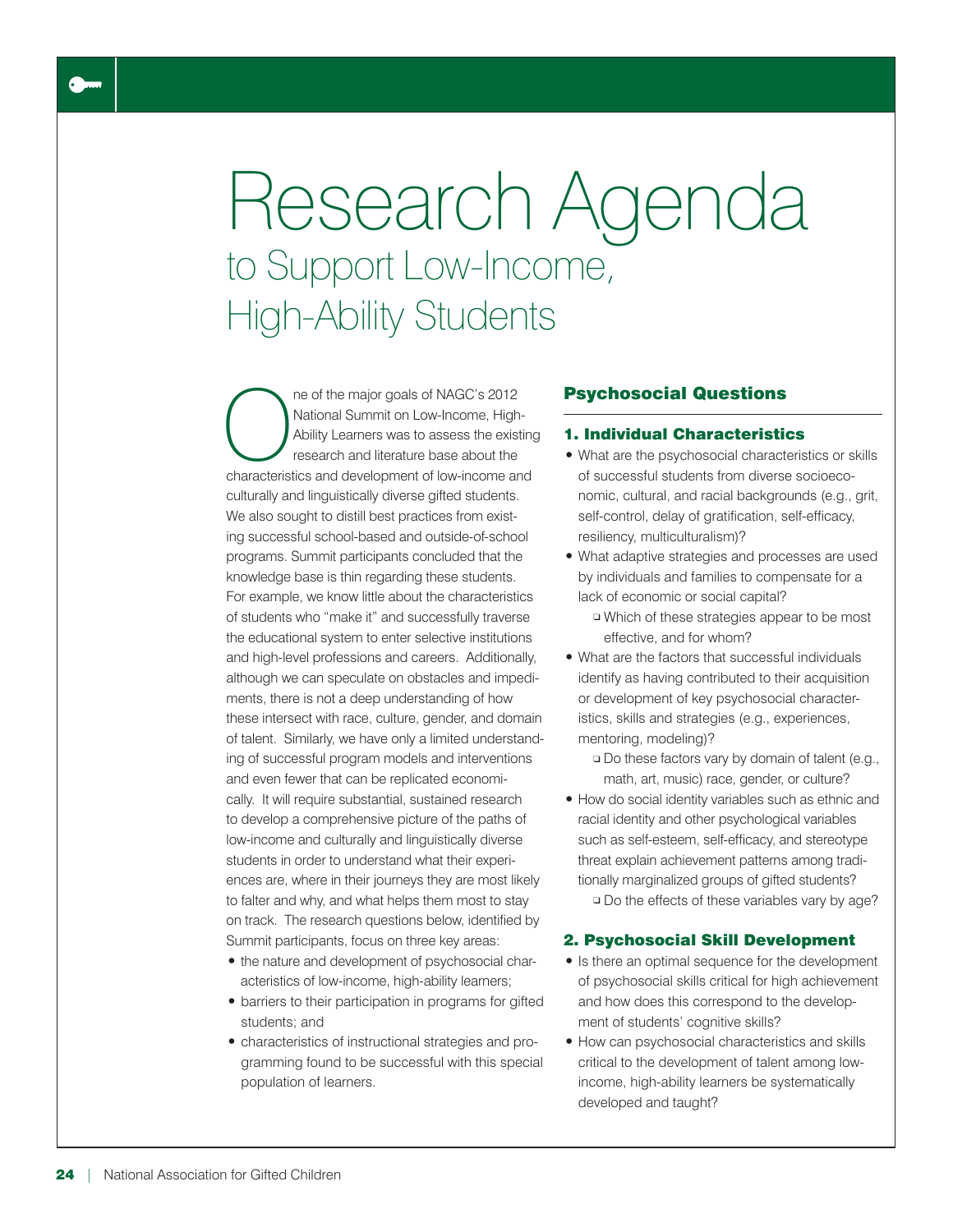- What impact do developmental factors make in the learning or acquisition of psychosocial skills?
	- ❑ What roles can families, teachers, mentors or others play in their development or acquisition?
	- ❑ What are the most important characteristics of those who teach or coach these skills for lowincome, high-ability learners?
- What specific interventions have been successful in helping low-income, high-ability learners acquire psychosocial skills that support a continued commitment to high achievement?
- Would low-income, high-ability learners benefit from the creation of a specialized curriculum to address their unique social-emotional and psychosocial needs, and if so, what would it look like?
- Do current models of achievement-related decision making generalize to gifted low-income and culturally and linguistically different students?
- What aspects of models for psychosocial skill development and coaching employed by sports and performing arts can be applied to academically talented students?
	- ❑ Are some aspects of sports or performing arts skills development especially effective for working with low-socioeconomic students?

#### Identifying Barriers, Increasing Participation

#### 1. Views Held by Professionals

- What are the perceptions of and assumptions about the prevalence and characteristics of lowincome, high-ability children held by teachers, school psychologists, and administrators, and how are these views formed?
- What strategies (e.g., professional development, preservice training, direct classroom experience with students) work best in helping teachers, school psychologists, and school administrators acquire a more accurate, non-deficit-based perception of low-income, high-ability learners?
- How does changing perceptions about students relate to changing expectations for achievement?

#### 2. Identification Issues

• What are the indicators of advanced potential in children from low-income backgrounds?

- Is giftedness manifested differently for low-income children? Does this vary by domain, cultural, or geographic group?
	- ❑ If so, can we identify these indicators and use them reliably for identification, placement and services?
- What strategies are more successful in identifying talent among low-income and culturally and linguistically diverse gifted children (e.g., use of standardized testing with local norms, training teachers to document behavioral indications of talent in response to high-level curriculum, use of multiple and varied criteria, mining data for patterns of growth and progress)?
	- ❑ Do best strategies for identifying talent vary by race, gender, and culture?
- Do definitions of giftedness that emphasize individual high ability and/or high demonstrated achievement negatively impact the identification of these students?
	- ❑ Does the impact differ by race, gender, and culture?
- What definitions promote identification of these students?
- To what extent can the label "gifted" act as a barrier to high achievement for low-income, highability learners?
	- ❑ Does this vary by race, gender, or cultural background?
- What school policies, procedures (e.g., nominations by parents, testing applications), or program models (e.g., programs that place students away from their neighborhood school) act as barriers or promoters to the identification and talent development of low-income, high-ability learners at every level of schooling?
	- ❑ Does the impact differ by race, gender, and culture?

#### 3. Families and Communities

- What family beliefs (e.g., beliefs about giftedness) or community variables (e.g., beliefs that higher education will cause students to reject their community) act as potential barriers or supports for the talent development of low-income, high-ability learners?
	- ❑ Do these beliefs vary by race, gender, and culture?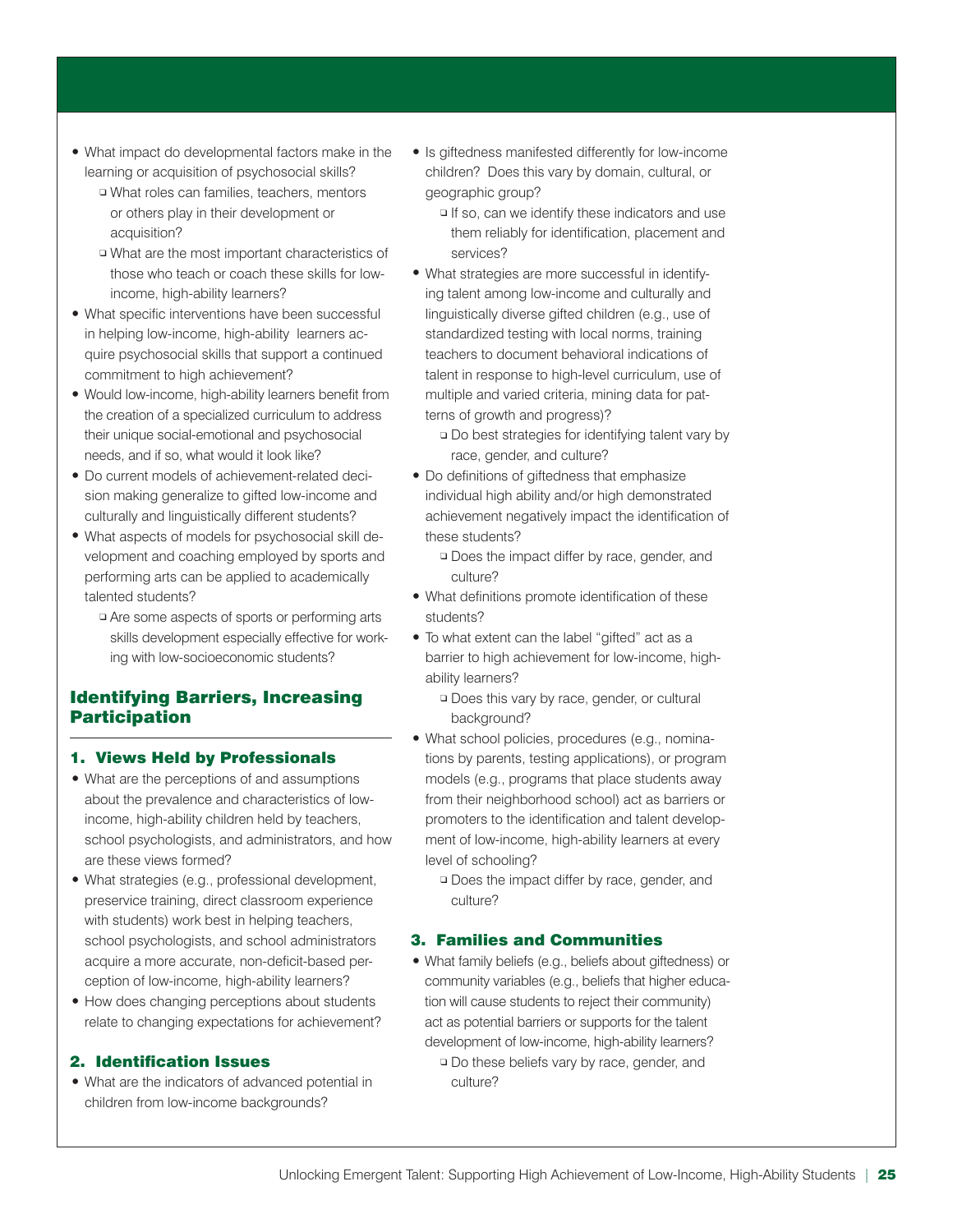#### Program and Instruction **Questions**

#### 1. Curriculum and Instruction

- What are the critical elements of a curriculum that elicits evidence of advanced potential among low-income, high-ability learners?
- How does curriculum support the success of lowincome, high-ability learners?
	- ❑ What are the most important elements? Do these elements vary by race, gender, and culture?
- To what extent do particular instructional strategies act as a barrier or promoter (e.g., group-cooperative vs. individually based learning activities; visual vs. auditory instructional activities) of the talent development of low-income children?
	- ❑ Does the impact vary by race, culture, and gender?

#### 2. Successful Programs

- What are the components of successful schoolbased or outside-of-school program/intervention models for low-income, high-ability learners (e.g., parent education programs, internships, supplemental classes)?
	- ❑ Where are there successful examples of these models?
- How effective are models that increase learning time in producing high levels of achievement for low-income, high-ability learners?
	- ❑ If they are effective, what are the most promising approaches for increasing learning time within schools and districts (e.g., summer, after school, weekends) and is this different for older versus younger students and vary by race, geography, and culture?
- What are critical components for low-income, talented learners in effective day and residential school designs?
	- ❑ Do race, gender, and cultural background matter and if so, in what ways?

#### 3. Program Development

• How can we build service models within schools or districts that provide programming for both students with emerging talents and underdeveloped potential as well as students with developed talent that is demonstrated in high achievement?

- What are effective models for successful partnerships to support low-income, high-ability learners between school districts and other institutions and/or community organizations?
	- ❑ What factors contribute to the success of partnerships and their sustainability?
- Which components of outside-of-school programs can be transferred and used by other schools and districts?
- What models of outside-of-school programs have the most potential to be scaled up and economically feasible?

#### 4. Teacher Preparation and Development

- What teacher education and professional development models and approaches work best in preparing all classroom teachers to identify and work effectively with low-income, high-ability learners?
- How do these models impact teacher attitudes or aspects of instructional practice?
- What are the most effective ways to disseminate the research results and related professional development to personnel who work with lowincome students?
- What gender, racial, and cultural differences of and between students and teachers need to be considered in designing and delivering professional development to teachers?

We offer this research agenda to researchers within gifted education and to those who study poverty, educational systems, urban or rural education, and affective development, to name a few areas. There is much to be learned about students who are currently disenfranchised from the best that our educational system has to offer; we are confident that new information from these research questions, and others, will not only inform best practices but also support numerous strategies that will open doors and clear paths towards increased opportunity, success, and self-fulfillment for all high-ability students.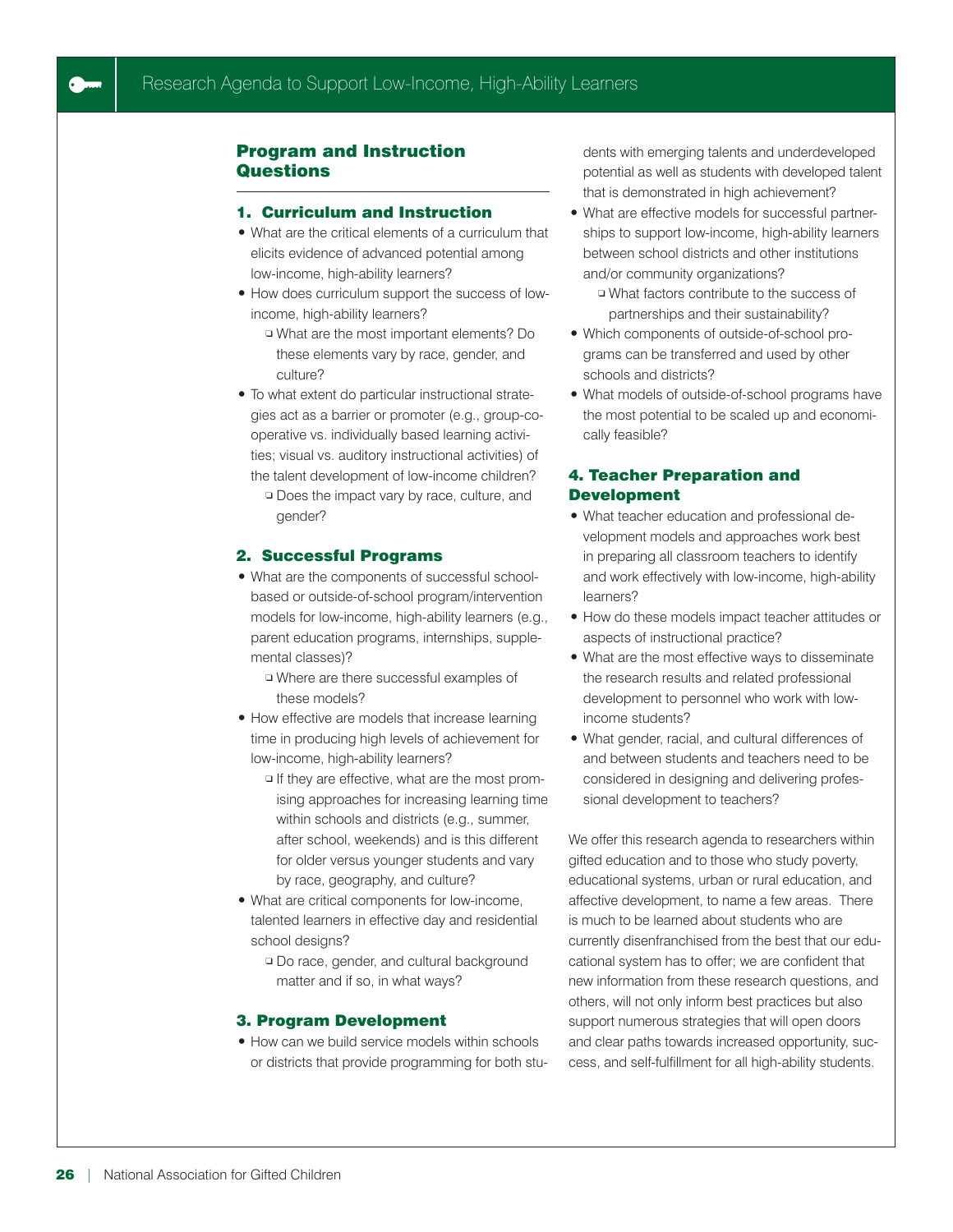### Appendix A Successful Programs that Support Low-Income, High-Ability Students

The eight production<br>
Low-Incom<br>
DC. For n<br>
at www.nagc.org. he eight programs described below were featured at the National Summit on Low-Income, High-Ability Learners, held May 30-31, 2012, in Washington, DC. For more information about the Summit, please visit the NAGC website

#### Project M3 – Mentoring Mathematical Minds Project M<sup>2</sup> – Mentoring Young Mathematicians

Projects M<sup>3</sup> and M<sup>2</sup> are research based and field tested advanced elementary mathematics curriculum units designed to develop deep mathematical reasoning for students from all backgrounds, with a focus on students from disadvantaged backgrounds. The units develop critical and creative thinking through in-depth investigations in which students think and act like practicing mathematicians.

#### **Overview**

Both Project M<sup>3</sup> and Project M<sup>2</sup> were collaborative research efforts under the direction of the Neag Center for Gifted Education and Talent Development at the University of Connecticut. Originally developed under a federal Javits program grant from 2002–2007, the Project M<sup>3</sup> curriculum units were created by a team of national experts in mathematics, mathematics education, and gifted education for mathematically promising students in grades 3 through 5. The units were field tested with two cohorts in 11 public schools of varying socioeconomic levels in Connecticut and Kentucky. The National Science Foundation funded Project M<sup>2</sup>, which was developed by the same writing team with the addition of an early childhood mathematics expert. The Project  $M<sup>2</sup>$  units were created for students in kindergarten through grade 2 and were field tested in 11 public schools of varying socioeconomic levels across Connecticut, Kentucky, South Carolina, and Texas between 2007 and 2012. Both projects have continued to demonstrate significant success; the curricula are now published and available to districts across the country.

#### Program Summary

Based on the NCTM content and process standards and connected to the Common Core State Standards for Mathematics, Projects  $M<sup>3</sup>$  and  $M<sup>2</sup>$  are self-contained advanced mathematics curriculum units that emphasize problem solving, open-ended questions, and the spirit of inquiry. Project  $M<sup>3</sup>$  contains 12 units, four per grade, with a focus on numbers, algebra, geometry and measurement, and data analysis and probability. Project M<sup>2</sup> contains six units, two per grade, with a focus on geometry and measurement. Project M<sup>3</sup> units specifically target mathematically promising students while Project M<sup>2</sup> units are advanced units using gifted pedagogical strategies and differentiation for all learners including mathematically promising students.

Students assume the role of mathematicians as they solve real problems, conduct investigations and create projects. There is a strong focus on developing a mathematical community of learners through rich classroom discussions. In addition, there is a written communication component in each lesson in which students respond to "Think Deeply" questions by writing about their reasoning of the important mathematical concepts.

#### **Results**

Research studies consistently demonstrated results favoring the Project M3 and M2 cohorts over a similar like-ability comparison group from the same schools. There were two longitudinal studies of Project  $M<sup>3</sup>$  cohorts from grades 3-5. At each grade level with both cohorts there were significant differences in gains on the Iowa Tests of Basic Skills and an open-response assessment based on released items from TIMSS and NAEP favoring the Project M<sup>3</sup> students. In Project M<sup>2</sup>, students in the field test also outperformed the comparison group with highly significant differences on an open-response assessment across all grades with large effect sizes ranging from 0.89 to 2.67. Teachers involved in the two research projects also exhibited growth in mathematics content knowledge across all grades.

Visit http://projectm2.uconn.edu/ and http://www.gifted.uconn.edu/projectm3/ for more information.

#### The Middle Years Program

The International Baccalaureate (IB) Middle Years Program (MYP), for students in grades 6–10, provides a flexible instructional framework of academic challenge that encourages students to understand the connections between traditional subjects and the real world, learn the values of tolerance and empathy to become responsible global citizens, and become critical and reflective thinkers who are able to communicate their ideas in multiple forms.

#### **Overview**

There are three IB programs for students ages 3–19, the Primary Years Program, the Middle Years Program and the Diploma Program. More than 3,000 schools worldwide use the IB program. Francis Scott Key Middle School (FSK), in Montgomery County, MD, was formally authorized as an IB World Middle Years Program (MYP) in 2009. This is a non-selective program, therefore, all students in grades 6–8 participate in the program. Students then matriculate to Springbrook High School and have the opportunity to complete the program in 10th grade.

#### FSK aims to

- Increase the percent of students enrolled in advanced courses (Algebra, Geometry, advanced English, foreign languages) and
- Prepare students to complete the MYP in 10th grade with the goal of them entering the Diploma Program and empowering them to be successful in college.

#### Program Summary

FSK offers a comprehensive, well-rounded program of study that focuses on:

- Intercultural Awareness: Students are given increased opportunities to learn about their own culture and the cultures of people from around the globe to learn values of tolerance and empathy.
- Holistic Learning: Learning connects to students' own experiences, topics in other school subjects, and situations in the real world.
- Communications: This focus helps students to develop competency in reading, writing, speaking, listening, design, and technology.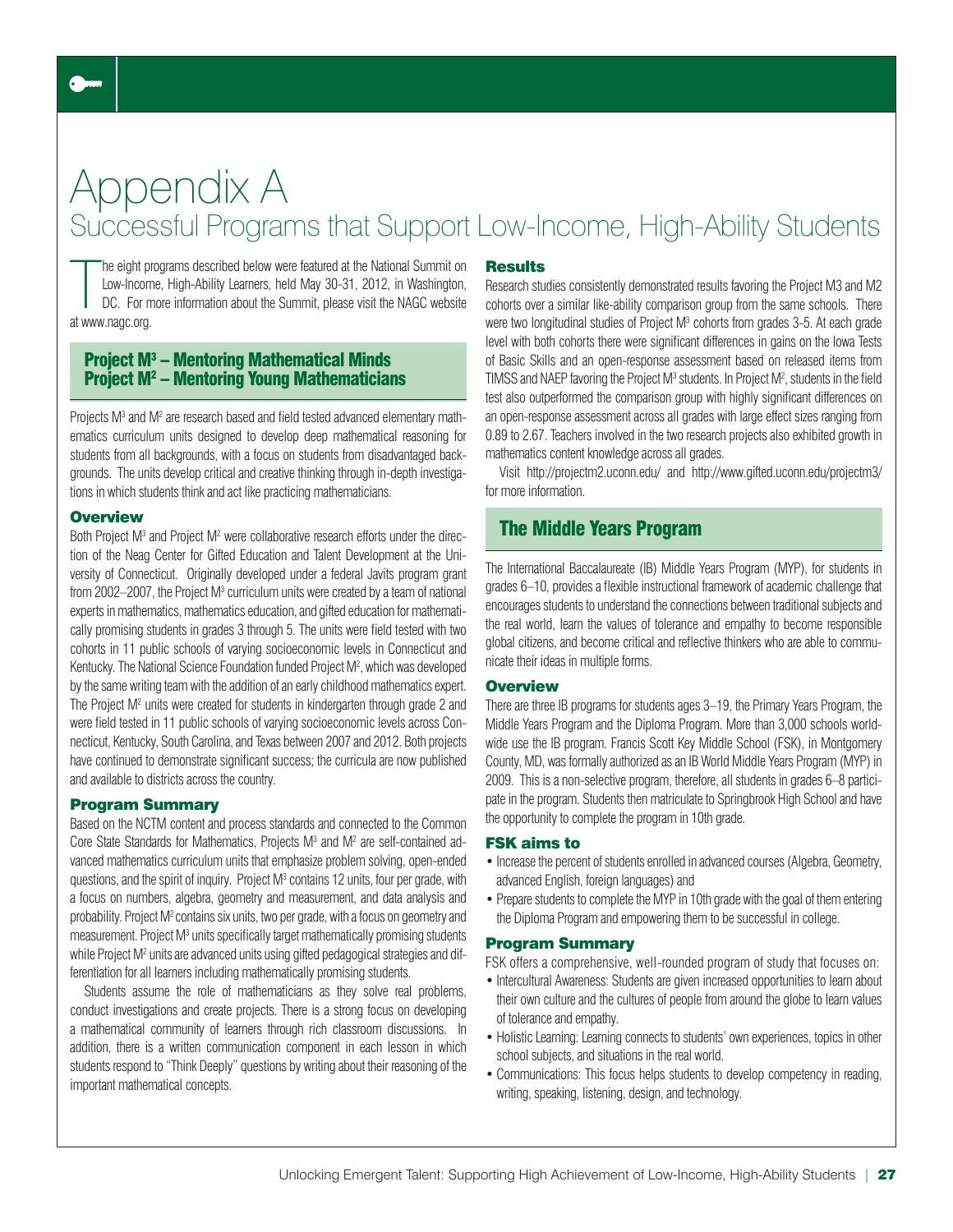Classroom practice moves from teacher-centered instruction to student-centered learning. There are eight content areas: Arts, Humanities (World Studies), Language A (English), Language B (French or Spanish), Math, Physical Education, Science, and Technology. MYP requires that each student study each content area for a minimum of 50 hours per year.

#### **Results**

FSK keeps quantitative data on students' progress towards the three program goals. Since 2009 there has been a significant improvement in quality of student communication, active participation, conversation, writing, and analytical thinking.

Visit http://www.ibo.org/ to learn more about the MYP. More information about MYP at Francis Scott Key Middle School is available at http://www.montgomeryschoolsmd. org/schools/fskms/

#### Next Generation Venture Fund

The Next Generation Venture Fund (NGVF) is a scholarship program that invests in academically talented high school students from African American, Latino, and Native American backgrounds to prepare them to enter the nation's selective colleges.

#### **Overview**

NGVF was established in 2003 and is now a national joint venture between Duke University Talent Identification Program (TIP), Johns Hopkins Center for Talented Youth (CTY), the Northwestern University Center for Talent Development (CTD), and the Center for Bright Kids (CBK). NGVF builds a pipeline for high-potential students from diverse backgrounds that leads to success in middle school, high school, college, and careers by providing opportunities and leadership roles that otherwise might be missed. The NGVF students are Talent Search participants with qualifying SAT/ACT scores who show demonstrated financial need. They are enrolled in the program from 8th-12th grade. There are currently more than 500 NGVF students and 300 alumni.

#### Program Summary

NGVF provides scholastic, personal, and social enrichment to students through the following benefits:

- An Educational Advisor who creates a personalized academic and extracurricular plan based on the need of each student and also provides counseling and assistance in the college application process.
- Workshops each semester for the student and family in the student's hometown.
- In-person meetings with the student's school counselor.
- Phone conferences and check-ins with students and their families.
- Two summer academic programs at their Talent Search locations.
- An entrepreneurship program, BizCamp, hosted by the Network for Teaching Entrepreneurship.
- Kaplan SAT and ACT online and classroom courses.
- College Essay consulting.
- Rigorous, advanced, college-level courses, available on campus and online.
- Career and leadership development programs.
- Mentoring.
- Networking opportunities to connect students to each other and supportive individuals who can broaden their horizons and promote their development.

#### **Results**

NGVF students have

• Achieved a 100% acceptance rate into college; almost 90% of which are ranked as "very competitive" or better schools.

- Enrolled in more AP courses and IB curriculum than their peers.
- Elevated SAT and ACT scores.

The NGVF Program that represents students in the TIP, CTD, and CBK regions is coordinated through the Duke TIP office. The JHU-CTY Scholars Program, formerly known as the Next Generation Venture Fund, that represents the CTY region operates from the JHU-CTY office.

Duke TIP: www.tip.duke.edu, JHU–CTY: www.cty.jhu.edu, NW–CTD: www.ctd. northwestern.edu, and CBK: www.centerforbrightkids.org

#### Project EXCITE

Project EXCITE, is an out of school, year-round program that aims to close the achievement gap between minority and non-minority students in honors and AP classes at the high school level by providing academic and social support services to minority students, in grades 3–8 who have advanced skills and interest in math and science, preparing them to be successful in advanced courses in high school.

#### **Overview**

EXCITE is a collaborative project among Northwestern University's School of Education and Social Policy through its Center for Talent Development, Evanston/Skokie School District 65, and Evanston Township High School District 202. Each year the program admits a cohort of 20–25 third-grade students from five public schools in Evanston.

#### Program Summary

Students receive enrichment in science and mathematics through summer, weekend, and after-school classes along with individual advising, parent seminars, and other outreach activities. Programming changes from year to year with a focus on preparing students for major transitions, including elementary to middle school and middle school to high school, and high-stakes testing. Students are also encouraged to take advantage of optional programs including a weekly tutoring program during the academic year and a 5th grade summer reading program in partnership with Evanston Public Library. Once students begin high school, they are placed into one of two academic support programs, either Steps Toward Academic Excellence or Advancement by Individual Determination.

#### **Results**

Over the past 10 years, EXCITE has experienced positive results around test scores and math placements.

- 60 point gains in reading and 72 point gains in math on the Illinois Standard Achievement Test, which has enabled EXCITE students to meet or slightly exceed average scores of white students from the district.
- 70% of EXCITE students complete one or two years of high school math before 9th grade.
- EXCITE students score well above the African American and Latino averages from the district, and meet the overall district average scores in math, science, and reading on the EXPLORE exam, which is taken during 8th grade and used for 9th grade course placements.

Visit http://www.ctd.northwestern.edu/excite/ for more information about Project EXCITE.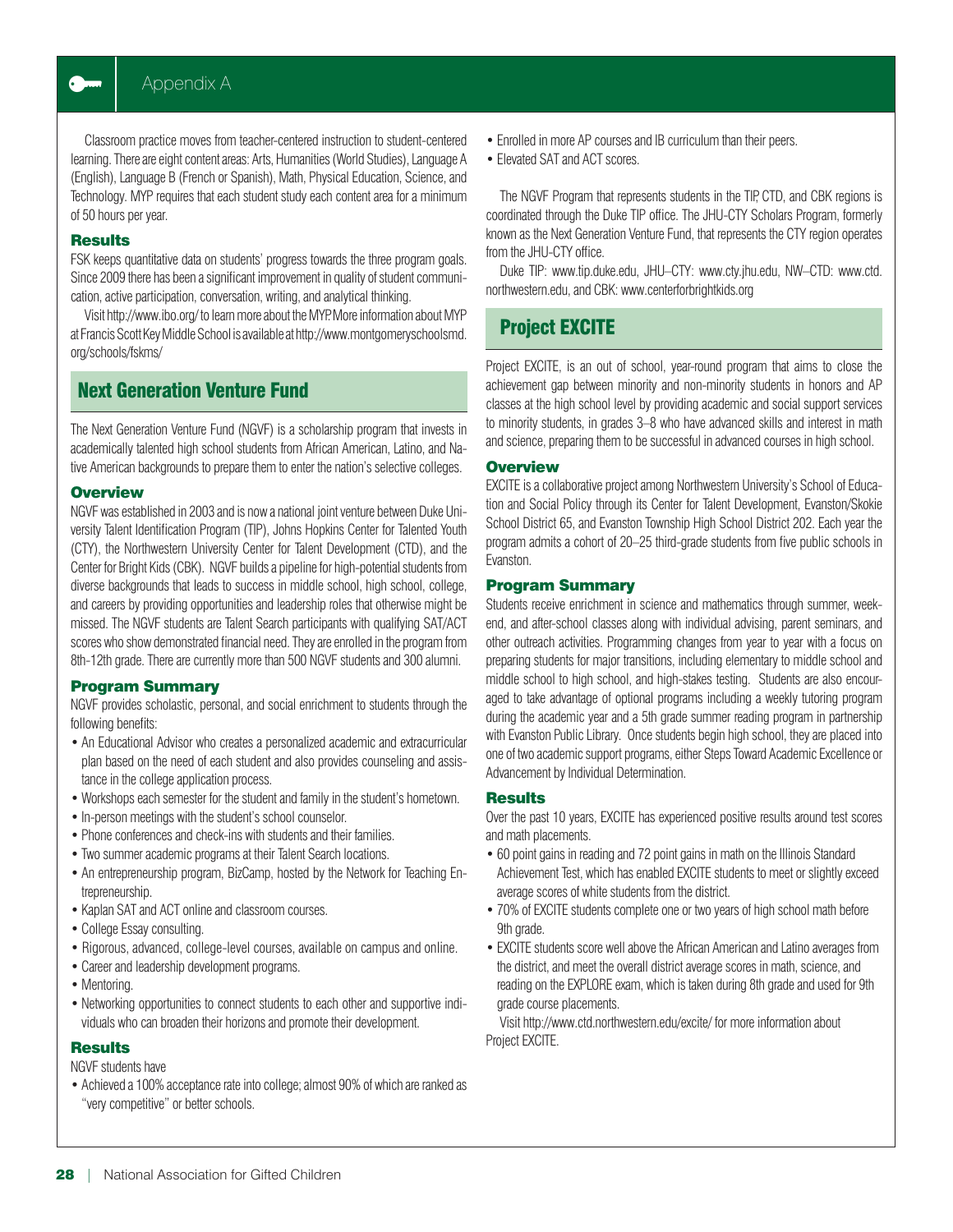#### Project NEXUS – Linking Middle Schools to College Success

Funded through the federal Advanced Placement Incentive Program (APIP), the Maryland State Department of Education implemented Project NEXUS from 2005– 2008 to expand opportunities for students from low-income families to gain access to challenging coursework that will help them prepare for the rigors of higher education. The project served the students at nine high-poverty middle and high schools in Maryland.

#### Goals

The goals of the program were to

- Improve the coordination and articulation among middle schools and the high schools they feed into to prepare students for Pre AP and AP courses and exams.
- Increase participation and performance of low-income students traditionally underserved in Pre-AP and AP courses and exams.
- Increase student, parent, and family awareness of the college planning process.

#### Program Summary

Through Project NEXUS, high-poverty middle schools and the high schools they feed into received grants to:

- Provide high quality professional development for teachers and guidance counselors to prepare students for academic rigor. These included a multi-day AP summer institute on how to develop Pre-AP teaching strategies in each content area, workshops at schools, and workshops for counselors.
- Develop middle school English, mathematics, science, and social studies instruction that is vertically aligned with AP courses and exams. Schools created vertical content teams from grades 6–12 who met regularly to design and implement instruction aligned with AP courses and exams.
- Establish a Maryland Business Round Table and university partnerships that offered career days, field trips, visits to area colleges, presentations by college speakers, and college planning events for students and their parents.
- Implement student and parent/family outreach activities that promote awareness of academic rigor and college preparation.

#### **Results**

Project NEXUS demonstrated gains from the 2004–2005 school year to the 2007– 2008 school year in each of the following areas:

- The number of middle school students taking Pre-AP courses in NEXUS schools increased by more than 12% to 4,747.
- The number of high school students enrolled in AP courses increased by 23%.
- The number of AP tests taken increased by 21%.
- There was a 5% increase in the test takers scoring 3–5 on AP exams. Information about gifted and talented programs in the state of Maryland is available at www.marylandpublicschools.org/msde/programs/giftedtalented

#### Sponsors for Educational Opportunity - Scholars Program

The SEO Scholars Program is a year-round, out-of-school program that provides academic and leadership development support to motivated urban public high school students so that they earn admission to and succeed at competitive colleges and universities. The SEO Scholars Program has served high school students in New York City since 1963 and launched its first class of 9th graders in San Francisco in 2011.

The Program recruits motivated low-income students from approximately 100 public high schools and serves more than 300 students per year.

#### Program Summary

The program provides rigorous academic preparation for college, adding the equivalent of 60 school days to the public school calendar with classes after school, on Saturday, and during school breaks and the summers. Students follow a comprehensive roadmap that focuses on academic success skills, college knowledge, and leadership development in each grade 9–12. Content includes:

- Academic Success Skills: Coursework in critical reading, critical writing, grammar, vocabulary, and math. Study skills including time management, note-taking, and test preparation techniques; Weekday Mathematics Labs, Essay Writing Workshops, Tutoring and Homework help; and Test preparation for the PSAT, SAT, and the NY Regents exams.
- College Knowledge: Two-year college guidance mentoring program; Individual college advisement sessions; College trips and fairs, sessions with visiting admissions officers, and workshops for parents and family members on college admissions and financial aid.
- Leadership Development: Workshops; entrepreneur programs; Enrichment Programs: all juniors participate in an abroad, adventure, or academic enrichment summer program; Cultural enrichment field trips; Student-led community service projects; and Annual Demonstrations of Learning, where students present their accomplishments to teachers, parents, mentors, program funders, and staff. While attending college, Scholars continue to receive mentoring and tailored workshops focused on managing coursework, earning top grades, financial and budgeting strategies, and effective planning for careers.

#### **Results**

In 2009 and 2010, SEO 12th graders eliminated the academic achievement gap with their peers nationally when comparing their SAT scores.

- The Scholars Program eliminated the gap between African American SEO high school seniors and their White counterparts at every GPA level.
- All of the 69 high school seniors in the Class of 2011 were accepted to four-year colleges.
- The average cumulative GPA of SEO College Scholars participating in the program is 3.12 as of the fall 2010 semester.
- 89% of students from the SEO high school class of 2007 report graduating from college on time.

Visit http://www.seo-usa.org/Home to learn more about the Sponsors for Educational Opportunity Scholars Program.

#### The TEAK Fellowship

The TEAK Fellowship is an out of school, year-round program that provides academic and personal support for talented New York City students in grades 7–12, from low-income families so that they will gain admission to and succeed at top public, private, and parochial high schools and ultimately selective colleges. It is committed to making the high school and college experiences as equitable and enriching as possible, so each Fellow may reach his or her greatest potential.

#### **Overview**

The TEAK Fellowship was founded in 1998. Qualified applicants are current New York City 6th grade students enrolled in public or parochial school that demonstrate financial need, leadership potential, high academic performance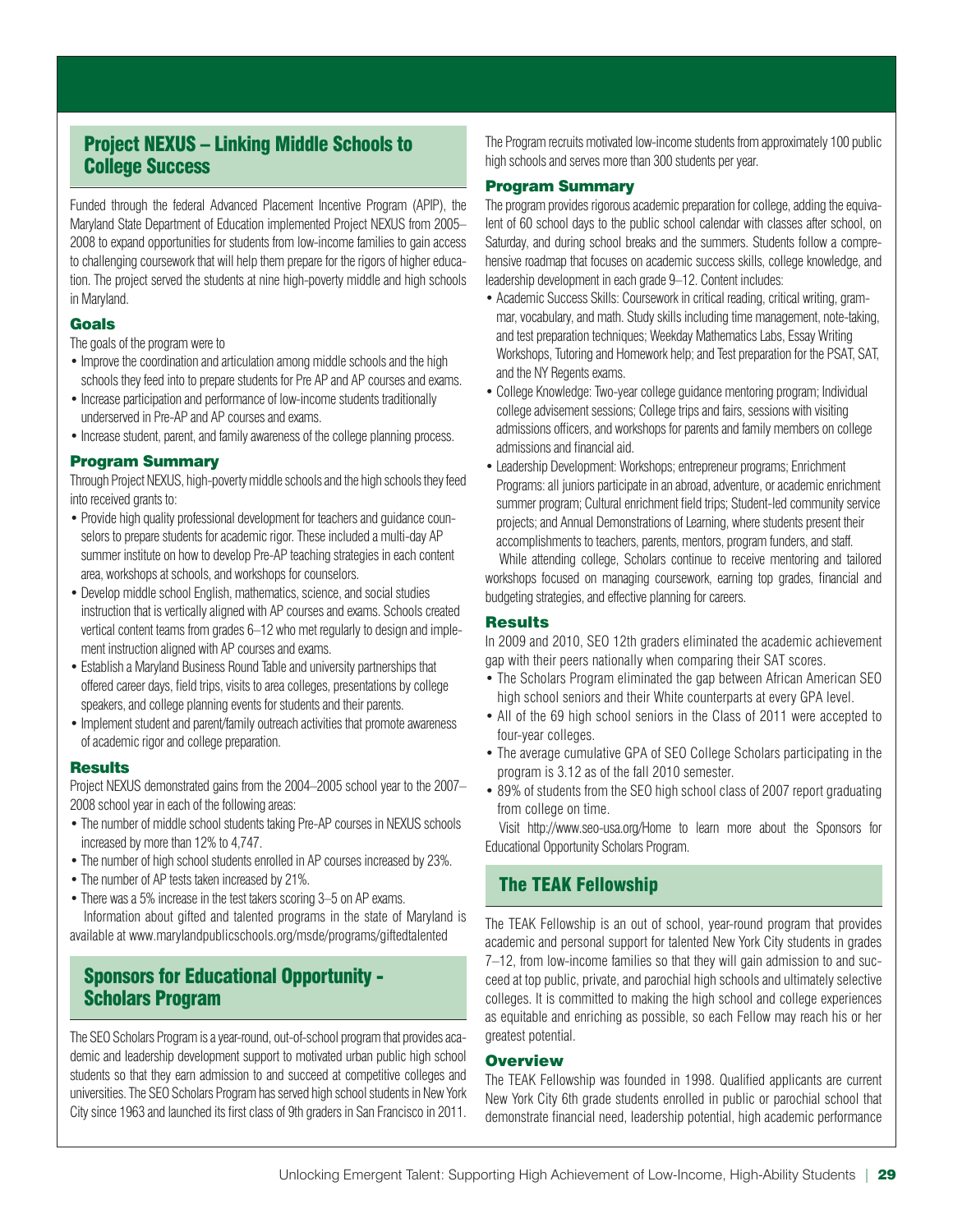on class work and standardized tests, and have a keen interest in learning. TEAK admits 30 sixth-graders each year and is currently serving 141 students in grades 7 through 12.

#### Program Summary

TEAK students are enrolled in after-school, Saturday, and summer programs over the course of the six years. Students also participate in internships and other enrichment opportunities.

- Preparatory Programs (grades 7 and 8): Students participate in afterschool and Saturday classes throughout the school year and an intensive 6-week summer program, all of which focus on teaching a rigorous academic foundation.
- High School Placement: TEAK provides comprehensive support for each student's search and placement in selective day and boarding schools.
- High School Programs: TEAK provides four years of comprehensive programs and support including but not limited to: Deans who are TEAK staff members who are in regular communication with each Fellow and monitor their academic progress. Fellows attend leadership development forums together, are offered opportunities for enriching summer programs, and are expected to complete 115 volunteer hours at non profits.
- Mentoring: In grades 7–12, each student is matched with an adult professional mentor who serves as a positive role model, listener, advocate, and friend.
- College Guidance: TEAK offers comprehensive college guidance and counseling in 11th and 12th grades.
- TEAK also provides services to its alumni and sponsors a parent support group while the students are in high school.

#### **Results**

Since TEAK was founded in 1998:

- 100% of 8th grade Fellows earned admission to selective high schools, earning financial aid packages that fund, on average, 96% of total tuition costs.
- 100% of 12th grade Fellows graduated from high school and earned admission to 4-year colleges and universities, with \$23 million in scholarships and financial aid.
- 87% of Fellows matriculated to top tier universities or liberal arts colleges, including 23% to the Ivy League. Their pursuits include a Fulbright Scholarship, finance, law school, AmeriCorps service, teaching, engineering, medical school, journalism, and a Ph.D. program in biochemistry.

Visit the TEAK Fellowship website at http://www.teakfellowship.org/

#### Young Scholars Program

The Young Scholars Program identifies low-income, high-ability students from diverse backgrounds in grades K–2 and provides academic and family support, preparing them for the gifted and advanced academic programs in grade 3 and beyond. This program is one facet of Fairfax County (VA) Public Schools' (FCPS) approach to closing the achievement between White and minority students and to increasing the representation of minority students in the school district's gifted programs, beginning in upper

elementary school, and Honors, AP and IB programs beginning in middle school and high school.

#### **Overview**

First implemented in 12 schools in FCPS in 2002, the program is currently in 82 schools, serving more than 6,400 students. The Young Scholars Program identifies students from diverse cultural, ethnic, and linguistic backgrounds who are not likely to be considered for gifted programs using traditional methods of identification, and who are less likely to pursue advanced levels of learning without intervention. The focus is on early identification and intervention in grades K–2; however, students continue to be identified and served through grade 8.

#### Program Summary

The Young Scholars Program is built around the key concepts of early identification, ensuring the support of committed professionals, targeted inschool interventions, and extra-curricular engagements.

- Early identification focuses on grades K-2: At each school, classroom teachers in collaboration with the Advanced Academic Resource Teachers observe students, collect and review anecdotal records, create portfolios, and identify students who have advanced academic potential.
- Once identified, Young Scholars are clustered with teachers who are trained to differentiate curriculum and instruction in order to strengthen basic skills and develop their ability to think, reason, and problem solve at advanced levels.
- Summer school, after-school sessions, and field trips are all used to provide Young Scholars enriched, challenging learning experiences with intellectual peers from similar backgrounds.
- Parents/Guardians are active participants in the program through newsletters, workshops, and other learning activities.

#### Results

The number of students enrolled and the number of students prepared for advanced work continues to increase.

- In 2009–2010, 2,253 African American and Hispanic students were enrolled in the Young Scholars Program in K–8. In 2012 that number increased by 21% to 2,724.
- In 2009–2010, 963 Young Scholars were identified for secondary advanced academics. In February 2011 the number increased to 3,477.
- 3,477 of the 3,763 Young Scholars in grades 7 12, are taking gifted and talented, honors, AP, or IB classes and 76% are earning As and Bs. Visit http://www.fcps.edu/is/aap/column/columnyoungscholars.shtml for more information about the Young Scholars Program.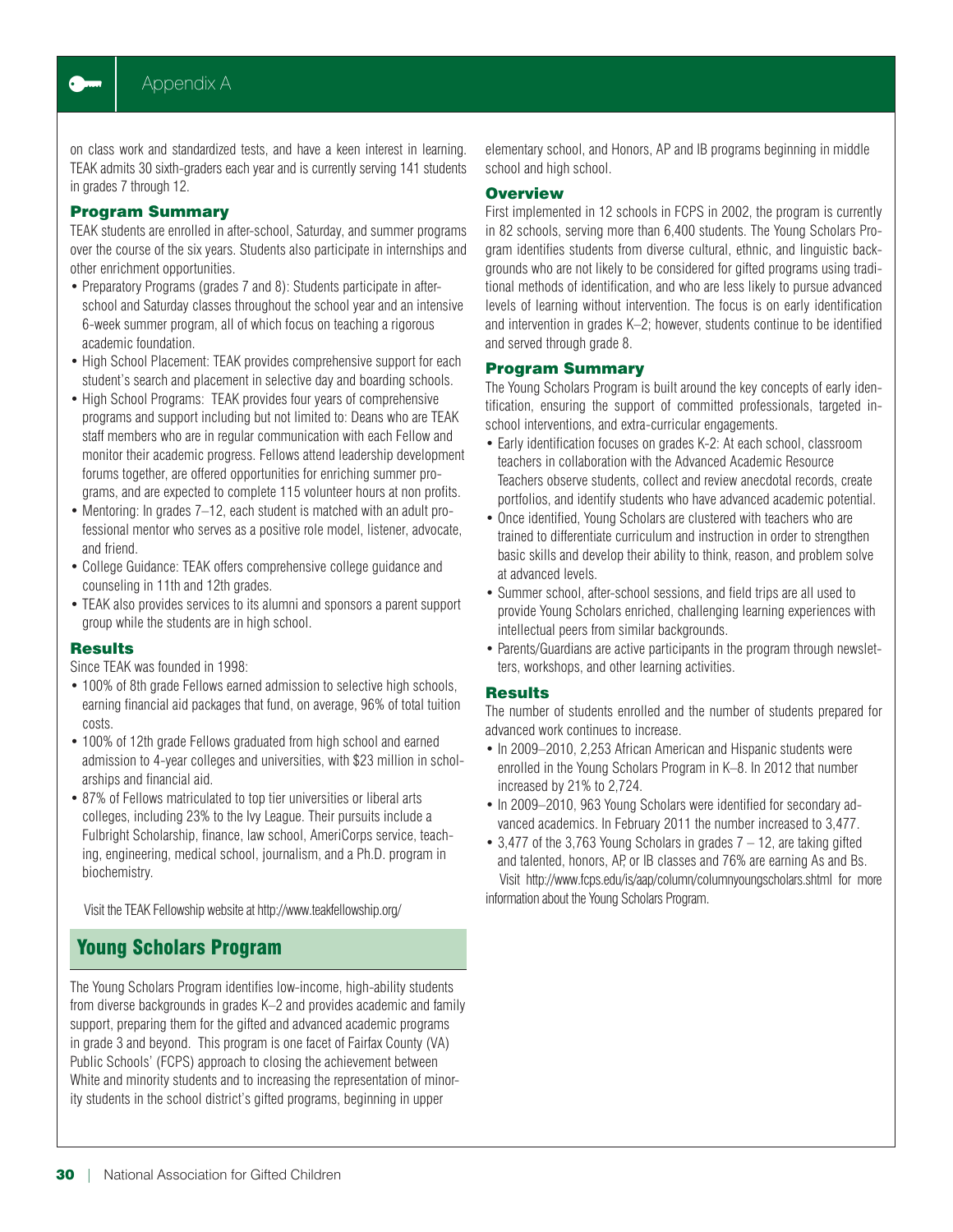### $\bullet$

## $\mathcal{D}$ PCN $\operatorname{div} \mathsf{B}$  National Summit on Low-Income, High-Ability Learners | May 30-31, 2012

#### *Featured Presenters*

Northwestern University

Paula Olszewski-Kubilius, NAGC President Director, Center for Talent Development

Angela Duckworth Assistant Professor of Pyschology University of Pennsylvania

Chester Finn, Jr. President Thomas B. Fordham Institute

Jonathan Plucker Director, Center for Evaluation & Education Policy Indiana University

Frank Worrell Professor & Associate Dean University of California

Joshua Wyner Executive Director, College Excellence Program The Aspen Institute

#### *Moderators, Panelists, and Responders*

Karen Bond Senior Director of External Relations Center for Talented Youth Johns Hopkins University

Jaime Castellano Superintendent Ganado Unified School District

Kourtney Cockrell Coordinator for Project EXCITE Center for Talent Development Northwestern University

Tracy Cross Executive Director Center for Gifted Education College of William and Mary

#### Joy Lawson Davis

Director, Center for Gifted Education College of Education, Picard Center University of Louisiana at Lafayette

#### Donna Ford

Professor of Special Education Peabody School of Education Vanderbilt University

#### Kathy Gavin

Associate Professor, Neag Center for Gifted Education and Talent Development University of Connecticut

Renée Haston-Birch **Director** Duke-TIP-Next Generation Venture Fund Duke University

Carol Horn Coordinator, Advanced Academics Fairfax County (VA) Public Schools

Julian Johnson Senior Vice President Sponsors for Educational Opportunity

Tiombe-Bisa Kendrick School Pyschologist Miami-Dade County Public Schools

Beth Onofry Associate Director of Post-Placement The TEAK Fellowship

Jeanne Paynter Specialist, Gifted & Talented Education Maryland State Department of Education

Myriam Rogers Principal, Francis Scott Key Middle School, Montgomery County (MD) Public Schools

Del Siegle Professor & Head of Educational Psychology Dept. University of Connecticut

Tamra Stambaugh Director of Programs for Talented Youth Vanderbilt University

Rena Subotnik Director, Center for Psychology in the Schools and Education American Psychological Association

Joyce VanTassel-Baska Professor Emeritus College of William and Mary

#### *Participants*

Cheryll Adams Professor Emeritus Ball State University

Susan Assouline Professor & Associate Director Belin-Blank Center for Gifted & Talented Education, University of Iowa

Katie Augustyn Connecticut Association for the Gifted

Jennifer Carney

Director of Program Evaluation Jack Kent Cooke Foundation

Kimberley Chandler Curriculum Director Center for Gifted Education College of William and Mary

Jane Clarenbach Director of Public Education National Association for Gifted Children

Rebecca Cullen Program Manager, Young Scholars Program Jack Kent Cooke Foundation

Darlene Dockery College of William and Mary

Emmalie Dropkin National Head Start Association

Daniela Fairchild Thomas B. Fordham Institute

Monique Felder Director, Accelerated & Enriched Instruction, Montgomery County (MD) Public Schools

Magdalena Fitzsimmons Baltimore County Public Schools

Emily Froimson Vice President Jack Kent Cooke Foundation

Nancy Green Executive Director National Association for Gifted Children

Elaine Hansen Executive Director Center for Talented Youth Johns Hopkins University

Claire Hughes Associate Professor of Special Education College of Coastal Georgia

Kim Hymes Director, Policy & Advocacy Services Council for Exceptional Children

Natalie Jansorn Program Manager, Grants Jack Kent Cooke Foundation

Jennifer Job

Frank Porter Graham Child Development Institute, University of North Carolina at Chapel Hill

Patricia Johnson

Team Leader, Mathematics & Science Partnership, U.S. Department of **Education** 

Bianka Kortlan-Cox

Connecticut Association for the Gifted

Jacquelin Medina Director of Gifted Education

Colorado Department of Education

Sidney Moon Associate Dean Purdue University

Instruction

Chrystyna Mursky Education Consultant, Advanced Placement & Gifted/Talented Wisconsin Department of Public

Scott Peters Assistant Professor Educational Foundations

Donna Poland Education Specialist, Governor's Schools & Gifted Education Virginia Department of Education

Martha Putallaz Executive Director, Talent Identification Program, Duke University

Mary Cay Ricci Division of Accelerated and Enriched Instruction Montgomery County (MD) Public Schools

Janelle Sands The Education Trust

Julie Dingle Swanson

Professor School of Education, Health and Human Performance College of Charleston

Patricia Thomas

Lead Educational Adviser, Young Scholars Program Jack Kent Cooke Foundation

Beverly Trail Affiliate Faculty School of Education and Counseling Regis University

Lisa Ward Director, Association Relations ACT, Inc.

Gyimah Whitaker

Coordinator of Gifted and Talented Services Atlanta Public Schools

Penny Zimring

Instructional Facilitator Howard County (MD) Public Schools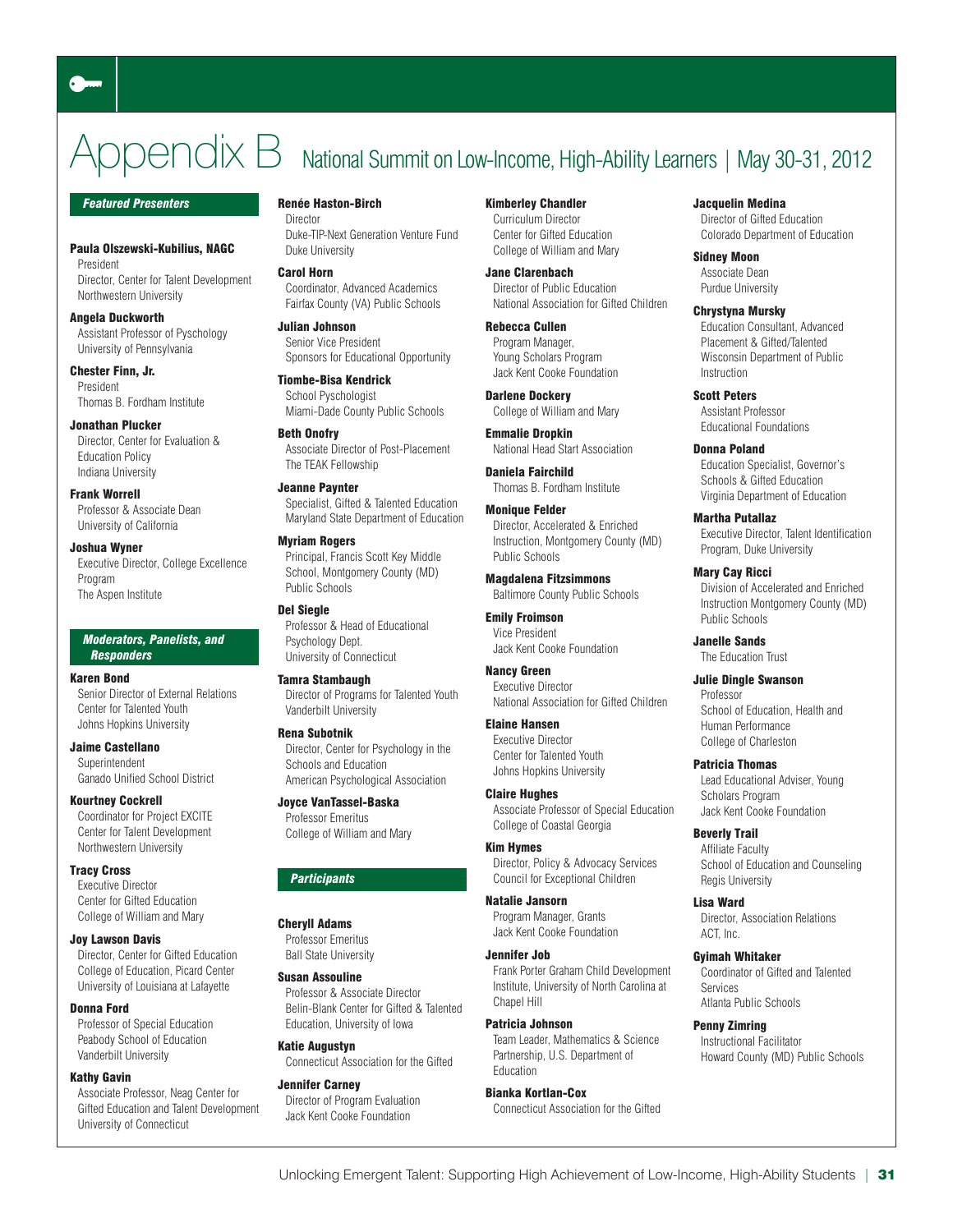# Endnotes

 $\bullet$ 

- 1. Like any large social construct, defining poverty is difficult and complex. Poverty can be defined in purely economic terms via levels of family income. However, many scholars who study poverty define it more broadly and suggest that it means lacking not only material assets but also information, education, social belonging, power, and cultural capital and view poverty as a dynamic, social process rather than a categorical description. The term low-income in education research typically references a student's eligibility for the federal free and reduced-price lunch program. For the purposes in this paper, low-income embraces the education research term as well as a broad concept of poverty, particularly as it impacts the lives of students and families.
- 2. National Center for Education Statistics. (2012). *The condition of education 2012*. Washington DC: Author.
- 3. VanTassel-Baska, J., & Stambaugh, T. (2007). *Overlooked gems: A national perspective on low-income promising learners*. Retrieved from http:// www.nagc.org/index.aspx?id=1719
- 4. National Center for Education Statistics. (2011a). *The nation's report card: Math*

*2011*. Washington, DC: Author.

National Center for Education Statistics. (2011b). *The nation's report card: Reading 2011*. Washington, DC: Author.

- National Center for Education Statistics. (2011c). *The nation's report card: Science 2011*. Washington, DC: Author.
- National Center for Education Statistics. (2012). *Writing 2011: National assesment of educational progress at grades 8 and 12*. Washington, DC: Author.
- 5. Organisation for Economic Co-operation and Development. (2010). *PISA 2009 results: What students know and can do:Student performance in reading, mathematics and science, Vol. 1*. Retrieved from www.oecd.org/ edu/pisa/2009
- 6. See President's Council of Advisors on Science and Technology. (2010). *Prepare and inspire: K–12 education in science, technology, engineering, and math (STEM) for America's future*. Retrieved from http://www. whitehouse.gov/sites/default/files/microsites/ostp/pcast-stem-ed-final.pdf
	- National Science Board. (2010). *Preparing the next generation of STEM innovators: Identifying and developing our nation's human capital*. Retrieved from http://www.nsf.gov/nsb/stem/innovators.jsp
- 7. Condron, D. J. (2011). Egalitarianism and educational excellence: Compatible goals for affluent societies? *Educational Researcher, 40*(2), 47–55.
- 8. Condron, 2011.
- 9. DeNavas-Walt, C., Proctor, B. D., & Smith, J. D. (2010, September). Income, poverty, and health insurance coverage in the United States: 2009. *Current population reports*, P60-238. Retrieved from http://www.census. gov/prod/2010pubs/p60-238.pdf
- 10. Loveless, T., Farkas, S., & Duffett, A. (2008). *Higher achieving students in the era of NCLB*. Washington, DC: Thomas B. Fordham Institute.
	- Miller, L. S. (2004). *Promoting sustained growth in the representation of African Americans, Latinos, and Native Americans among top students in the United States at ALL levels of the education system*. Storrs: University of Connecticut, National Research Center for the Gifted and Talented.
	- Plucker, J. S., Burroughs, N., & Song, R. (2010). Mind the (other) gap! *The growing excellence gap in K–12 education*. Bloomington: Indiana University, Center for Evaluation and Education Policy.

11. Miller, 2004.

- 12. Humes, K. R., Jones, N. A., & Ramirez, R. R. (2011, March). Overview of race and Hispanic origin: 2010. *2010 census briefs*. Retrieved from www.census.gov/prod/cen2010/briefs/c2010br-02.pdf
- 13. O'Hare, W. P. (2009). *The forgotten fifth: Child poverty in rural America*. Durham: University of New Hampshire, Carsey Institute.
- 14. Ballantyne, K. G., Sanderman, A. R., & Levy, J. (2008). *English language learners: Building teacher capacity*. Washington, DC: National Clearinghouse for English Language Acquisition.
- 15. Plucker et al., 2010.
- 16. National Center for Education Statistics. (2011). *The nation's report card: Civics 2010*. Washington, DC: Author.
- 17. National Center for Education Statistics. (2008). *The nation's report card: Writing 2007*. Washington, DC: Author.
- 18. Xiang, Y., Dahlin, M., Cronin, J., Theaker, R., & Durant, S. (2011). *Do high flyers maintain their altitude? Performance trends of top performers*. Washington DC: Thomas B. Fordham Institute.
- 19. No Child Left Behind Act of 2001. Public law 97-110, 20 U.S.C. section 6301.
- 20. Loveless et al., 2008.
- 21. NCES, (2011c).
- 22. Xiang et al., 2011.
- 23. Wyner, J. S., Bridgeland, J. M., & Diiulio, J. J. (2009). Achievement trap: *How America is failing millions of high-achieving students from lowerincome families*. Lansdowne, VA: Jack Kent Cooke Foundation.
- 24. Miller, 2004.
- 25. Wyner et al., 2009.
- 26. No Child Left Behind Act of 2001.
- 27. Plucker et al., 2010.
- 28. Loveless et al., 2008.
- 29. U.S. Office for Civil Rights. (2012, March 12). *The transformed civil rights data collection* (CRDC). Retrieved from http://www2.ed.gov/about/ offices/list/ocr/docs/crdc-2012-data-summary.pdf
- 30. College Board. (2011). *The 7th annual AP report to the nation*. Retrieved from http://professionals.collegeboard.com/data-reports-research/ap/ nation/2011
- 31. National Association for Gifted Children, & Council of State Directors of Programs for the Gifted. (2011). *State of the states in gifted education 2010–2011*. Washington, DC: Author.
- 32. NAGC & CSDPG, 2011.
- 33. Jacob K. Javits Gifted and Talented Students Education Act (2001). 20 U.S.C. section 7253.
- 34. Dweck, C. S. (2006). *Mindset: The new psychology of success*. New York, NY: Random House.
- 35. Clarenbach, J., & Eckert, R. D. (2012). Policy-related definitions of giftedness: A call for change. In C. M. Callahan & H. L. Hertberg-Davis (Eds.), *Fundamentals of gifted education: Considering multiple perspectives*, (pp. 26-35). New York, NY: Taylor & Francis.
- 36. McBee, M. T. (2006). A descriptive analysis of referral sources for gifted identification screening by race and socioeconomic status. *Journal of Advanced Academics, 17*, 103–111.
- 37. Ford, D. Y. (2011a). *Multicultural gifted education* (2nd ed.). Waco, TX: Prufrock Press.
	- Ford, D. Y. (2011b). *Reversing underachievement among gifted Black students* (2nd ed.). Waco, TX: Prufrock Press.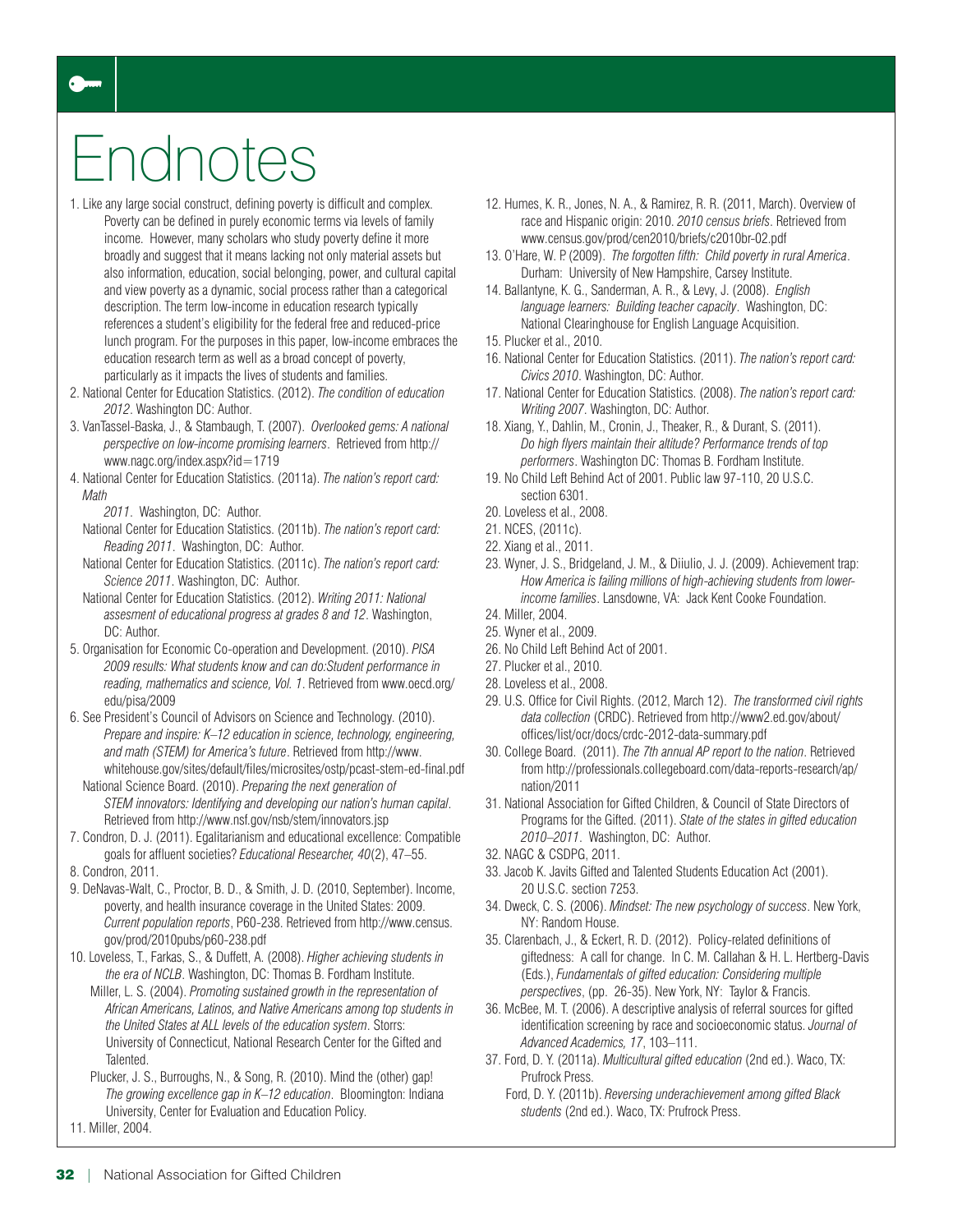38. Moon, T. R., & Brighton, C. M. (2008). Primary teachers' conceptions of giftedness. *Journal for the Education of the Gifted, 31*, 447–480. Neumeister, K. S., Adams, C. M., Pierce, R. L., Cassady, J. C,

& Dixon, F. A. (2007). Fourth-grade teachers' perceptions of giftedness: Implications for identifying and serving diverse gifted students. *Journal for the Education of the Gifted, 30*, 479–499.

39. Engle, P. L. & Black, M. M. (2008). The effect of poverty on child development and educational outcomes. *Annals of the New York Academy of Science*, 1136, 243–256.

40. NAGC & CSDPG, 2011.

41. Boser, U., & Rosenthal, L. (2012). *Do schools challenge our students?* Washington, DC: Center for American Progress.

Colangelo, N., Assouline, S. G., Gross. M. U. M. (2004). *A nation deceived: How schools hold back America's brightest students* (Vol. 1 & 2). Iowa City: University of Iowa, Belin-Blank International Center on Gifted Education and Talent Development.

- 42. NCES, 2012.
- 43. Ford, 2011a.
- 44. VanTassel-Baska, J. L. (Ed.). (2008). *Alternative assessments with gifted and talented students*. Waco, TX: Prufrock Press.
- 45. Ogbu, J. U. (1992). *Understanding cultural diversity and learning. Educational Researcher, 21*(8), 5–14.
- 46. Steele, C. M. (1997). A threat in the air: How stereotypes shape intellectual identity and performance. *American Psychologist, 52*, 613–629. Steele, C. M. (2010). *Whistling Vivaldi and other clues to how stereotypes affect us*. New York, NY: Norton.
- 47. Miller, 2004.
- 48. Wai, J., Lubinski, D., Benbow, C. P., & Steiger, J. H. (2010). Accomplishment in science, technology, engineering, and mathematics (STEM) and its relation to STEM educational dose: A 25-year longitudinal study. *Journal of Educational Psychology, 102*, 860–871.
- 49. Olszewski-Kubilius, P., & Lee, S.-Y. (2008). Specialized programs serving the gifted. In F. A. Karnes & K. R. Stephens (Eds.), *Achieving excellence educating the gifted and talented* (pp. 192–208). Upper Saddle River, NJ: Pearson.
- 50. Farrington, C. A., Roderick, M., Allensworth, E., Nagaoka, J., Keyes, T. S., Johnson, D. W., & Beechum, N. O. (2012). *Teaching adolescents to become learners: The role of noncognitive factors in shaping school performance: A critical literature review*. Chicago, IL: University of Chicago Consortium on Chicago School Research.
- 51. Gavin, M. K., Casa, T. M., Adelson, J. L., Carroll, S. R., & Sheffield, L. J. (2009).The impact of advanced curriculum on the achievement of mathematically promising elementary students. *Gifted Child Quarterly, 53*, 188–202.

Reis, S. M., McCoach, D. B., Little, C. A., Muller, L. M., & Kaniskan, R. B. (2011).The effects of differentiated instruction and enrichment pedagogy on reading achievement in five elementary schools. *American Educational Research Journal, 48*, 462–501.

Stambaugh, T., & Chandler, K. L. (2012). *Effective curriculum for underserved gifted students*. Waco, TX: Prufrock Press.

- VanTassel-Baska, J., Bracken, B., Feng, A., & Brown, E. (2009). A longitudinal study of enhancing critical thinking and reading comprehension in Title I classrooms. *Journal of the Education of the Gifted, 33*, 7–37.
- 52. Stonehill, R. M., Little, P. M., Ross, S. M., Neergaard, L., Harrison, L., Ford, J., Deich, S., Morgan, E., & Donner, J. (2009). Enhancing school reform through expanded learning. Naperville, IL: Learning Point Associates.
- 53. Alexander, K. L., Entwisle, D. R., & Olson L. S. (2007). Lasting consequences of the summer learning gap. *American Sociological Review, 72*, 167–180.
- 54. College Board. (2011). The college completion agenda: Student to counselor ratio. Retrieved from http://completionagenda.collegeboard. org/student-counselor-ratio
- 55. Hébert, T. P. (2000). Defining belief in self: Intelligent young men in an urban high school. *Gifted Child Quarterly, 44*, 91–114.

Olszewski-Kubilius, P., Grant, B., & Seibert, C. (1994). Social support systems and the disadvantaged gifted: A framework for developing programs and services. *Roeper Review, 17*, 20–25.

- 56. Farrington et al., 2012.
- 57. Hébert, T. P. (1996). Portraits of resilience: The urban life experience of gifted Latino young men. *Roeper Review, 19*, 82–90.
	- Hébert, T. P. (1998). Gifted Black males in an urban high school: Factors that influence achievement and underachievement. *Journal for the Education of the Gifted, 21*, 385–414.

Hébert, (2000).

Morales, E. E. (2010). Linking strengths: Identifying and exploring protective factor clusters in academically resilient, low-socioeconomic urban students of color. *Roeper Review, 32*, 164–175.

58. Duckworth, A. L., Kirby, T. A., Tsukayama, E., Berstein, H., & Ericsson, K. A. (2011). Deliberate practice spells success: Why grittier competitors triumph at the National Spelling Bee. *Social Psychological and Personality Science, 2,* 174–181.

Subotnik, R. F., & Jarvin, L. (2005). Beyond expertise: Conceptions of giftedness as great performance. In R. J. Sternberg & J. E. Davidson (Eds.), *Conceptions of giftedness* (2nd ed., pp. 343–357). New York, NY: Cambridge University Press.

59. Subotnik, R. F., Olszewski-Kubilius, P., & Worrell, F. C. (2011). Rethinking giftedness and gifted education: A proposed direction forward based on psychological science. *Psychological Science in the Public Interest, 12*(1), 3–54.

- 61. Good, C. (2012). Reformulation the talent equation: Implications for gifted students' sense of belonging and achievement. In R. F. Subotnik, A. Robinson, C. M. Callahan, & E. J. Gubbins (Eds.), *Malleable minds: Translating insights from psychology and neuroscience to gifted education* (pp. 37–54). Storrs: University of Connecticut, National Research Center on the Gifted and Talented.
- 62. Aronson, J., & Juarez, L. (2012). Growth mindsets in the laboratory and the real world. In R. F. Subotnik, A. Robinson, C. M. Callahan, & E. J. Gubbins (Eds.), *Malleable minds: Translating insights from psychology and neuroscience to gifted education* (pp. 19–36). Storrs: University of Connecticut, National Research Center on the Gifted and Talented.

- 64. Duckworth et al., 2011.
- 65. Gladwell, M. (2008). *Outliers: The story of success*. New York, NY: Little, Brown & Company.
	- Ericsson, K. A., Krampe, R. T., & Tesch-Römer, C. (1993). The role of deliberate practice in the acquisition of expert performance. *Psychological Review, 100*, 363-406.
- 66. Dweck, 2006.

Good, C., & Dweck, C. S. (2006). A motivational approach to reasoning, resilience, and responsibility. In R. J. Sternberg & R. F. Subotnik (Eds.), *Optimizing student success with the other three Rs: Reasoning, resilience, and responsibility* (pp. 39–56). Greenwich, CT: Information Age.

<sup>60.</sup> Dweck, 2006.

<sup>63.</sup> Good, 2011.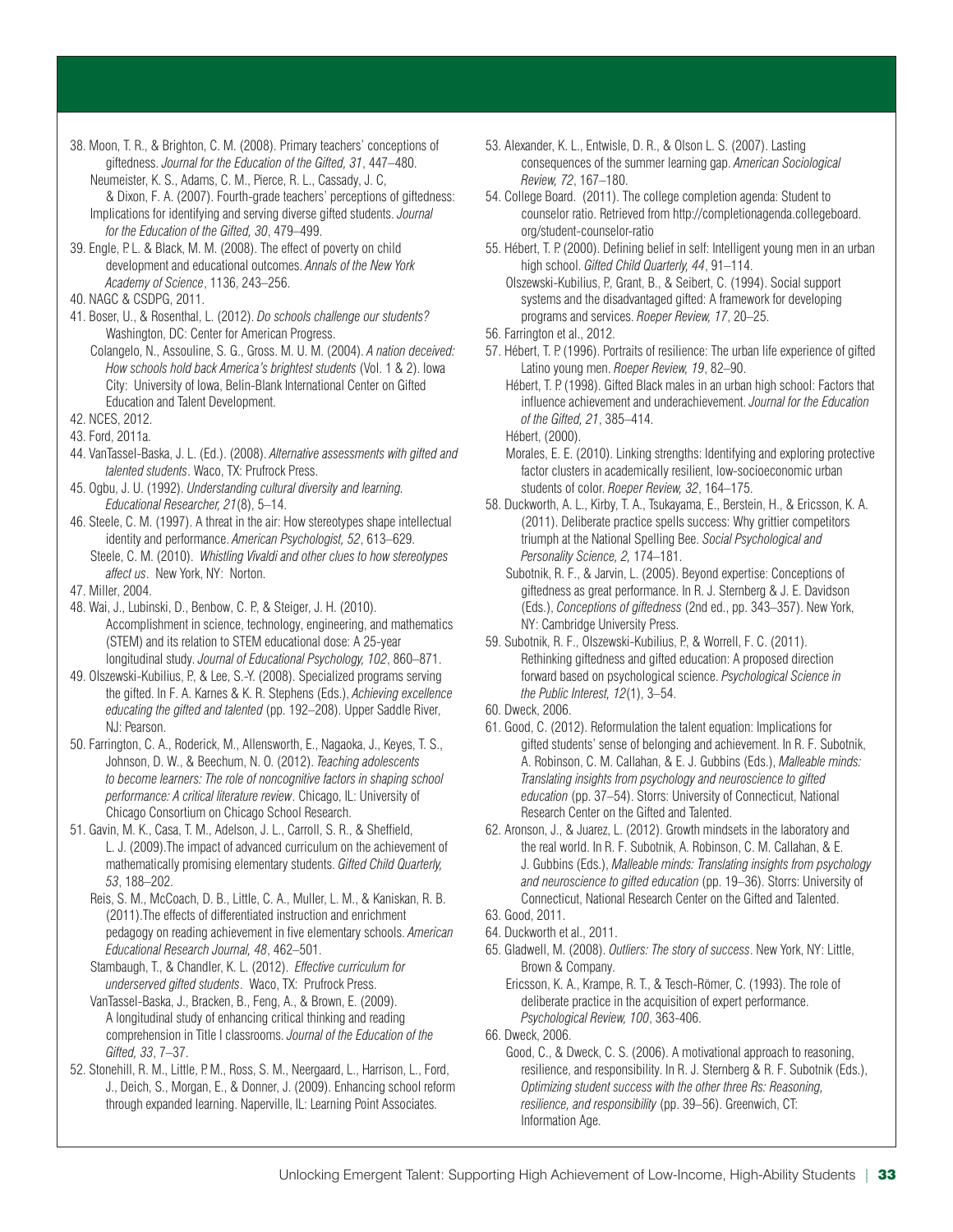

- 67. Farrington et al., 2012.
- 68. Dweck, 2006
- 69. Eccles, J. S. (2006). A motivational perspective on school achievement: Taking responsibility for learning, teaching, and supporting. In R. J. Sternberg & R. F. Subotnik (Eds.), *Optimizing student success with the other three Rs: Reasoning, resilience and responsibility* (pp. 199–224). Greenwich, CT: Information Age.
	- Graham, S. (2009). Giftedness in adolescence: African American gifted youth and their challenges from a motivational perspective. In F. D. Horowitz, R. F. Subotnik, & D. J. Matthews (Eds.), *The development of giftedness and talent across the life span* (pp. 109–129). Washington, DC: American Psychological Association.
	- Subotnik et al., 2011.
- 70. Graham, 2009.
- 71. Steele, 1997, 2010.
	- Steele, C. M., & Aronson, J. (1995). Stereotype threat and the intellectual test performance of African Americans. *Journal of Personality and Social Psychology, 69*, 797–811.
- 72. Steele, 1997, 2010.
- 73. Graham, 2009.
- 74. Graham, 2009.
- 75. Ford, D., Grantham, T., & Whiting, G. (2008). Another look at the achievement gap: Learning from the experiences of gifted Black students. *Urban Education, 43*, 216–239.
- 76. Aronson & Juarez, 2012.
- 77. Aronson & Juarez, 2012.
	- Good, 2011.
- 78. Robinson, N. M. (2008). The social world of gifted children and youth. In S.Pfeiffer (Ed.), *Handbook of giftedness in children* (pp. 33–52). New York, NY: Springer.
- 79. Robinson, 2008.
- 80. Cross, T. L., Coleman, L. J., & Stewart, R. A. (1993). The social cognition of gifted adolescents: An exploration of the stigma of giftedness paradigm. *Roeper Review, 16*, 37–40.
	- Swiatek, M. A. (2001). Social coping among gifted high school students and its relationship to self-concept. *Journal of Youth and Adolescence, 30*, 19–39.
	- Swiatek, M. A. (2002). Social coping among gifted elementary school students. *Journal for the Education of the Gifted, 26*, 65–86.
- 81. Swiatek, 2001.
- 82. Castellano, J. A., & Frazier, A. D. (Eds). (2011). *Special populations in gifted education*. Waco, TX: Prufrock Press. Ford, 2011b.
- 83. Ford, 2011b, p. 9.
- 84. Ogbu, 1992.
- 85. Ford et al., 2008.
- 86. Oyserman, D., Kemmelmeier, M., Fryberg, S., Brosh, H., & Hart-Johnson, T. (2003). Racial-ethnic self-schemas. *Social Psychology Quarterly, 66*, 333–347.
	- Smith, C. O., Levine, D. W., Smith, E. P., Dumas, J., & Prinz, R. J. (2009). A developmental perspective of the relationship of racial–ethnic identity to self-construct, achievement, and behavior in African American children. *Cultural Diversity And Ethnic Minority Psychology, 15*, 145–157.

Worrell, F. C. (2007). Ethnic identity, academic achievement, and global self-concept in four groups of academically talented adolescents. *Gifted Child Quarterly, 51*, 23–38.

- 87. Worrell, 2007.
	- Worrell, F. C. (2010). Psychosocial stressors in the development of gifted learners with atypical profiles. In J. L. VanTassel-Baska (Ed.), *Patterns and profiles of promising learners from poverty* (pp. 33–58). Waco, TX: Prufrock Press.
	- Worrell, F. C., & White, L. H. (2009, August). Ethnic identity and academic orientation: A complicated relationship. Poster presented at the annual meeting of the American Psychological Association, Toronto, Canada.
- 88. Oyserman et al., 2003.
	- Worrell, F. C., White, L. H., & Andretta, J. R. (2010, October). *Cultural identities and academic achievement at Berkeley High School*. Paper presented at the Berkeley Unified School District Educational Research Symposium, Berkeley, CA.
- 89. Hébert, 1996, 1998.
- 90. Castellano & Frazier, 2011.
- Ford, 2011a.
	- Howley, A., Rhodes, M., & Beall, J. (2009). Challenges facing rural schools: Implications for gifted students. *Journal for the Education of the Gifted, 32*, 515–536.
	- VanTassel-Baska, J. L. (Ed.). (2010). *Patterns and profiles of promising learners from poverty*. Waco, TX: Prufrock Press.
- 91. National Governors Association Center for Best Practices (NGA), & Council of Chief State School Officers (CCSSO). (2010). *Common core state standards*. Washington, DC: Author.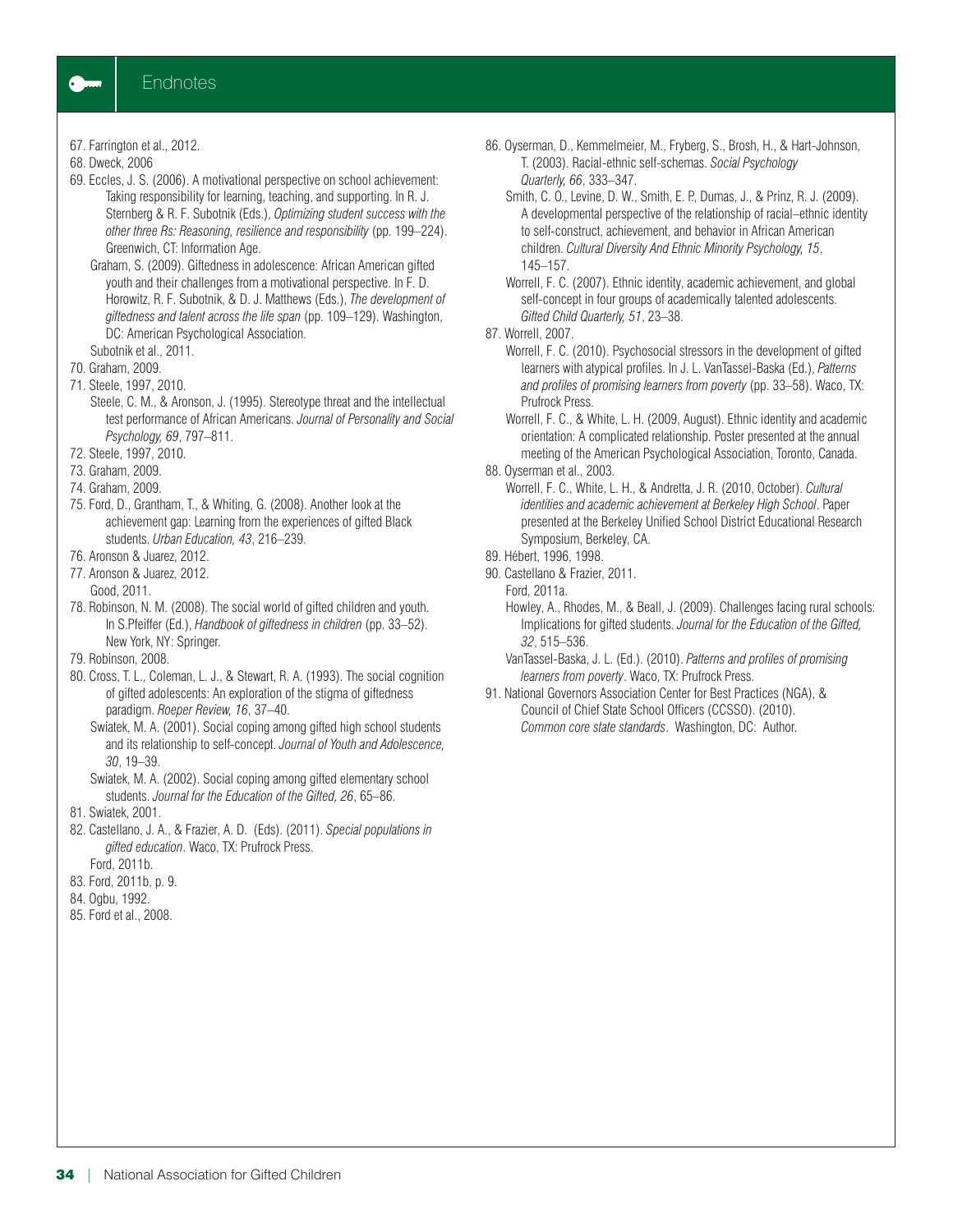# Acknowledgments

NAGC has long been concerned with the challenging issue of identifying and serving low-income, high-ability students. As NAGC president, I am working to bring a sharper focus on the needs of these students to the field of gifted education, to general educators and others working with these students, as well as to policy makers. Thanks to a grant from the Jack Kent Cooke Foundation, NAGC was able to host a small conference of invited researchers and practitioners working with this special population of learners, many of whom are not directly involved in gifted education. Their contributions and that of the Summit speakers, panelists, respondents, facilitators, and attendees made for a rich and provocative discussion that has been converted into this report. I also want to thank those individuals who served as note-takers during the conference and NAGC staff members who helped to plan the event and managed the sundry logistics of the conference. I very much appreciate the contributions of the reviewers whose comments and suggestions made for a more complete and compelling report. A special thank you to Natalie Jansorn from the Jack Kent Cooke Foundation for her support and enthusiasm for this initiative, to my co-author, Jane Clarenbach for her writing, editing, and management of the report production process, and to Nancy Green for her support and contributions in all phases of this project. I also want to acknowledge the important roles of Joyce VanTassel-Baska, whose leadership guided NAGC's commitment to lowincome, promising learners during her presidency through numerous publications and an initial conference exploring issues surrounding these students, and to Tracy Cross, who has pledged to continue this commitment during his presidency.

Paula alsquishi-tuerlis

*Paula Olszewski-Kubilius NAGC President November 2012*

 $\bullet$